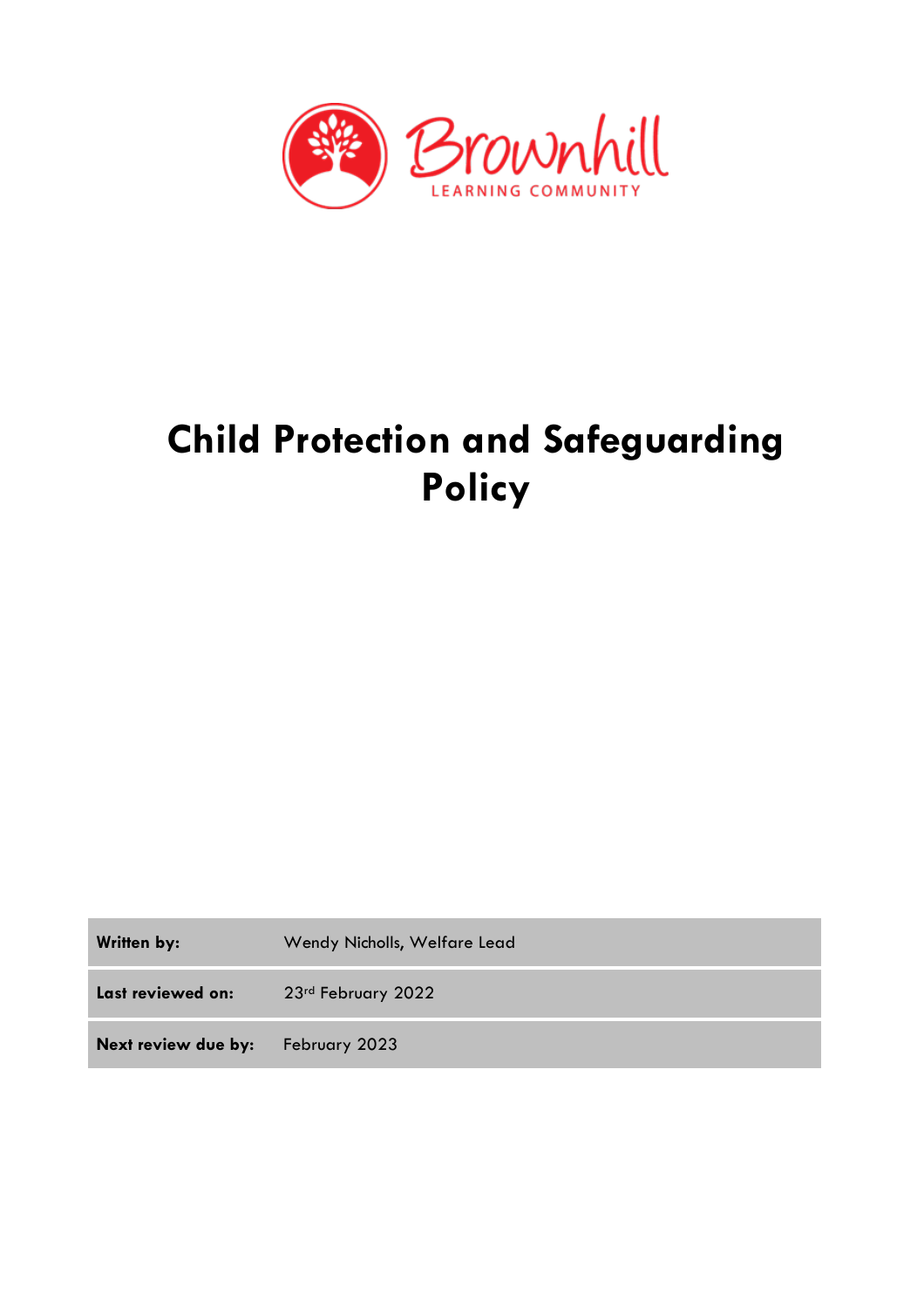# **Contents**

| 1.  |  |  |  |
|-----|--|--|--|
| 2.  |  |  |  |
| 3.  |  |  |  |
| 4.  |  |  |  |
| 5.  |  |  |  |
| 6.  |  |  |  |
| 7.  |  |  |  |
| 8.  |  |  |  |
| 9.  |  |  |  |
| 10. |  |  |  |
| 11. |  |  |  |
| 12. |  |  |  |
| 13. |  |  |  |
| 14. |  |  |  |
| 15. |  |  |  |
| 16. |  |  |  |
| 17. |  |  |  |
|     |  |  |  |
|     |  |  |  |
|     |  |  |  |
|     |  |  |  |
|     |  |  |  |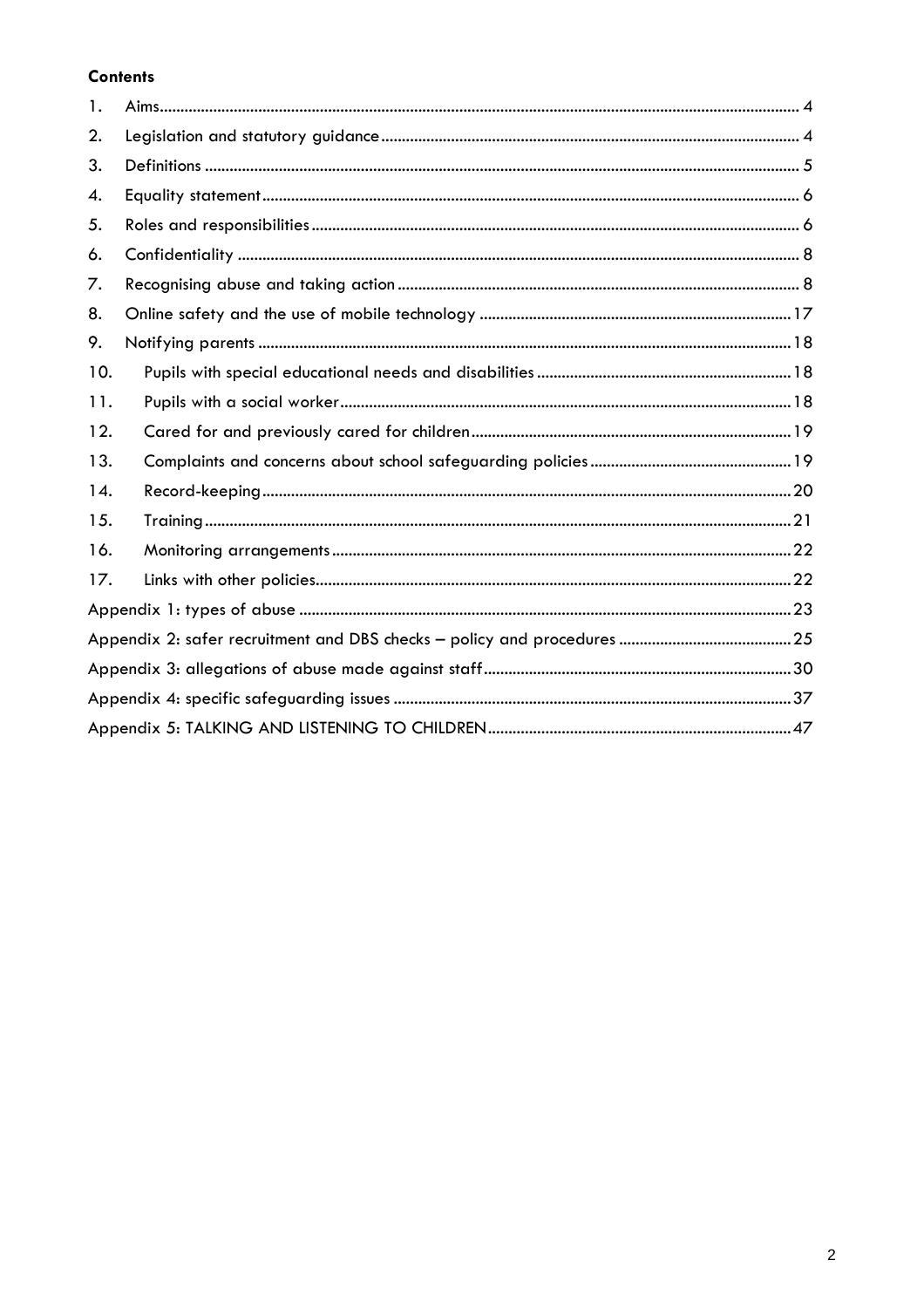# **School and local key contacts**

| <b>ROLE</b>                                                                           | <b>NAME</b>                                                                                                                                                                                                 | <b>CONTACT DETAILS</b>                                                                                                    |
|---------------------------------------------------------------------------------------|-------------------------------------------------------------------------------------------------------------------------------------------------------------------------------------------------------------|---------------------------------------------------------------------------------------------------------------------------|
| Designated safeguarding<br>lead (DSL)                                                 | Wendy Nicholls (Welfare Lead)                                                                                                                                                                               | wnicholls@theblc.org.uk<br>0300 303 8384 Option 4<br>Internal $-$ Ext 2450                                                |
| Deputy DSLs                                                                           | Kate Connolly (Head Teacher)<br>Krystian Liptrot (Deputy Head -<br>Darnhill Site)<br>Laura Coe (Deputy Head -<br>Saxon Hall)<br><b>Catherine Holden-King (Acting</b><br>Deputy Head - Heights Lane<br>Site) | kconnolly@theblc.org.uk<br>$k$ liptrot@theblc.org.uk<br>lcoe@theblc.org.uk<br>cholden@theblc.org.uk<br>Tel. 0300 303 8384 |
| Chair of governors                                                                    | <b>Bernard Thompson</b>                                                                                                                                                                                     | Via school                                                                                                                |
| Safeguarding link governor                                                            | Francesca Soan                                                                                                                                                                                              | Via school                                                                                                                |
| Local authority designated<br>officer (LADO) for allegations<br>against professionals | Louise Hurst                                                                                                                                                                                                | 0300 3030350<br>Louise.hurst@rochdale.gov.uk                                                                              |
| <b>Education safeguarding</b><br>officer                                              | <b>Claire Heap</b>                                                                                                                                                                                          | 01706 925179<br>Claire.heap@rochdale.gov.uk                                                                               |
| <b>Education Welfare Service</b>                                                      |                                                                                                                                                                                                             | Tel: 01706 925115                                                                                                         |
| <b>EHASH</b>                                                                          | Multi agency complex early<br>help and safeguarding hub                                                                                                                                                     | 0300 303 0440                                                                                                             |
| Out of Hours, Emergency Duty<br>Social Work Team                                      |                                                                                                                                                                                                             | 0300 303 8875                                                                                                             |
| Police                                                                                |                                                                                                                                                                                                             | Non-emergency calls -101<br>(GMP) or GMP report a crime<br>online<br><b>Emergency calls 999</b>                           |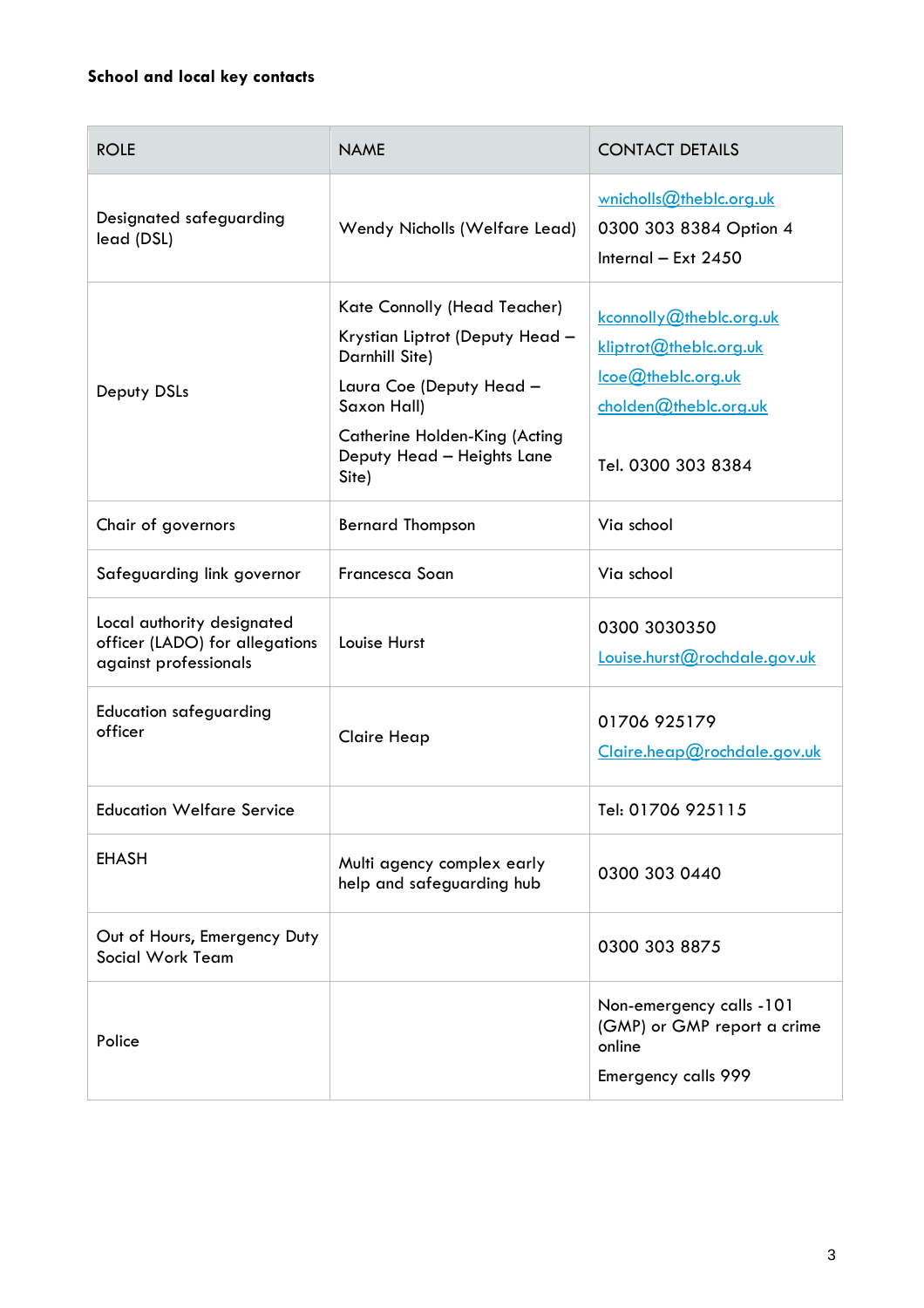# **1. Aims**

The BLC (Brownhill Learning Community) is committed to providing a secure and supportive learning environment promoting the ethos 'Achievement for All' where children can develop and grow into mature, responsible and successful members of adult society.

We recognise that safeguarding and promoting the welfare of children is everybody's responsibility and that the best interests of the child are paramount. As everyone who comes into contact with children and their families have a vital role to play, this policy has been developed to provide a shared understanding of expectations. Our school will provide a caring, positive and safe environment to promote the social, physical and moral development of each individual child.

We maintain an attitude that 'it could happen here' where safeguarding is concerned therefore, the school aims to ensure that:

- Appropriate action is taken in a timely manner to safeguard and promote children's welfare
- All staff are aware of their statutory responsibilities with respect to safeguarding
- Staff are properly trained in recognising and reporting safeguarding issues

# **2. Legislation and statutory guidance**

This policy is based on the Department for Education's statutory guidance Keeping Children Safe in [Education \(2021\)](https://www.gov.uk/government/publications/keeping-children-safe-in-education--2) and [Working Together to Safeguard Children \(2018\),](https://www.gov.uk/government/publications/working-together-to-safeguard-children--2) and the [Governance](https://www.gov.uk/government/publications/governance-handbook)  [Handbook.](https://www.gov.uk/government/publications/governance-handbook) We comply with this guidance and the arrangements agreed and published by our 3 local safeguarding partners via Rochdale Borough Safeguarding Children Partnership (RBSCP).

In line with RBSCP requirements, we adhere to Greater Manchester multi-agency safeguarding procedures <https://www.rbscp.org/professionals/multi-agency-procedures/> and the Rochdale Children's Needs and Responses Framework <https://www.rbscp.org/UserFiles/Docs/Procedure/CN%20and%20RF%20Jan%202018.pdf>

This policy is also based on the following legislation:

- Section 175 of the [Education Act 2002,](http://www.legislation.gov.uk/ukpga/2002/32/section/175) which places a duty on schools and local authorities to safeguard and promote the welfare of pupils
- . [The School Staffing \(England\) Regulations 2009,](http://www.legislation.gov.uk/uksi/2009/2680/contents/made) which set out what must be recorded on the single central record and the requirement for at least one person conducting an interview to be trained in safer recruitment techniques
- [The Children Act 1989](http://www.legislation.gov.uk/ukpga/1989/41) (and [2004 amendment\)](http://www.legislation.gov.uk/ukpga/2004/31/contents), which provides a framework for the care and protection of children
- Section 5B(11) of the Female Genital Mutilation Act 2003, as inserted by section 74 of the [Serious Crime Act 2015,](http://www.legislation.gov.uk/ukpga/2015/9/part/5/crossheading/female-genital-mutilation) which places a statutory duty on teachers to report to the police where they discover that female genital mutilation (FGM) appears to have been carried out on a girl under 18
- [Statutory guidance on FGM,](https://www.gov.uk/government/publications/multi-agency-statutory-guidance-on-female-genital-mutilation) which sets out responsibilities with regards to safeguarding and supporting girls affected by FGM
- [The Rehabilitation of Offenders Act 1974,](http://www.legislation.gov.uk/ukpga/1974/53) which outlines when people with criminal convictions can work with children
- Schedule 4 of the [Safeguarding Vulnerable Groups Act 2006](http://www.legislation.gov.uk/ukpga/2006/47/schedule/4), which defines what 'regulated activity' is in relation to children
- [Statutory guidance on the Prevent duty](https://www.gov.uk/government/publications/prevent-duty-guidance), which explains schools' duties under the Counter-Terrorism and Security Act 2015 with respect to protecting people from the risk of radicalisation and extremism
- The [Childcare \(Disqualification\) and Childcare \(Early Years Provision Free of Charge\)](http://www.legislation.gov.uk/uksi/2018/794/contents/made)  [\(Extended Entitlement\) \(Amendment\) Regulations 2018](http://www.legislation.gov.uk/uksi/2018/794/contents/made) (referred to in this policy as the "2018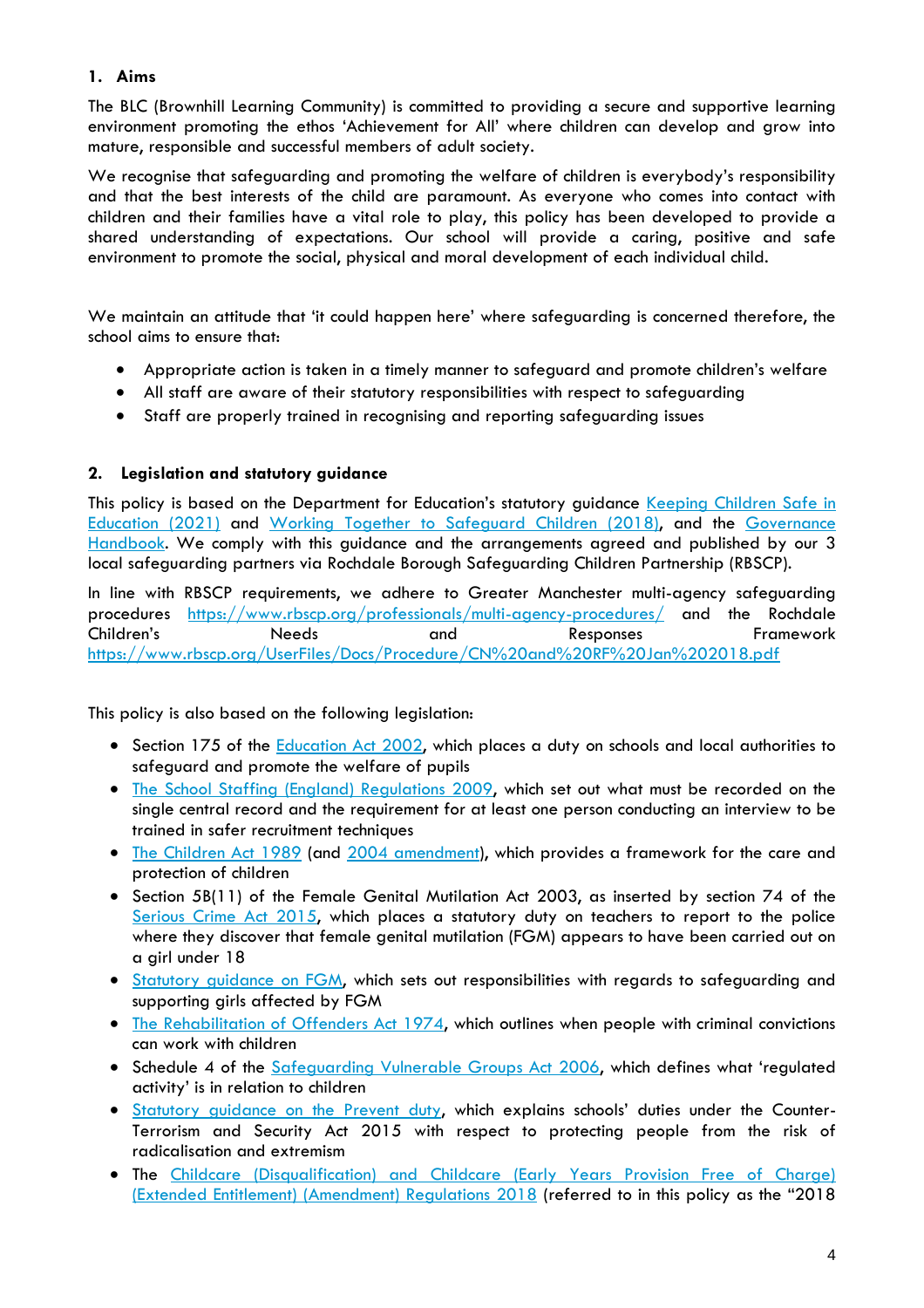Childcare Disqualification Regulations") and [Childcare Act 2006,](http://www.legislation.gov.uk/ukpga/2006/21/contents) which set out who is disqualified from working with children

# **3. Definitions**

**Safeguarding and promoting the welfare of children** means:

- Protecting children from maltreatment
- Preventing impairment of children's health or development
- Ensuring that children grow up in circumstances consistent with the provision of safe and effective care
- Taking action to enable all children to have the best outcomes

**Child protection** is part of this definition and refers to activities undertaken to prevent children suffering, or being likely to suffer, significant harm.

**Abuse** is a form of maltreatment of a child, and may involve inflicting harm or failing to act to prevent harm. Appendix 1 explains the different types of abuse.

**Neglect** is a form of abuse and is the persistent failure to meet a child's basic physical and/or psychological needs, likely to result in the serious impairment of the child's health or development. Appendix 1 defines neglect in more detail children share nude or semi-nude images, videos or live stream.

**Sharing of nudes and semi-nudes** (also known as sexting or youth produced sexual imagery) is where

**Children** includes everyone under the age of 18.

The following **3 safeguarding partners** are identified in Keeping Children Safe in Education (and defined in the Children Act 2004, as amended by chapter 2 of the Children and Social Work Act 2017).

They will make arrangements to work together to safeguard and promote the welfare of local children, including identifying and responding to their needs:

- The local authority (LA)
- A clinical commissioning group for an area within the LA
- The chief officer of police for a police area in the LA area

In Rochdale, our partnership is the RBSCP and our local safeguarding procedures are found at <https://www.rbscp.org/>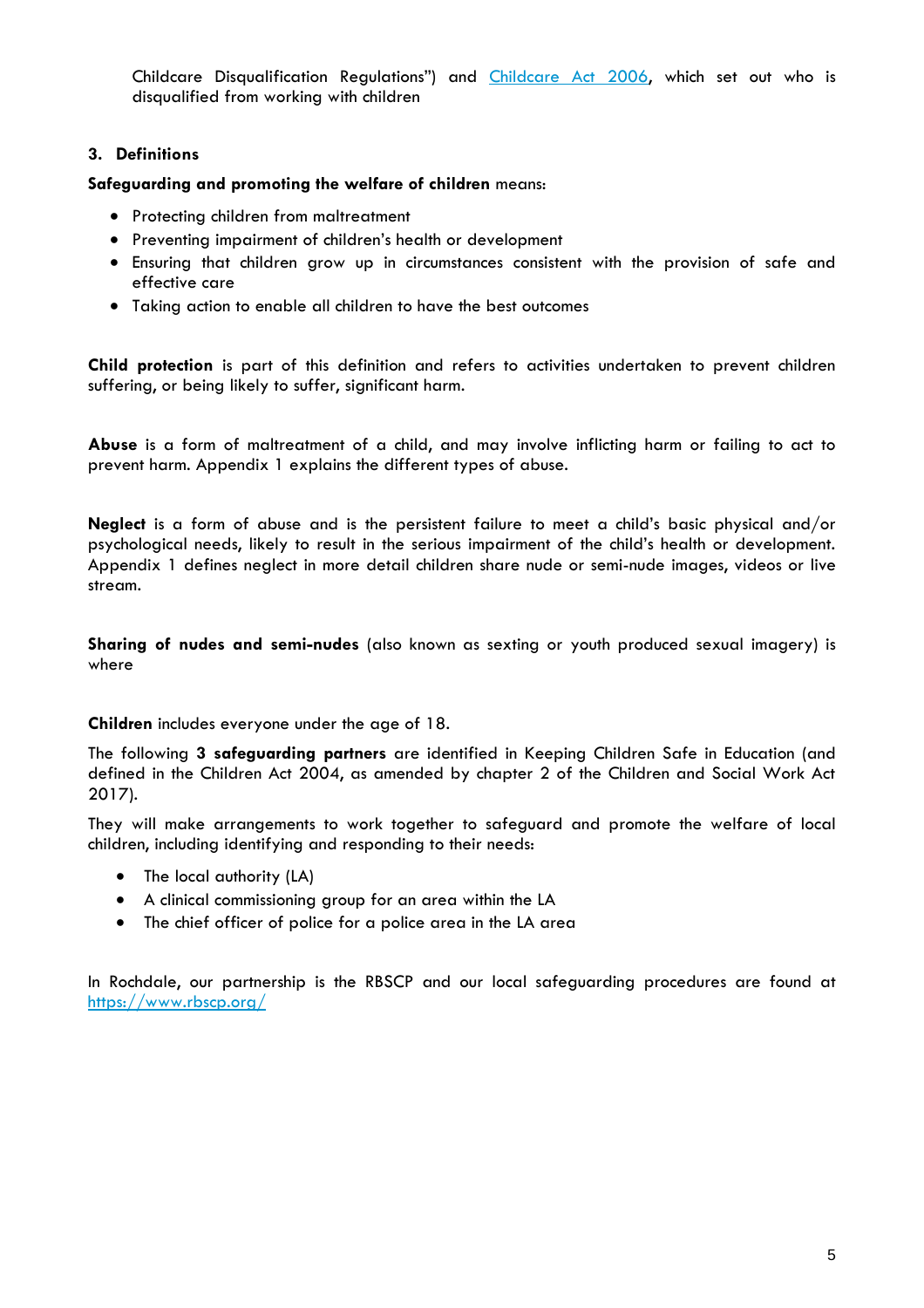# **4. Equality statement**

Some children have an increased risk of abuse, and additional barriers can exist for some children with respect to recognising or disclosing it. We are committed to anti-discriminatory practice and recognise children's diverse circumstances. We ensure that all children have the same protection, regardless of any barriers they may face.

We give special consideration to children who:

- Have special educational needs (SEN) or disabilities or health conditions (see section 10)
- Are young carers
- May experience discrimination due to their race, ethnicity, religion, gender identification or sexuality
- Have English as an additional language
- Are known to be living in difficult situations for example, temporary accommodation or where there are issues such as substance abuse or domestic violence
- Are at risk of FGM, sexual exploitation, forced marriage, or radicalisation
- Are asylum seekers
- Are at risk due to either their own or a family member's mental health needs
- Have a social worker (see section 11)
- Are cared for or were previously cared for (see section 12)
- Are missing from education
- Whose parent/carer has expressed an intention to remove them from school to be home educate

#### **5. Roles and responsibilities**

Safeguarding and child protection is **everyone's** responsibility. This policy applies to all staff, volunteers and governors in the school and is consistent with the procedures of the three safeguarding partners. Our policy and procedures also apply to extended school and off-site activities.

# **5.1 All staff**

To ensure all members of our school community fully understand their safeguarding responsibilities, it is our expectation that staff read and ensure they understand part 1 and annex B of the Department for Education's statutory safeguarding guidance, [Keeping Children Safe in Education,](https://www.gov.uk/government/publications/keeping-children-safe-in-education--2) and review this guidance at least annually.

There may however, be limited circumstances where senior leadership determine that an individual staff member or group of staff would obtain a better understanding of their safeguarding responsibilities by instead reading the condensed version of part 1, which is held at Annex A of [Keeping Children Safe in Education.](https://www.gov.uk/government/publications/keeping-children-safe-in-education--2) This would only be appropriate in exceptional circumstances, following approval by the Governing Board and with additional training provided to supplement and reinforce key messages to these staff groups.

All staff will sign a declaration at the beginning of each academic year to say that they have reviewed the guidance. All staff will be aware of:

 Our systems which support safeguarding, including this child protection and safeguarding policy, the staff code of conduct (guidance for safe working practice), the role and identity of the designated safeguarding lead (DSL) and deputies, the behaviour policy, the attendance policy and the safeguarding response to children who go missing from education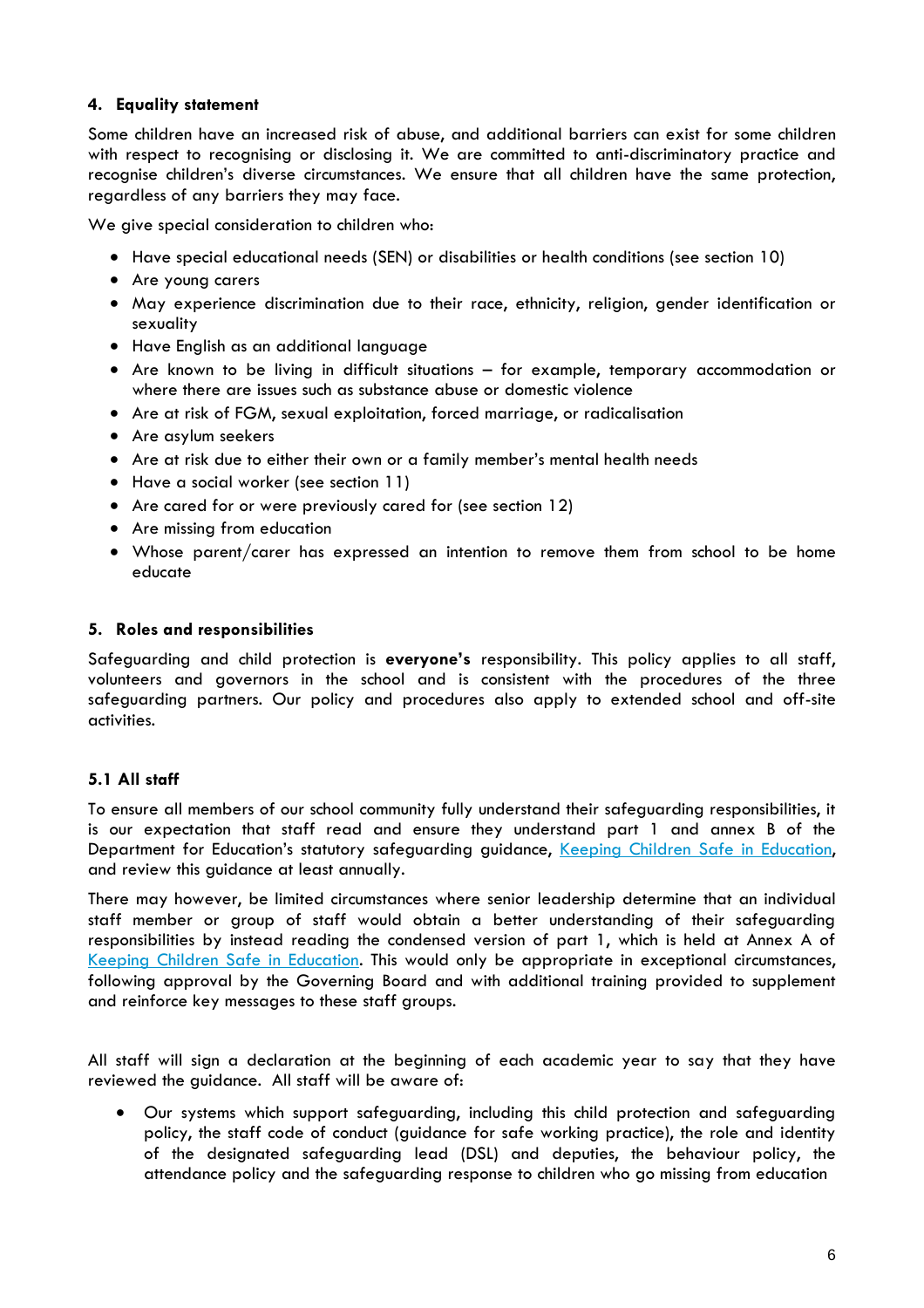- The early help process (sometimes known as the common assessment framework) and their role in it, including identifying emerging problems, liaising with the DSL, and sharing information with other professionals to support early identification and assessment
- The process for making referrals to local authority children's social care and for statutory assessments that may follow a referral, including the role they might be expected to play
- What to do if they identify a safeguarding issue or a child tells them they are being abused or neglected, including specific issues such as FGM, and how to maintain an appropriate level of confidentiality while liaising with relevant professionals
- The signs of different types of abuse and neglect, as well as specific safeguarding issues, such as peer-on-peer abuse, child sexual exploitation (CSE), child criminal exploitation (CCE), indicators of being at risk from or involved with serious violent crime, FGM and radicalisation
- The importance of reassuring victims that they are being taken seriously and that they will be supported and kept safe

Section 15 and appendix 4 of this policy outline in more detail how staff are supported to do this.

# **5.2 The designated safeguarding lead (DSL)**

The DSL is a member of the senior leadership team. Our DSL is Wendy Nicholls, Children's Welfare Lead. The DSL takes lead responsibility for child protection and wider safeguarding in our school.

The DSL is employed to work all year round, not just during term time and is therefore available during school hours and also during school holidays for staff to discuss any safeguarding concerns. When the DSL is absent, Kate Connolly, Head Teacher will act as cover, or the Deputy Heads based at each site. In addition a duty system is operated within the Welfare Team to ensure that there is always a member of the team who has safeguarding experience available to contact for advice.

There will always be either the DSL, a Deputy DSL or a member of the Senior Leadership Team (SLT) contactable.

The DSL will be given the time, funding, training, resources and support to:

- Provide advice and support to other staff on child welfare and child protection matters
- Take part in strategy discussions and inter-agency meetings and/or support other staff to do so
- Contribute to the assessment of children
- Refer suspected cases, as appropriate, to the relevant body (local authority children's social care, Channel programme, Disclosure and Barring Service, and/or police), and support staff who make such referrals directly

The DSL will also keep the headteacher informed of any issues, and liaise with local authority case managers and designated officers for child protection concerns as appropriate.

The full responsibilities of the DSL and deputies are set out in their job description.

# **5.3 The governing board**

The governing board will:

- Facilitate a whole-school approach to safeguarding, ensuring that safeguarding and child protection are at the forefront and underpin all relevant aspects of process and policy development
- Evaluate and approve this policy at each review, ensuring it complies with the law, and hold the head teacher to account for its implementation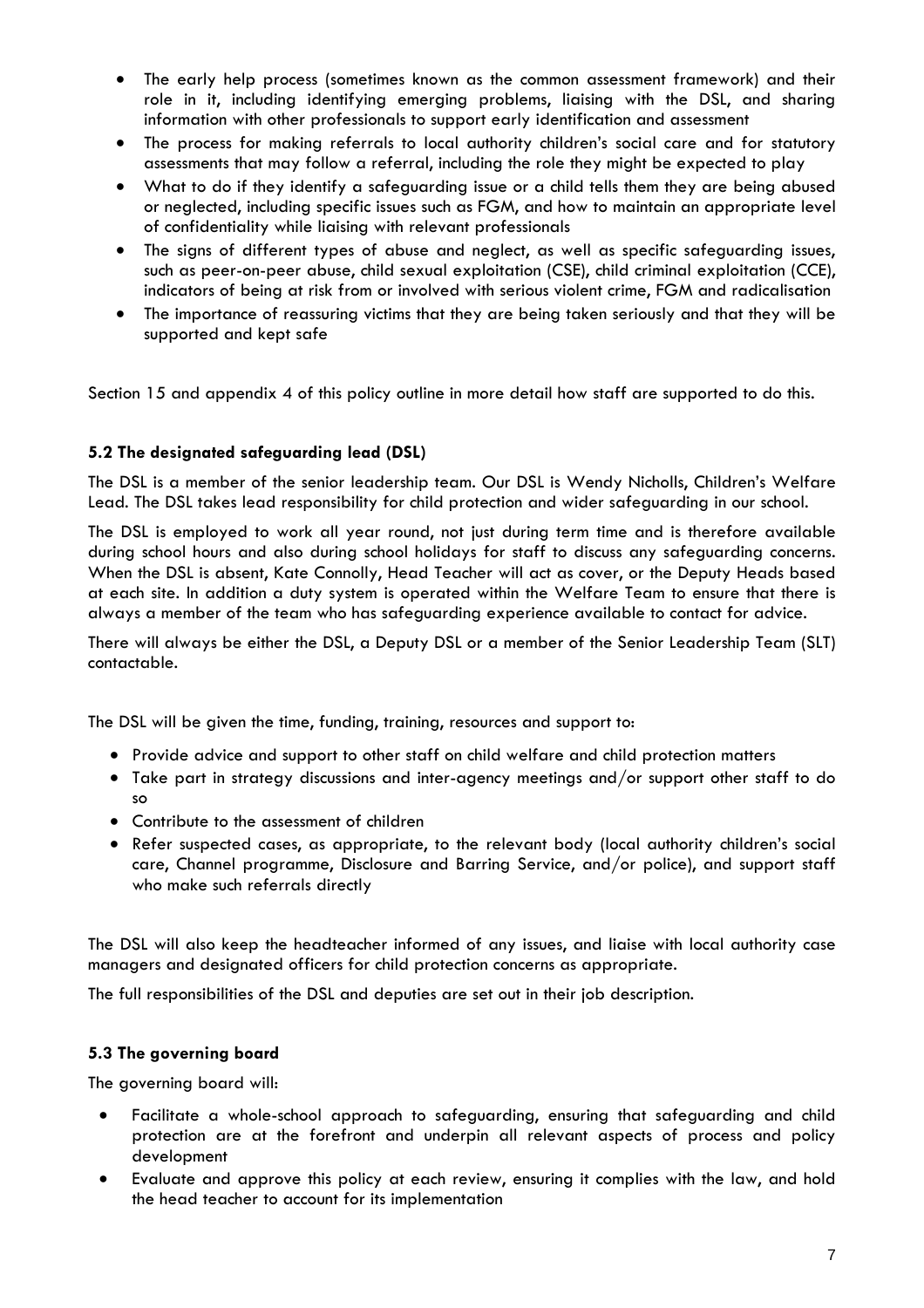Appoint a link governor to monitor the effectiveness of this policy in conjunction with the full governing board. This is always a different person from the DSL.

The chair of governors will act as the 'case manager' in the event that an allegation of abuse is made against the head teacher, where appropriate (see appendix 3).

All governors will read Keeping Children Safe in Education (2021) in its entirety.

Section 15 of this policy has information on how governors are supported to fulfil their role.

# **5.4 The Head Teacher**

The head teacher is responsible for the implementation of this policy, including:

- Ensuring that staff (including temporary staff) and volunteers are informed of our systems which support safeguarding, including this policy, as part of their induction. Understand and follow the procedures included in this policy, particularly those concerning referrals of cased of suspected abuse and neglect.
- Communicating this policy to parents/carers when their child joins the school and via the school website
- Ensuring that the DSL has appropriate time, funding, training and resources, and that there is always adequate cover if the DSL is absent
- Ensuring that all staff undertake appropriate safeguarding and child protection training and update the content of the training regularly
- Acting as the 'case manager' in the event of an allegation of abuse made against another member of staff or volunteer, where appropriate (see appendix 3)
- Ensuring that school provides a broad and balanced curriculum which helps children recognise when they are at risk and how to get help when they need it.

# **6. Confidentiality**

Our school recognises that timely information sharing is essential to effective safeguarding and staff are informed that fears about appropriate sharing of information must never stand in the way of the need to promote the welfare, and protect the safety of children. Our staff are aware that they can never promise a child that they will not tell anyone about a report of abuse and that they have a professional responsibility to pass on concerns about a child to the DSL.

School handles personal information about children in line with the provisions of the Data Protection Act (DPA) 2018 and GDPR however, we are clear that this legislation does not prevent or limit the sharing of information for the purposes of keeping children safe.

School follows the DfE *guidance; [information sharing advice for safeguarding practitioners](https://www.gov.uk/government/publications/safeguarding-practitioners-information-sharing-advice) and* 

*[data protection toolkit for schools](https://www.gov.uk/government/publications/data-protection-toolkit-for-schools)*

If staff are in any doubt about sharing information, they should speak to the designated safeguarding lead (or deputy)

# **7. Recognising abuse and taking action**

Staff, volunteers and governors must follow the procedures set out below in the event of a safeguarding issue.

Please note – in this and subsequent sections, you should take any references to the DSL to mean "the DSL (or deputy DSL)".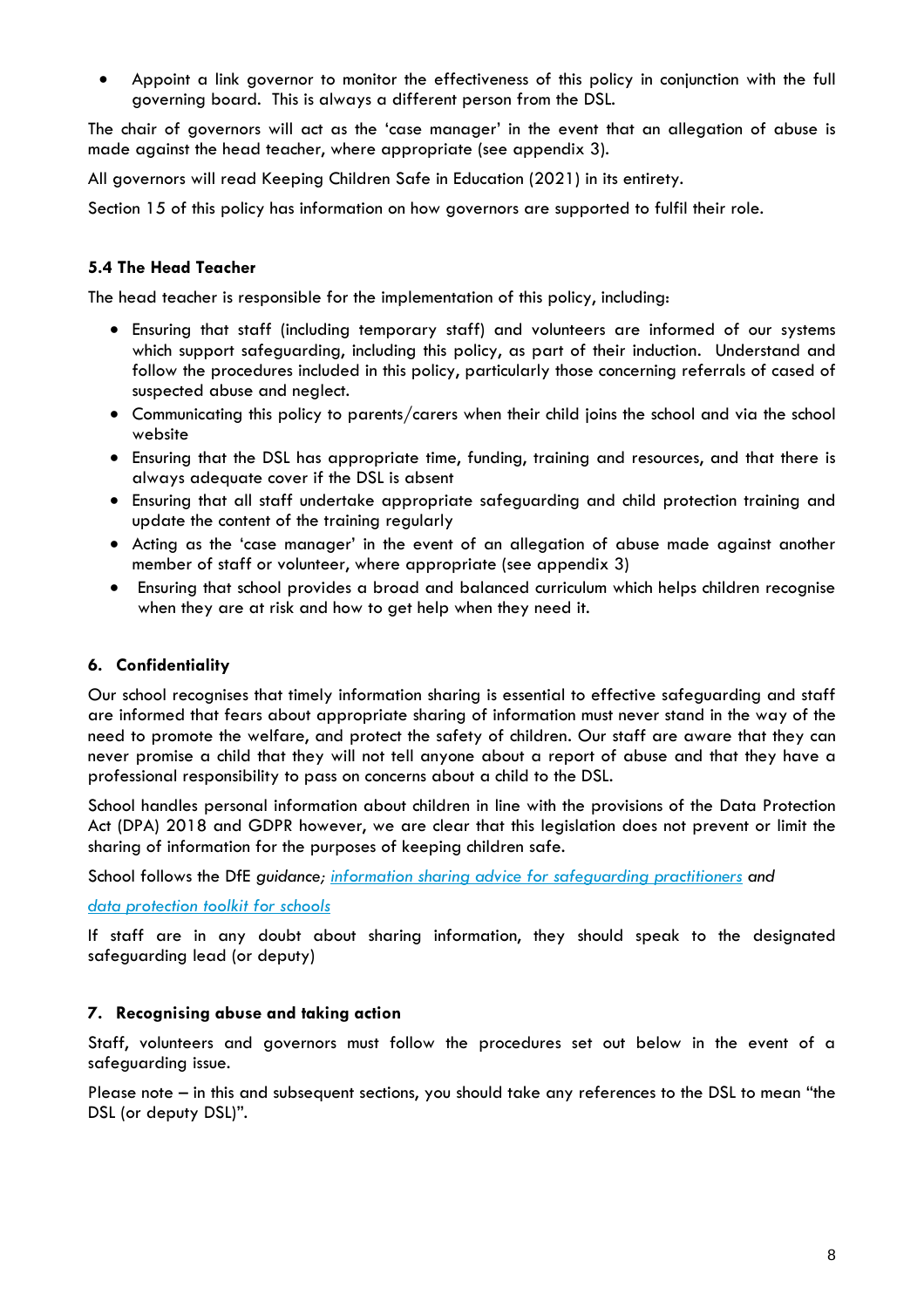# **7.1 If a child is suffering or likely to suffer from harm, or in immediate danger**

Within a school, referrals should usually be made via the DSL, who is the person with the complete safeguarding picture in relation to children. Therefore if you believe a child is suffering or likely to suffer from harm, you should **immediately** share this information with the DSL or deputy DSL. At Brownhill Learning Community there is a duty process in place on a daily basis to ensure there is always a member of the Welfare Team available for advice, guidance or to share any safeguarding concerns with in addition to the DSL and deputy DSL's.

In the event that the DSL/ deputy DSLs are unavailable, or if a child is in immediate danger, make a referral to children's social care and/or the police **immediately. Anyone can make a referral.** Tell the DSL as soon as possible if you make a referral directly.

Referrals in Rochdale should be made in the first instance by telephone to the Complex Early Help and Safeguarding Hub (EHASH) on 0300 303 0440. Advice will then be provided about what actions need to be taken, which may include submission of a multi-agency referral form (MARF), which can be found in on BLC sharepoint - under staff handbook - staff forms - general forms.

Further information can be found at Rochdale LA website - [reporting concerns about a child](http://www.rochdale.gov.uk/children-and-childcare/pages/child-protection.aspx)

# **7.2 If a child makes a disclosure to you**

If a child discloses a safeguarding issue to you, you should:

- Listen to and believe them. Allow them time to talk freely and do not ask leading questions.
- Stay calm and do not show that you are shocked or upset
- Tell the child they have done the right thing in telling you. Do not tell them they should have told you sooner
- Explain what will happen next and that you will have to pass this information on. Never promise to keep it a secret
- Speak to the DSL and share the information straight away.
- Record the disclosure as soon as possible, using the child's own words. Stick to the facts, and do not put your own judgement on it. Sign and date the write-up.
- Pass on the record to the DSL. Alternatively, if appropriate, make a referral to children's social care and/or the police directly (see 7.1), and tell the DSL as soon as possible that you have done so. Aside from these people, do not disclose the information to anyone else unless told to do so by a relevant authority involved in the safeguarding process

# **7.3 If you discover that FGM has taken place or a pupil is at risk of FGM**

Keeping Children Safe in Education explains that FGM comprises "all procedures involving partial or total removal of the external female genitalia, or other injury to the female genital organs".

FGM is illegal in the UK and a form of child abuse with long-lasting, harmful consequences. It is also known as 'female genital cutting', 'circumcision' or 'initiation'.

Possible indicators that a pupil has already been subjected to FGM, and factors that suggest a pupil may be at risk, are set out in appendix 4 of this policy.

#### **Any teacher** who either:

- Is informed by a girl under 18 that an act of FGM has been carried out on her; or
- Observes physical signs which appear to show that an act of FGM has been carried out on a girl under 18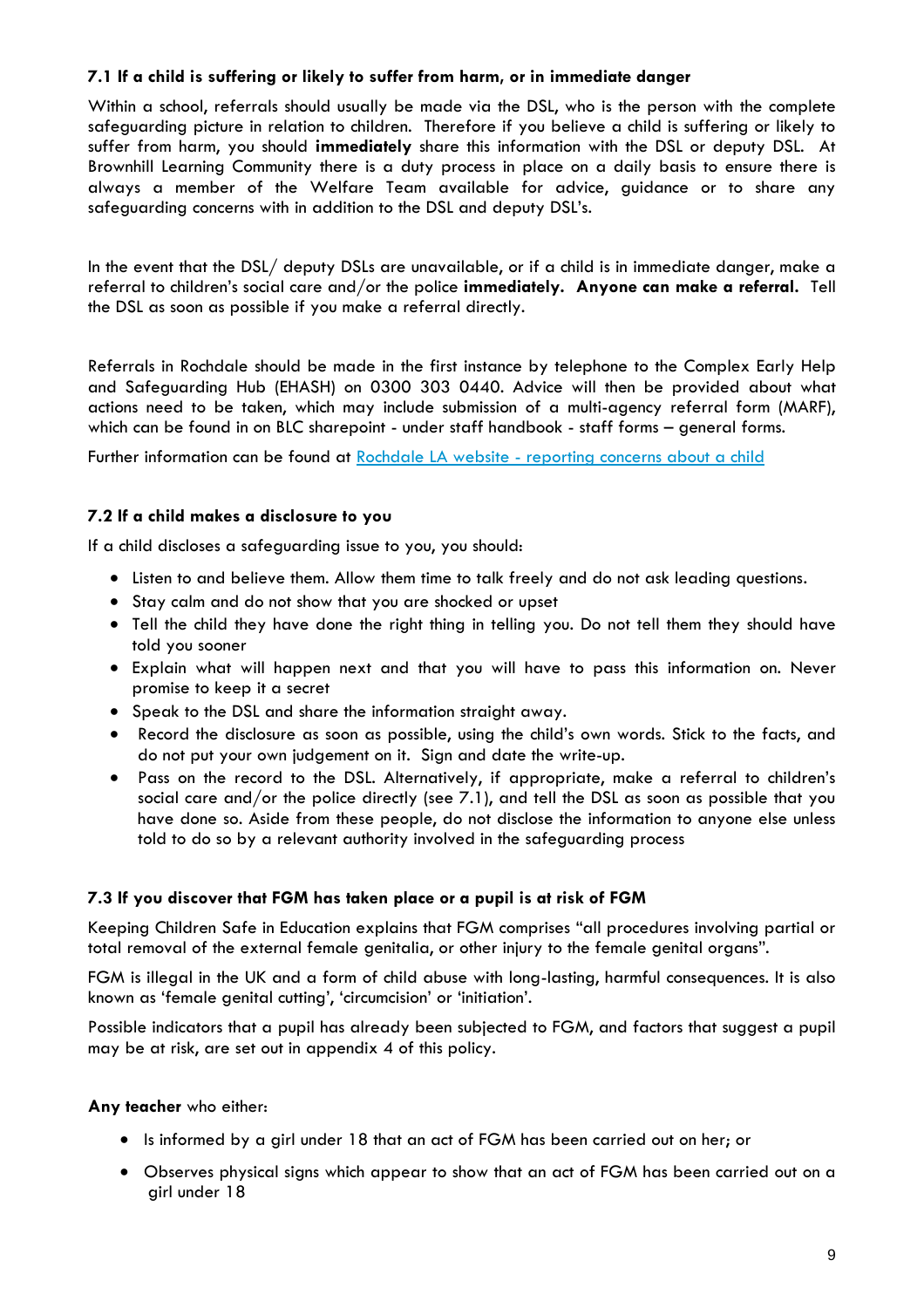Must immediately report this to the police, personally. This is a mandatory statutory duty, and teachers will face disciplinary sanctions for failing to meet it. Teachers are able to obtain support from the DSL, who will also contact the EHASH.

**Any other member of staff** who discovers that an act of FGM appears to have been carried out on a **pupil under 18** must immediately speak to the DSL, who will contact Police and EHASH.

Staff must never examine pupils.

The duty for teachers mentioned above does not apply in cases where a pupil is *at risk* of FGM or FGM is suspected but is not known to have been carried out.

**Any member of staff** who suspects a pupil is *at risk* of FGM or suspects that FGM has been carried out must speak to the DSL and follow our local safeguarding procedures held at; RBSCP multi [agency FGM procedure](https://greatermanchesterscb.proceduresonline.com/chapters/p_fgm.html?zoom_highlight=FGM#procedure_fgm)

#### **7.4 If you have concerns about a child (as opposed to believing a child is suffering or likely to suffer from harm, or in immediate danger)**

Figure 1 below, before section 7.7, illustrates the procedure to follow if you have any concerns about a child's welfare, where there is no risk of immediate danger.

Where possible, speak to the DSL first to agree a course of action.

If in exceptional circumstances the DSL is not available, this should not delay appropriate action being taken. Speak to a member of the welfare team or senior leadership team and/or take advice from local authority children's social care by telephoning EHASH. You can also seek advice at any time from the NSPCC helpline on 0808 800 5000. Share details of any actions you take with the DSL as soon as practically possible.

Make a referral to local authority children's social care directly, if appropriate (see 'Referral' below). Share any action taken with the DSL as soon as possible

# **Early help**

If early help is appropriate, the DSL will generally lead on liaising with other agencies and setting up an inter-agency assessment as appropriate. Staff may be required to support other agencies and professionals in an early help assessment, in some cases acting as the lead practitioner.

The DSL will keep the case under review and the school will consider a referral to local authority children's social care if the situation does not seem to be improving. Timelines of interventions will be monitored and reviewed through supervision and case discussions.

#### **Referral**

If it is appropriate to refer the case to local authority children's social care, the DSL will make the referral or support you to do so.

If you make a referral directly (see section 7.1), you must tell the DSL as soon as possible.

EHASH will assess referrals against the Children's Needs and Responses Framework and will advise what course of action to take. The DSL or person who made the referral must follow up with the local authority if this information is not made available, and ensure outcomes are properly recorded.

If the child's situation does not seem to be improving after the referral, or if there is dispute about the outcome of a referral, the DSL or person who made the referral must follow the Greater Manchester escalation procedures to ensure their concerns have been addressed and that the child's situation improves. [RBSCP professional dispute resolution procedure](https://greatermanchesterscb.proceduresonline.com/chapters/p_resolv_prof_dis.html?zoom_highlight=professional+disagreements)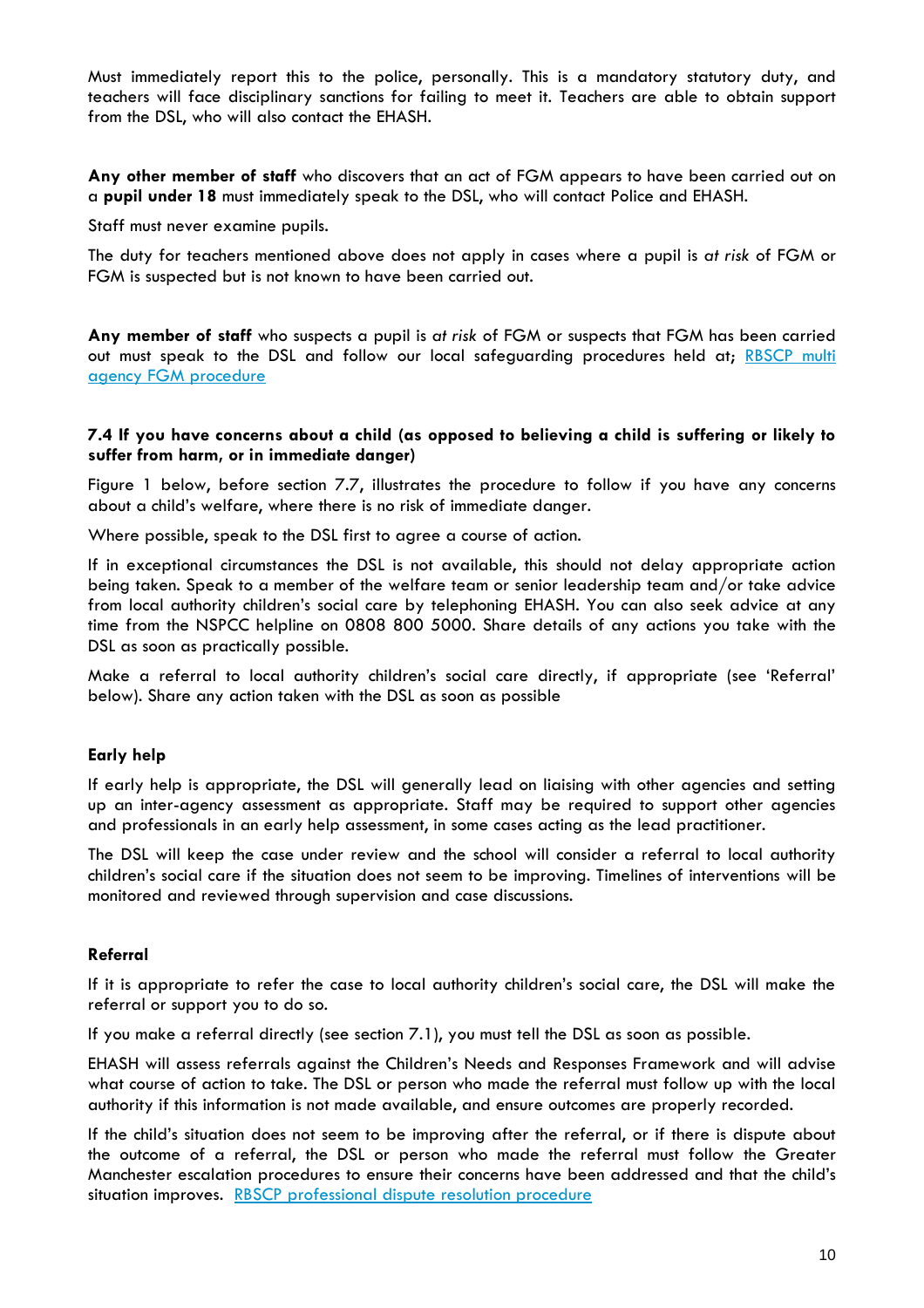#### **7.5 If you have concerns about extremism**

If a child is not suffering or likely to suffer from harm, or in immediate danger, where possible speak to the DSL first to agree a course of action.

If in exceptional circumstances the DSL is not available, this should not delay appropriate action being taken. Speak to a member of the senior leadership team and/or seek advice from local authority children's social care. Make a referral to local authority children's social care directly, if appropriate (see 'Referral' above). Inform the DSL or deputy as soon as practically possible after the referral.

Where there is a concern, the DSL will consider the level of risk and decide which agency to make a referral to. This could include [Channel](https://www.gov.uk/government/publications/channel-guidance), the government's programme for identifying and supporting individuals at risk of being drawn into terrorism, or the local authority children's social care team. Schools can seek advice and guidance from the Local Authority Equality and Community Cohesion Officer, Muhammad Abdulaleem on 01706 926437.

The Department for Education also has a dedicated telephone helpline, 020 7340 7264, which school staff and governors can call to raise concerns about extremism with respect to a pupil. You can also email [counter.extremism@education.gov.uk.](mailto:counter.extremism@education.gov.uk) Note that this is not for use in emergency situations.

In an emergency, call 999 or the confidential anti-terrorist hotline on 0800 789 321 if you:

- Think someone is in immediate danger
- Think someone may be planning to travel to join an extremist group
- See or hear something that may be terrorist-related

#### **7.6 If you have a mental health concern**

Mental health problems can, in some cases, be an indicator that a child has suffered or is at risk of suffering abuse, neglect or exploitation.

Staff will be alert to behavioural signs that suggest a child may be experiencing a mental health problem or are at risk of developing one.

If you have a mental health concern about a child that is also a safeguarding concern, take immediate action by following the steps in section 7.4.

If you have a mental health concern that is **not** also a safeguarding concern, speak to the DSL to agree a course of action, which may include referral to local support services or additional welfare support within school.

We provide an in-house counselling service, including talking therapies and play therapies for all students to access for drop-in appointments and weekly appointments as required. Referrals can be made by completing a Welfare Team Referral Form and sending these through to Wendy Nicholls, DSL for allocation as appropriate. Referrals to CAMHS via Single Point of Access may be appropriate and advice on this procedure can be obtained from a member of the welfare team if staff need support to complete this.

DfE guidance on [mental health and behaviour in schools](https://www.gov.uk/government/publications/mental-health-and-behaviour-in-schools--2) can be found on this link.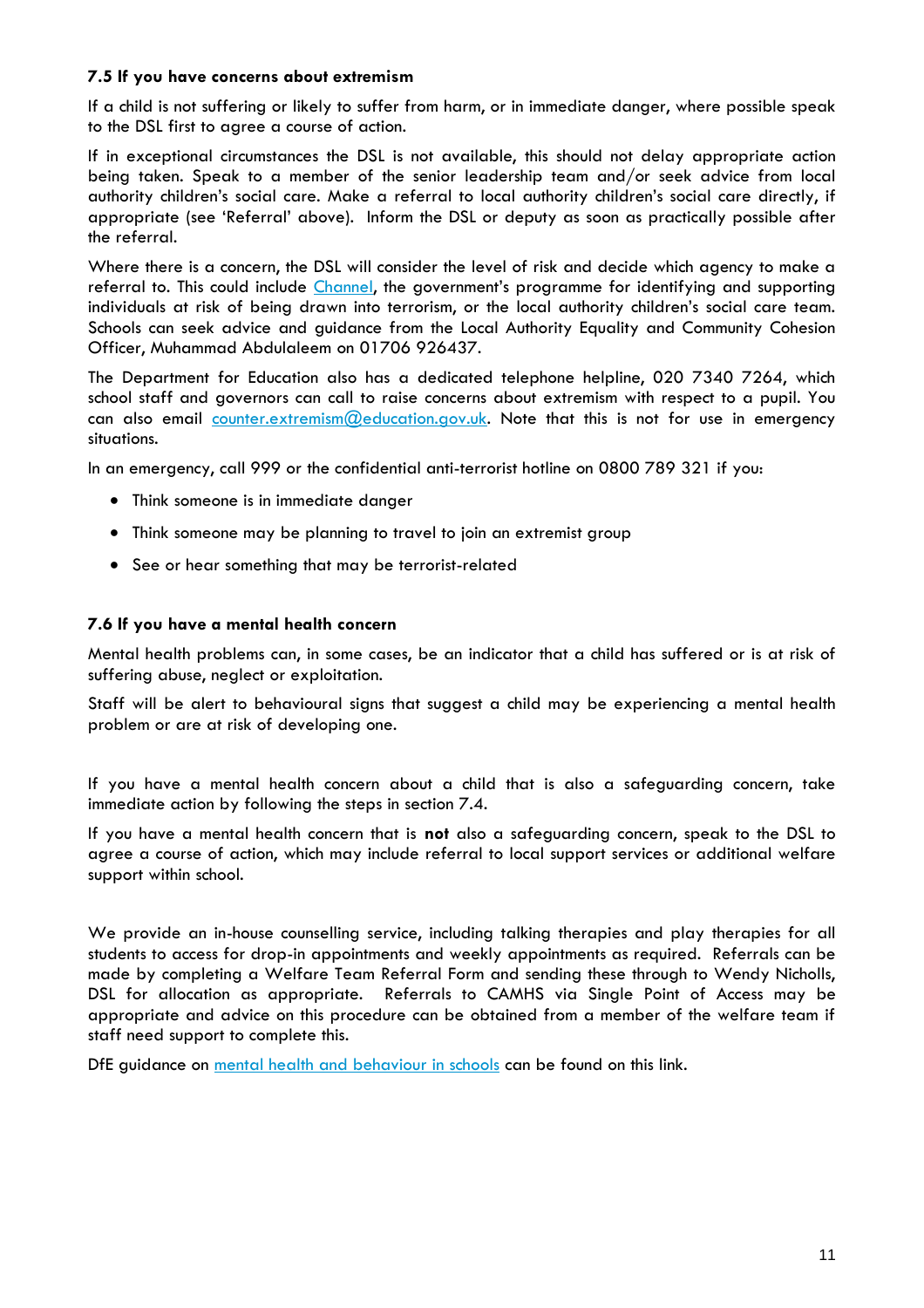#### **Figure 1: procedure if you have concerns about a child (as opposed to believing a child is suffering or likely to suffer from harm, or in immediate danger)**

(Note – if the DSL is unavailable, this should not delay action. See section 7.4 for what to do.



Staff keep the child's circumstances under review, and re-refer if appropriate, to ensure the circumstances improve. The child's best interest must always come first at all stages.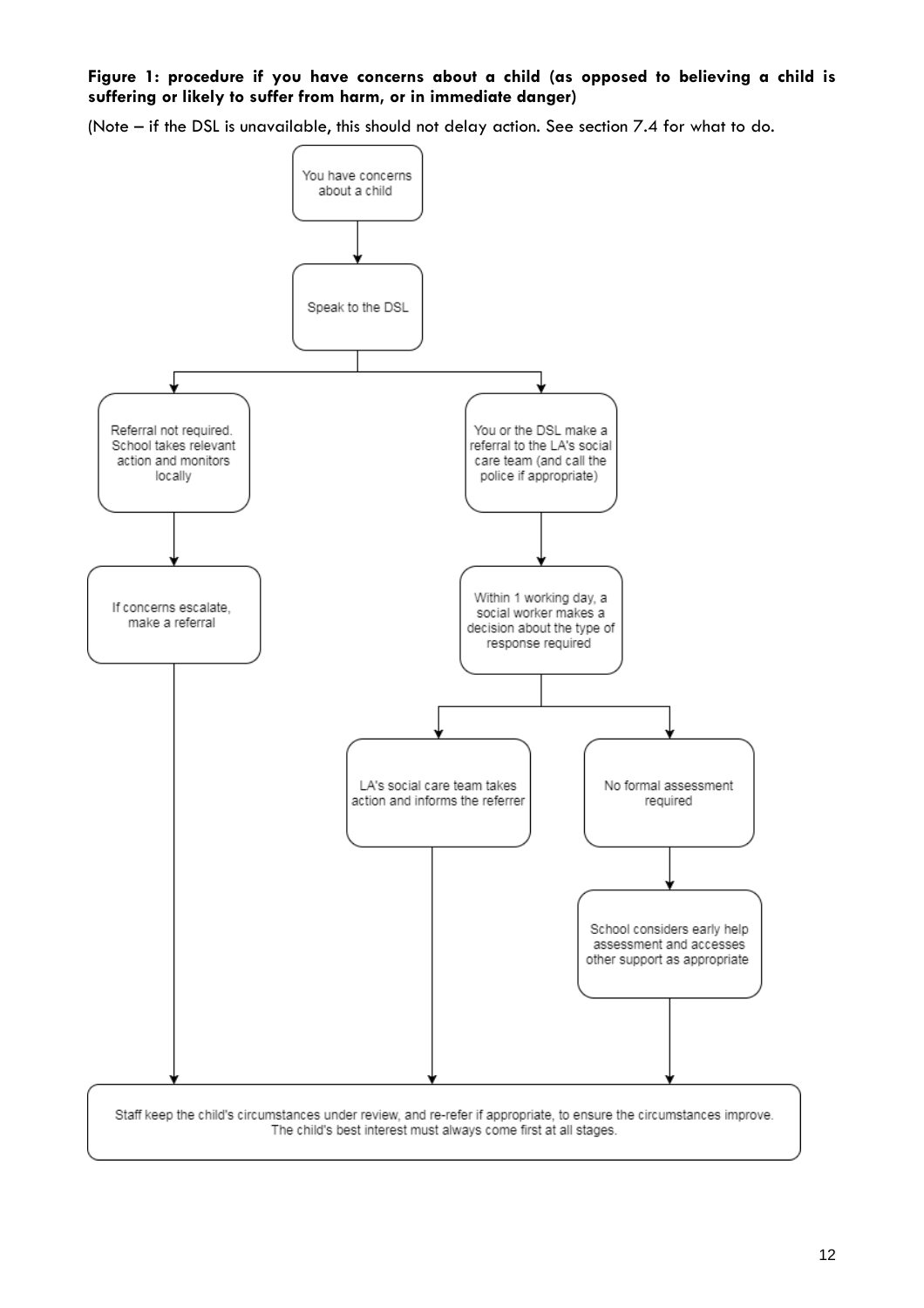#### **7.7 Concerns about a staff member, supply teacher, volunteer or contractor**

If you have concerns about a member of staff (including a supply teacher, volunteer or contractor), or an allegation is made about a member of staff (including a supply teacher, volunteer or contractor) posing a risk of harm to children, speak to the head teacher as soon as possible. If the concerns/allegations are about the head teacher, speak to the chair of governors.

The head teacher/chair of governors will then follow the procedures set out in appendix 3, if appropriate.

Where you believe there is a conflict of interest in reporting a concern or allegation about a member of staff (including a supply teacher, volunteer or contractor) to the head teacher, report it directly to the local authority designated officer (LADO). The contact details for the LADO are on the first page of this policy.

#### **7.8 Allegations of abuse made against other pupils**

We recognise that children are capable of abusing their peers. Abuse will never be tolerated or passed off as "banter", "just having a laugh" or "part of growing up", as this can lead to a culture of unacceptable behaviours and an unsafe environment for pupils.

We also recognise the gendered nature of peer-on-peer abuse. However, all peer-on-peer abuse is unacceptable and will be taken seriously.

Most cases of pupils hurting other pupils will be dealt with under our school's behaviour policy, but this child protection and safeguarding policy will apply to any allegations that raise safeguarding concerns.

This might include where the alleged behaviour:

- Is serious, and potentially a criminal offence
- Could put pupils in the school at risk
- Is violent
- Involves pupils being forced to use drugs or alcohol
- Involves sexual exploitation, sexual abuse or sexual harassment, such as indecent exposure, sexual assault, upskirting or sexually inappropriate pictures or videos (including the sharing of nudes and semi-nudes)

See appendix 4 for more information about peer-on-peer abuse.

#### **Procedures for dealing with allegations of peer-on-peer abuse**

If a pupil makes an allegation of abuse against another pupil:

- You must record the allegation and tell the DSL, but do not investigate it. Exactly the same procedures should be followed as with any safeguarding concerns in relation to reporting and recording.
- The DSL will contact the local authority children's social care team where appropriate and follow its advice, as well as the police if the allegation involves a potential criminal offence
- The DSL will put a risk assessment and support plan into place for all children involved (including the victim(s), the child(ren) against whom the allegation has been made and any others affected) with a named person they can talk to if needed
- The DSL will contact the children and adolescent mental health services (Healthy Young Minds), if appropriate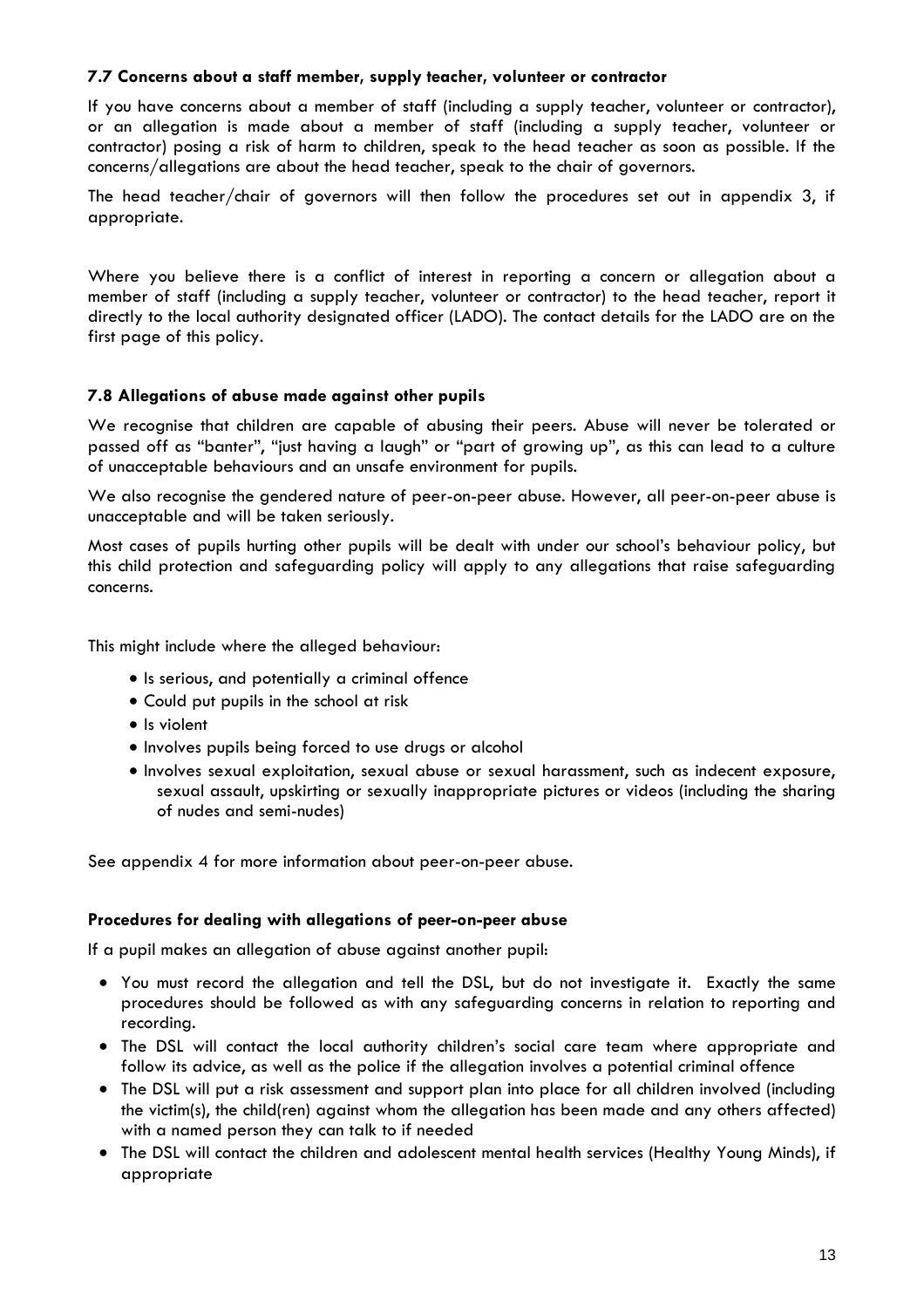- The DSL will refer all cases of harmful sexual behaviour, including sexual violence and harassment between peers to EHASH for consideration of threshold for a harmful sexual behaviour strategy meeting.
- The DSL is able to consult with Youth Offending and partner agencies about any concerns related to harmful sexual behaviour at weekly virtual triage meetings.

#### **Creating a supportive environment in school and minimising the risk of peer-on-peer abuse**

We recognise the importance of taking proactive action to minimise the risk of peer-on-peer abuse, and of creating a supportive environment where victims feel confident in reporting incidents.

To achieve this, we will:

- Challenge any form of derogatory or sexualised language or inappropriate behaviour between peers, including requesting or sending sexual images
- Be vigilant to issues that particularly affect different genders for example, sexualised or aggressive touching or grabbing towards female pupils, and initiation or hazing type violence with respect to boys
- Ensure our curriculum helps to educate pupils about respectful behaviour and consent
- Ensure pupils are able to easily and confidently report abuse using our reporting systems (as described in section 7.10 below)
- Ensure staff reassure victims that they are being taken seriously
- Ensure staff are trained to understand:
	- How to recognise the indicators and signs of peer-on-peer abuse, and know how to identify it and respond to reports
	- That even if there are no reports of peer-on-peer abuse in school, it does not mean it is not happening – staff should maintain an attitude of "it could happen here"
	- That if they have any concerns about a child's welfare, they should act on them immediately rather than wait to be told, and that victims may not always make a direct report. For example:
		- Children can show signs or act in ways they hope adults will notice and react to
		- A friend may make a report
		- A member of staff may overhear a conversation
		- A child's behaviour might indicate that something is wrong
	- That certain children may face additional barriers to telling someone because of their vulnerability, disability, gender, ethnicity and/or sexual orientation
	- That a pupil harming a peer could be a sign that the child is being abused themselves, and that this would fall under the scope of this policy
	- The important role they have to play in preventing peer-on-peer abuse and responding where they believe a child may be at risk from it
	- That they should speak to the DSL if they have any concerns

#### **7.9 Sharing of nudes and semi-nudes ('sexting')**

If you are made aware of an incident involving the consensual or non-consensual sharing of nude or semi-nude images/videos (also known as 'sexting' or 'youth produced sexual imagery'), you must report it to the DSL immediately.

You must **not**:

 View, copy, print, share, store or save the imagery yourself, or ask a pupil to share or download it. If you have already viewed the imagery by accident, you must report this to the DSL.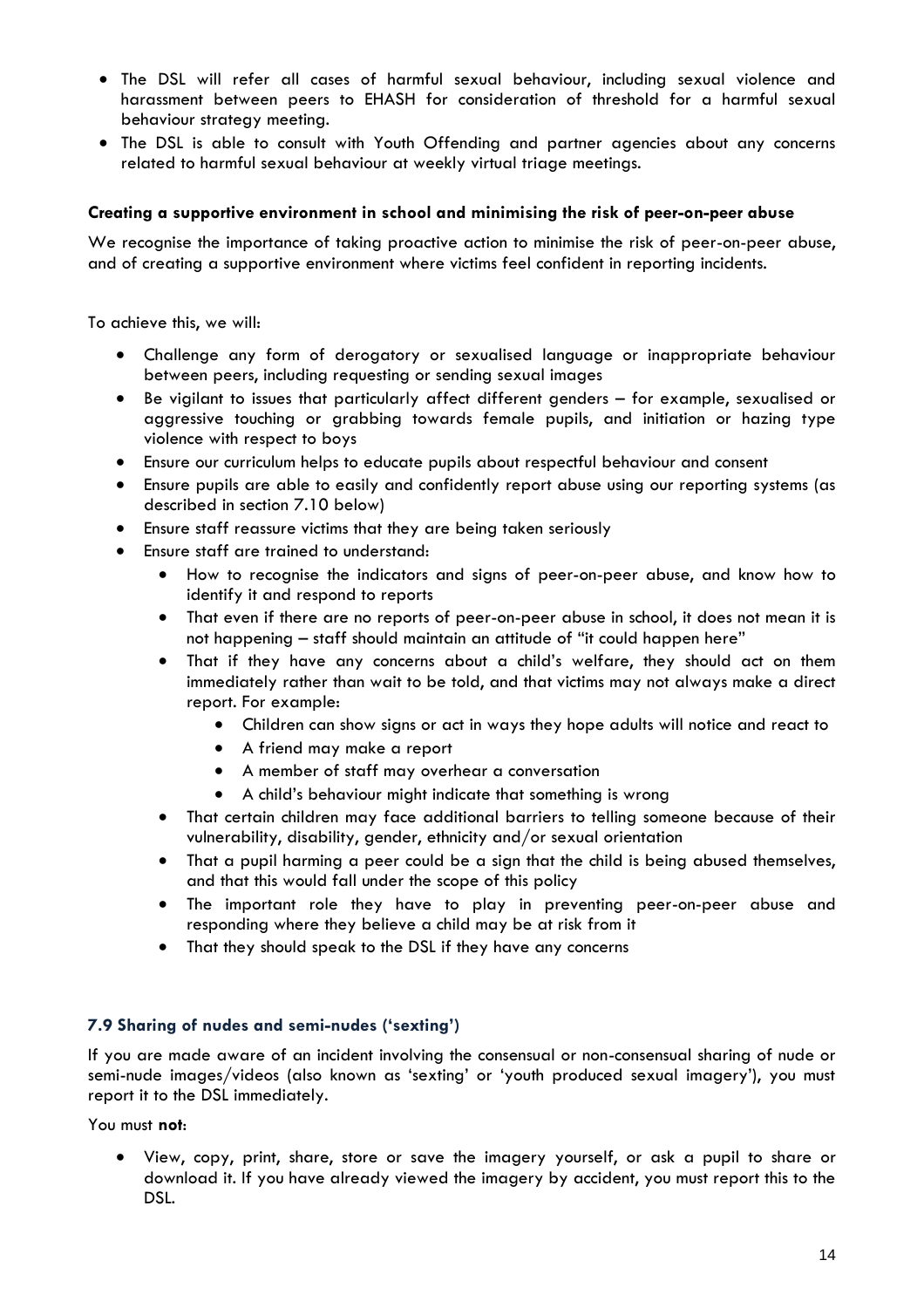- Delete the imagery or ask the pupil to delete it
- Ask the pupil(s) who are involved in the incident to disclose information regarding the imagery (this is the DSL's responsibility)
- Share information about the incident with other members of staff, the pupil(s) it involves or their, or other, parents and/or cares
- Say or do anything to blame or shame any young people involved

You should explain that you need to report the incident, and reassure the pupil(s) that they will receive support and help from the DSL.

Following a report of an incident, the DSL will consider:

- Whether there is an immediate risk to pupil(s)
- If a referral needs to be made to the police and/or children's social care
- If it is necessary to view the image(s) in order to safeguard the young person (in most cases, images or videos should not be viewed)
- What further information is required to decide on the best response
- Whether the image(s) has been shared widely and via what services and/or platforms (this may be unknown)
- Whether immediate action should be taken to delete or remove images or videos from devices or online services
- Any relevant facts about the pupils involved which would influence risk assessment
- If there is a need to contact another school, college, setting or individual
- Whether to contact parents or carers of the pupils involved (in most cases parents/carers should be involved)

The DSL will make an immediate contact into EHASH if:

- The incident involves an adult
- There is reason to believe that a young person has been coerced, blackmailed or groomed, or if there are concerns about their capacity to consent (for example owing to special educational needs)
- What the DSL knows about the images or videos suggests the content depicts sexual acts which are unusual for the young person's developmental stage, or are violent
- The imagery involves sexual acts and any pupil in the images or videos is under 13
- The DSL has reason to believe a pupil is at immediate risk of harm owing to the sharing of nudes and semi-nudes (for example, the young person is presenting as suicidal or selfharming)

If none of the above apply then the DSL, must still consult with EHASH for advice about whether a harmful sexual behaviour strategy meeting is appropriate. DSL's are able to contact YOS for advice and support.

#### **Further review by the DSL**

If threshold is not met for a strategy meeting, the DSL will utilise the YOS triage service to obtain support and advice about assessing the risks and supporting children.

They will hold interviews with the pupils involved (if appropriate).

If at any point in the process there is a concern that a pupil has been harmed or is at risk of harm, a referral will be made to EHASH immediately.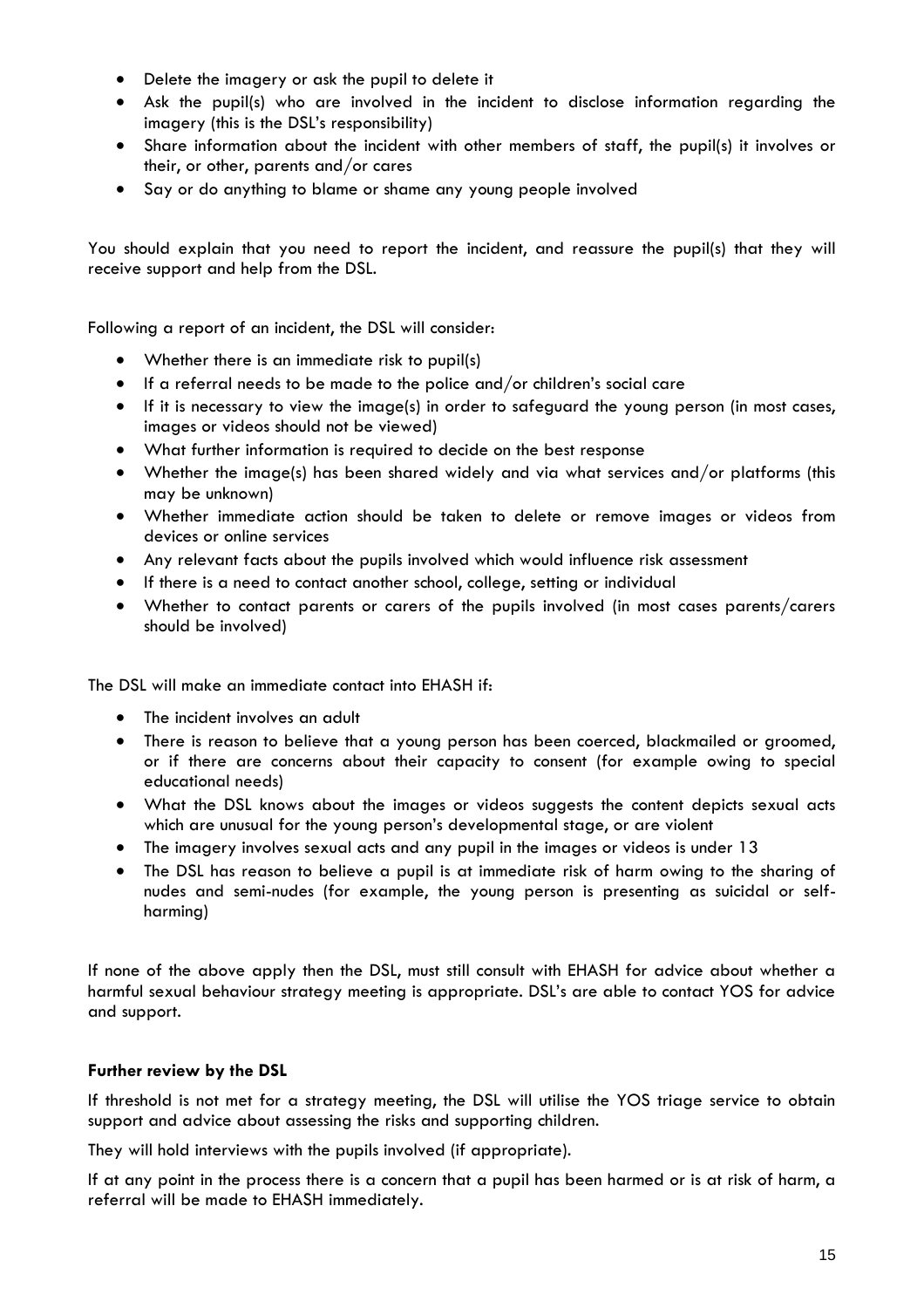## **Informing parents/carers**

The DSL will inform parents/carers at an early stage and keep them involved in the process, unless there is a good reason to believe that involving them would put the pupil at risk of harm.

#### **Referring to the police**

If it is necessary to refer an incident to the police, this will be done through contact with the EHASH team, via 101. In high schools, it may be appropriate to refer to the school based officer.

#### **Recording incidents**

All incidents of sharing of nudes and semi-nudes, and the decisions made in responding to them, will be recorded. The record-keeping arrangements set out in section 14 of this policy also apply to recording these incidents.

#### **Curriculum coverage**

Pupils are taught about the issues surrounding the sharing of nudes and semi-nudes as part of our PHSE curriculum.

Teaching covers the following in relation to the sharing of nudes and semi-nudes:

- What it is
- How it is most likely to be encountered
- The consequences of requesting, forwarding or providing such images, including when it is and is not abusive and when it may be deemed as online sexual harassment
- Issues of legality
- The risk of damage to people's feelings and reputation

Pupils also learn the strategies and skills needed to manage:

- Specific requests or pressure to provide (or forward) such images
- The receipt of such images

This policy on the sharing of nudes and semi-nudes is also shared with pupils so they are aware of the processes the school will follow in the event of an incident.

#### **7.10 Reporting systems for our pupils**

Where there is a safeguarding concern, we will take the child's wishes and feelings into account when determining what action to take and what services to provide.

We recognise the importance of ensuring pupils feel safe and comfortable to come forward and report any concerns and/or allegations.

To achieve this, we will:

- Put systems in place for pupils to confidently report abuse posters will be displayed around school to inform pupils of the systems and processes and information will be shared through our relationship and sex education curriculum.
- Ensure our reporting systems are well promoted, easily understood and easily accessible for pupils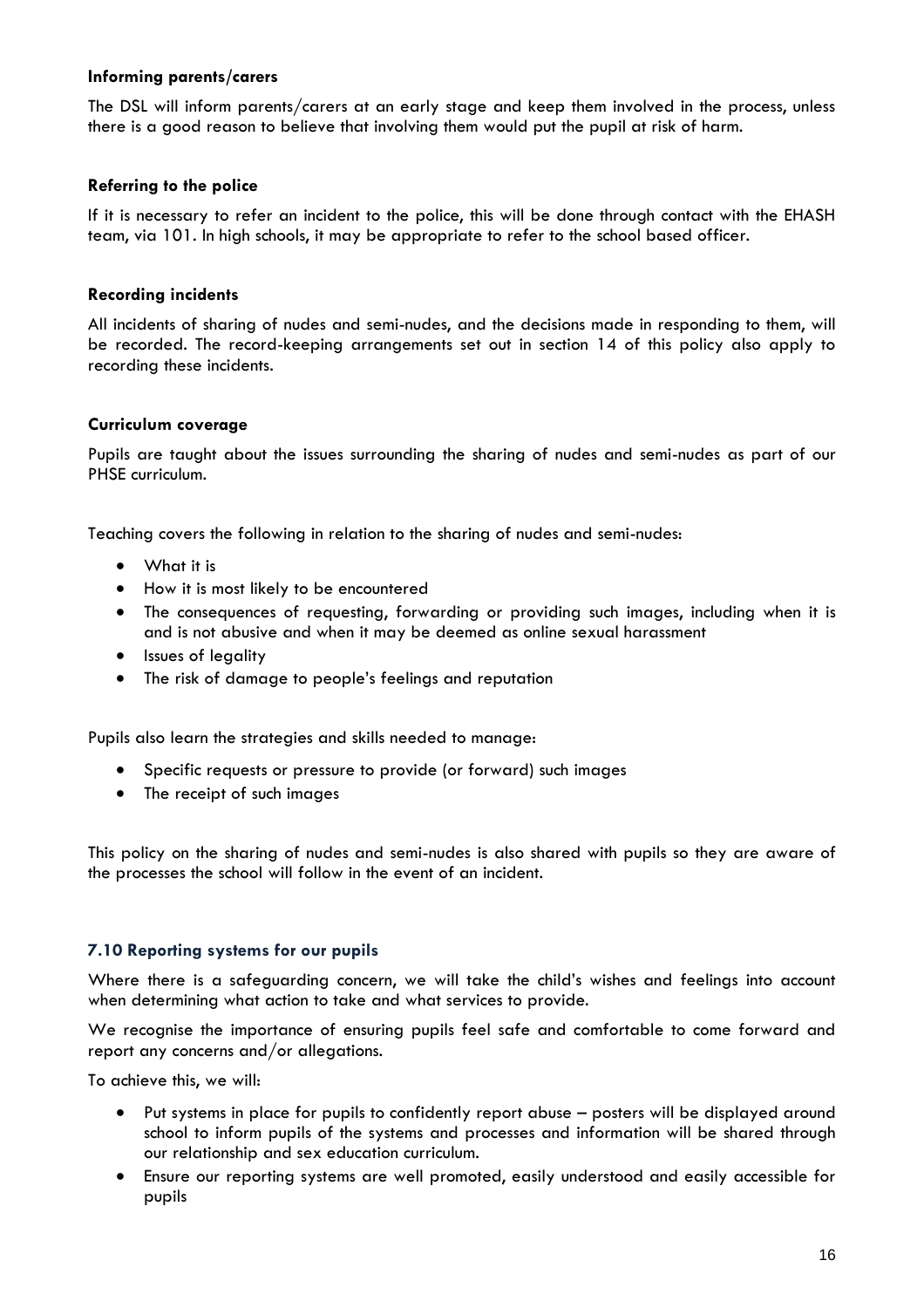Make it clear to pupils that their concerns will be taken seriously, and that they can safely express their views and give feedback

# **8. Online safety and the use of mobile technology**

We recognise the importance of safeguarding children from potentially harmful and inappropriate online material, and we understand that technology is a significant component in many safeguarding and wellbeing issues.

To address this, our school aims to:

- Have robust processes in place to ensure the online safety of pupils, staff, volunteers and governors
- Protect and educate the whole school community in its safe and responsible use of technology, including mobile and smart technology (which we refer to as 'mobile phones')
- Set clear guidelines for the use of mobile phones for the whole school community
- Establish clear mechanisms to identify, intervene in and escalate any incidents or concerns, where appropriate

#### **The 4 key categories of risk**

Our approach to online safety is based on addressing the following categories of risk:

- **Content** being exposed to illegal, inappropriate or harmful content, such as pornography, fake news, racism, misogyny, self-harm, suicide, anti-Semitism, radicalisation and extremism
- **Contact** being subjected to harmful online interaction with other users, such as peer-to-peer pressure, commercial advertising and adults posing as children or young adults with the intention to groom or exploit them for sexual, criminal, financial or other purposes
- **Conduct** personal online behaviour that increases the likelihood of, or causes, harm, such as making, sending and receiving explicit images (e.g. consensual and non-consensual sharing of nudes and semi-nudes and/or pornography), sharing other explicit images and online bullying; and
- **Commerce** risks such as online gambling, inappropriate advertising, phishing and/or financial scams

#### **To meet our aims and address the risks above we will:**

- Educate pupils about online safety as part of our curriculum. For example:
	- The safe use of social media, the internet and technology
	- Keeping personal information private
	- How to recognise unacceptable behaviour online
	- How to report any incidents of cyber-bullying, ensuring pupils are encouraged to do so, including where they are a witness rather than a victim
- Train staff, as part of their induction, on safe internet use and online safeguarding issues including cyber-bullying and the risks of online radicalisation. All staff members will receive refresher training at least once each academic year
- Educate parents/carers about online safety via our website, communications sent directly to them and during parents' evenings. We will also share clear procedures with them so they know how to raise concerns about online safety
- Make sure staff are aware of any restrictions placed on them with regards to the use of their mobile phone and cameras, in line with the Guidance for Safe Working Practice, for example that:
	- Staff are allowed to bring their personal phones to school for their own use, but will limit such use to non-contact time when pupils are not present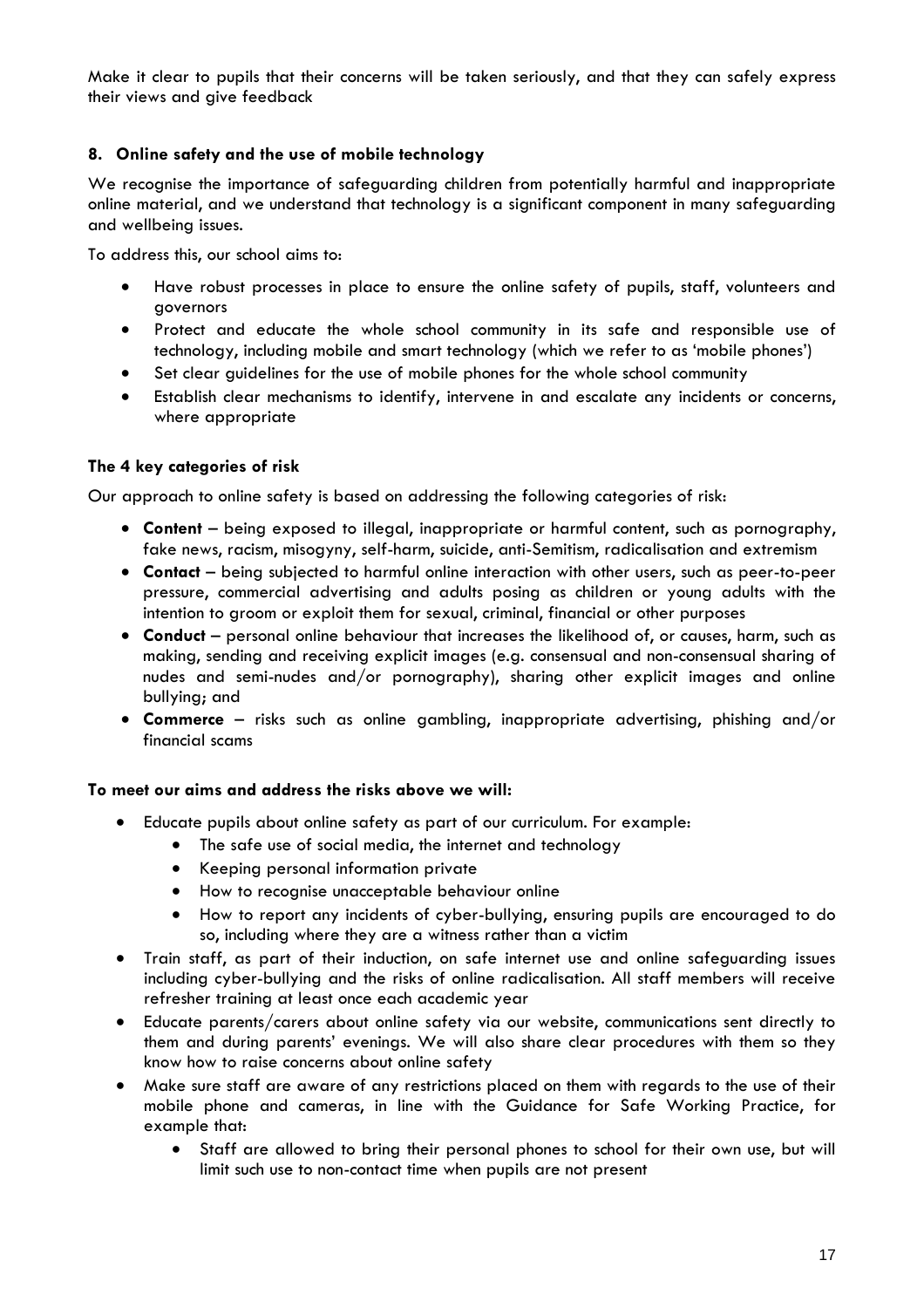- Staff members' personal phones will remain in their bags in their lockers during contact time with pupils and care must be taken to secure personal devices so that children are unable to access them.
- Staff will not take pictures or recordings of pupils on their personal phones or cameras
- Make all pupils, parents/carers, staff, volunteers and governors aware that they are expected to sign an agreement regarding the acceptable use of the internet in school, use of the school's ICT systems and use of their mobile and smart technology
- Explain the sanctions we will use if a pupil is in breach of our policies on the acceptable use of the internet and mobile phones
- Make sure all staff, pupils and parents/carers are aware that staff have the power to search pupils' phones, as set out in the DfE's guidance on searching, screening and [confiscation](https://www.gov.uk/government/publications/searching-screening-and-confiscation)
- Put in place robust filtering and monitoring systems to limit children's exposure to the 4 key categories of risk (described above) from the school's IT systems
- Carry out an annual review of our approach to online safety, supported by an annual risk assessment that considers and reflects the risks faced by our school community

# **9. Notifying parents**

Where appropriate, we will discuss any concerns about a child with the child's parents. The Welfare Team will normally do this in the event of a suspicion or disclosure.

Other staff will only talk to parents about any such concerns following consultation with the DSL.

If we believe that notifying the parents would increase the risk to the child, we will discuss this with the local authority children's social care team before doing so.

In the case of allegations of abuse made against other children, we will normally notify the parents of all the children involved.

# **10. Pupils with special educational needs and disabilities**

We recognise that pupils with special educational needs (SEN) and disabilities can face additional safeguarding challenges. Additional barriers can exist when recognising abuse and neglect in this group, including:

- Assumptions that indicators of possible abuse such as behaviour, mood and injury relate to the child's disability without further exploration
- Pupils being more prone to peer group isolation than other pupils
- The potential for pupils with SEN and disabilities being disproportionally impacted by behaviours such as bullying, without outwardly showing any signs
- Communication barriers and difficulties in overcoming these barriers

# **11. Pupils with a social worker**

Pupils may need a social worker due to safeguarding or welfare needs. We recognise that a child's experiences of adversity and trauma can leave them vulnerable to further harm as well as potentially creating barriers to attendance, learning, behaviour and mental health.

The DSL and all members of staff will work with and support social workers to help protect vulnerable children.

Where we are aware that a pupil has a social worker, the DSL will always consider this fact to ensure any decisions are made in the best interests of the pupil's safety, welfare and educational outcomes. For example, it will inform decisions about: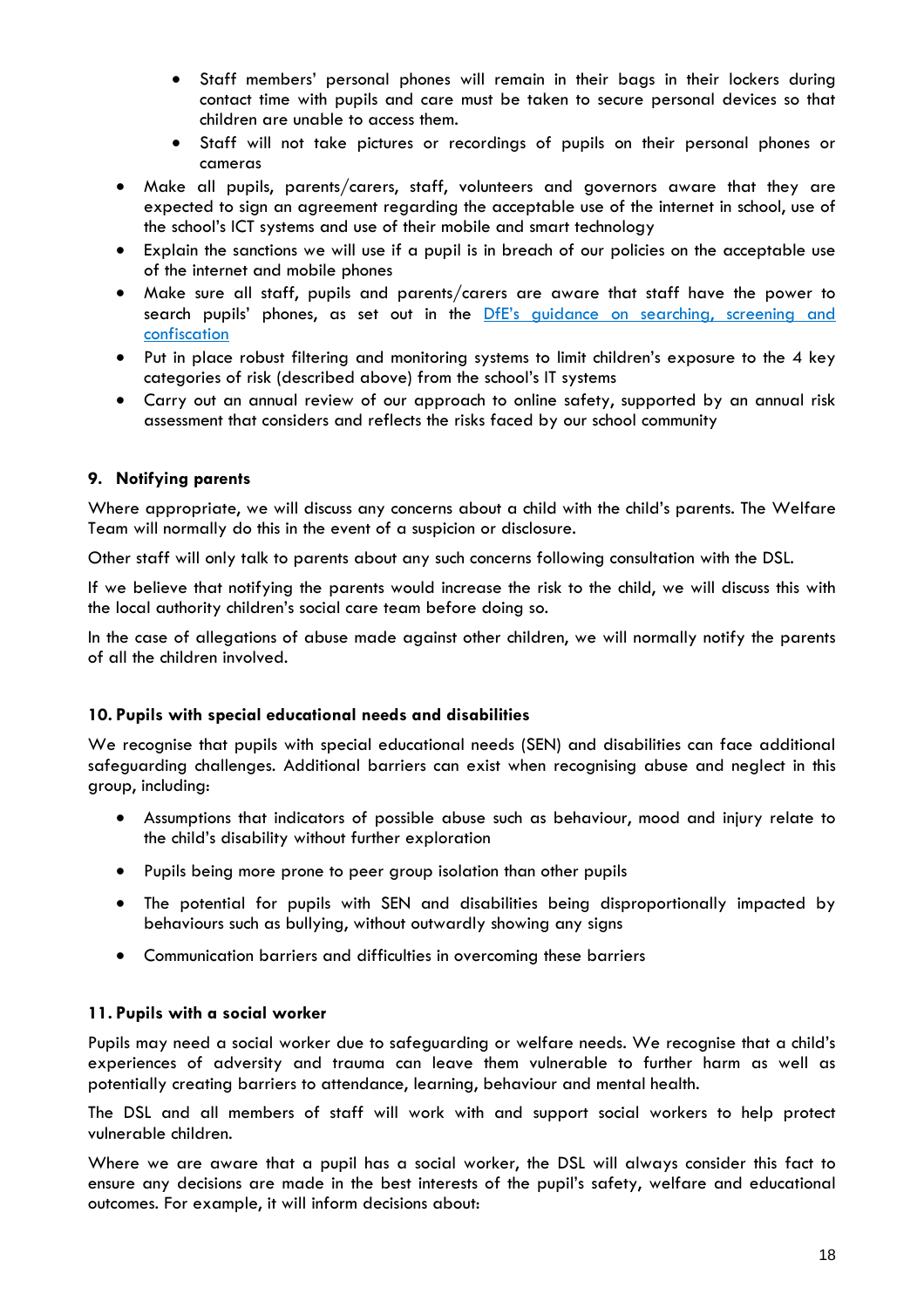- Responding to unauthorised absence or missing education where there are known safeguarding risks
- The provision of pastoral and/or academic support

# **12. Cared for and previously cared for children**

We will ensure that staff have the skills, knowledge and understanding to keep looked-after children and previously looked-after children safe. In particular, we will ensure that:

- Appropriate staff have relevant information about children's looked after legal status, contact arrangements with birth parents or those with parental responsibility, and care arrangements
- The DSL has details of children's social workers and consults with social care and the Rochdale virtual school head, Christopher Tyler on 01706 925209 in respect of safeguarding concerns for these children

We have appointed designated teachers, Assistant Head Teachers on each site, who are responsible for promoting the educational achievement of looked-after children and previously looked-after children in line with [statutory guidance.](https://www.gov.uk/government/publications/designated-teacher-for-looked-after-children)

The designated teacher is appropriately trained and has the relevant qualifications and experience to perform the role.

As part of their role, the designated teacher will:

- Work closely with the DSL to ensure that any safeguarding concerns regarding looked-after and previously looked-after children are quickly and effectively responded to
- Work with the virtual school head, to promote the educational achievement of looked-after and previously looked-after children, including discussing how pupil premium plus funding can be best used to support looked-after children and meet the needs identified in their personal education plans

# **13. Complaints and concerns about school safeguarding policies**

# **13.1 Complaints against staff**

Complaints against staff that are likely to require a child protection investigation will be handled in accordance with our procedures for dealing with allegations of abuse made against staff (see appendix 3).

# **13.2 Other complaints**

If parents, carers or other individuals wish to raise a complaint with school, they will be directed to do so via the school complaints procedure. The school will deal with all complaints seriously.

#### **13.3 Whistle-blowing**

All staff are made aware of their professional duty to raise concerns in relation to safeguarding, which may include the attitudes or actions of colleagues.

We have a whistleblowing procedure, which outlines how anyone who makes a 'protected disclosure' is protected from being treated unfairly or being dismissed. This procedure is shared with all staff in their Induction and reminders are issued on an annual basis as part of safeguarding training.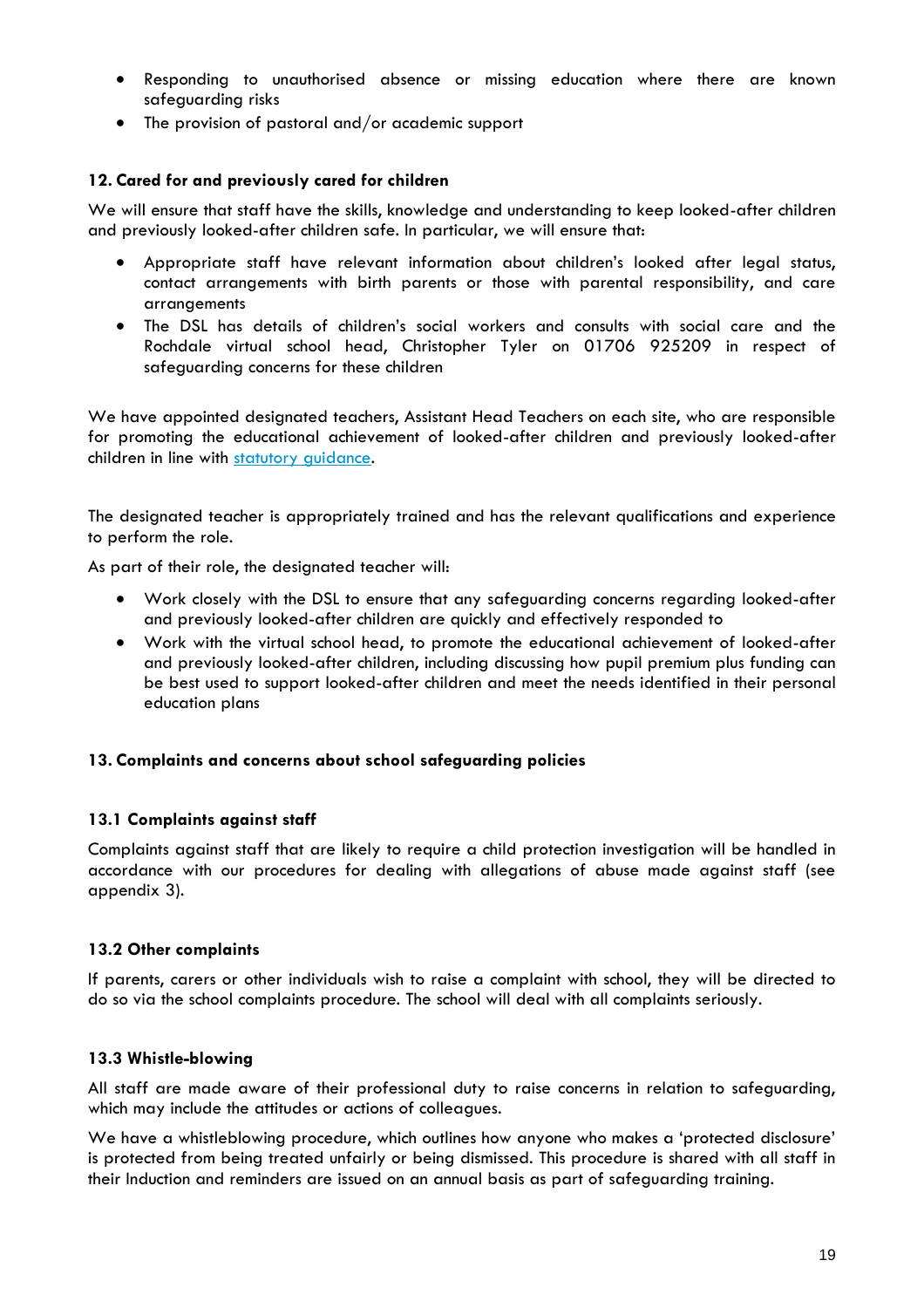# **14. Record-keeping**

We will hold records in line with our records retention schedule.

All safeguarding concerns, discussions, decisions made and the reasons for those decisions, must be recorded in writing. If you are in any doubt about whether to record something, discuss it with the DSL.

Records will include:

- A clear and comprehensive summary of the concern, reflecting the lived experience of the child
- Details of how the concern was followed up and resolved
- A note of any action taken, decisions reached and the outcome

Concerns and referrals will be kept in a separate electronic child protection file for each child.

Non-confidential records will be easily accessible and available. Confidential information and records will be held securely and only available to those who have a right or professional need to see them.

Safeguarding records relating to individual children will be retained for a reasonable period of time after they have left the school.

Safeguarding records which contain information about allegations of sexual abuse will be retained for the Independent Inquiry into Child Sexual Abuse (IICSA), for the term of the inquiry.

If a child for whom the school has, or has had, safeguarding concerns moves to another school, the DSL will ensure that their child protection file is forwarded promptly and securely, and separately from the main pupil file. In addition, if the concerns are significant or complex, and/or social services are involved, the DSL will speak to the DSL of the receiving school and provide information to enable them to have time to make any necessary preparations to ensure the safety of the child.

Child Protection Incident Report forms are completed by staff and are referred to the school Welfare Team to assess the information and take the appropriate action.

There is a secure electronic child protection file for each child which records all reported concerns, details of action taken, a dated chronology, minutes of any meetings, reports and plans (from Conferences, Core Groups, Child In Need, Team Around Family meetings etc).

Access to child protection files is limited to SLT and Welfare Team members to ensure confidentiality is maintained. Staff are informed on a need to know basis with information sharing kept to a minimum.

In addition:

- Appendix 2 sets out our policy on record-keeping specifically with respect to recruitment and pre-employment checks
- Appendix 3 sets out our policy on record-keeping with respect to allegations of abuse made against staff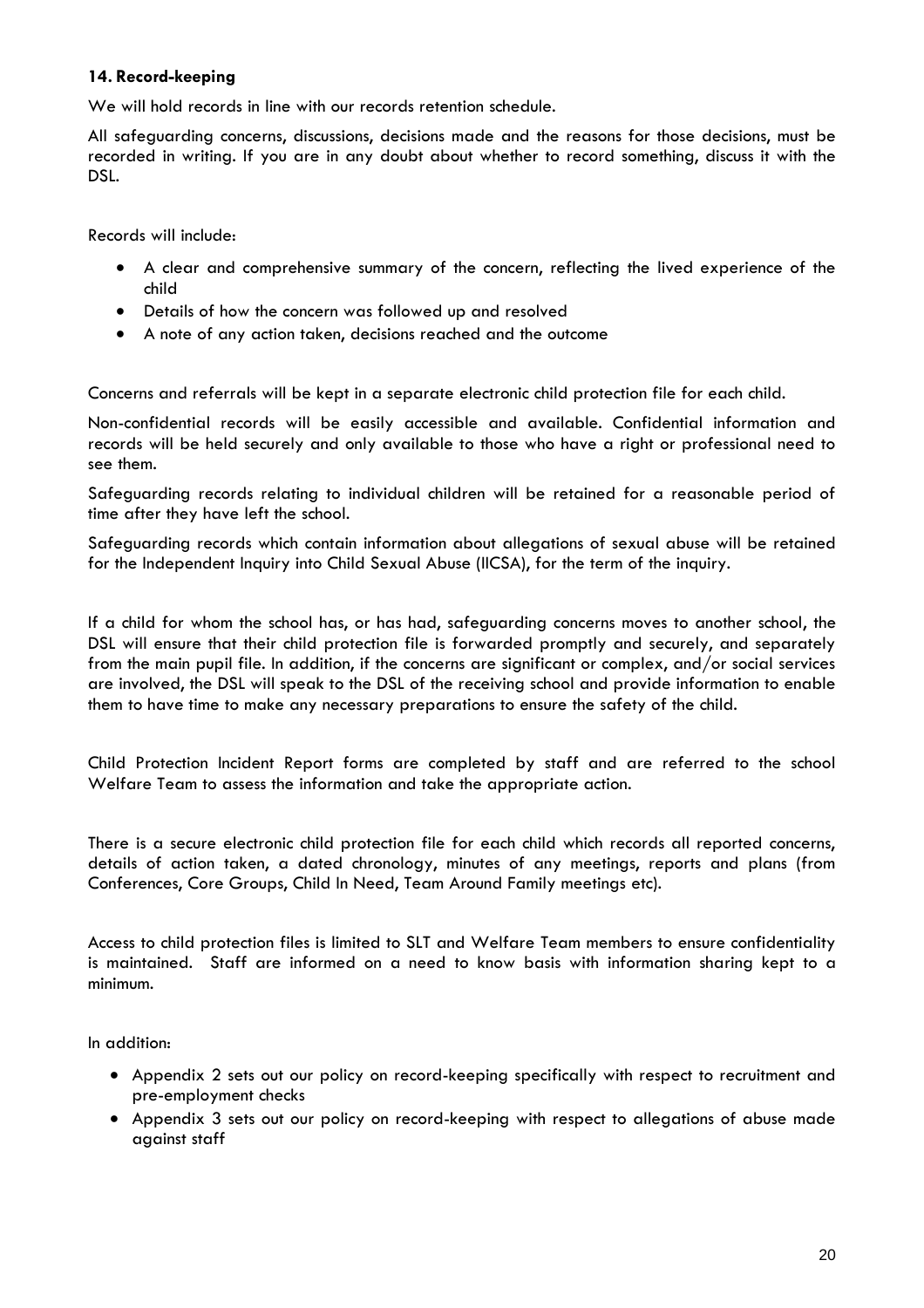# **15. Training**

# **15.1 All staff**

All staff members will undertake safeguarding and child protection training at induction and yearly at inset training, including whistle-blowing procedures, to ensure they understand the school's safeguarding systems and their responsibilities, and can identify signs of possible abuse or neglect.

This training will be regularly updated and will:

- Be integrated, aligned and considered as part of the whole-school safeguarding approach and wider staff training, and curriculum planning
- Be in line with advice from the 3 safeguarding partners
- Have regard to the Teachers' Standards to support the expectation that all teachers:
	- Manage behaviour effectively to ensure a good and safe environment
	- Have a clear understanding of the needs of all pupils

All staff will have training on the government's anti-radicalisation strategy, Prevent, to enable them to identify children at risk of being drawn into terrorism and to challenge extremist ideas.

Staff will also receive regular safeguarding and child protection updates, including on online safety, as required but at least annually (for example, through emails, e-bulletins and staff meetings).

School will ensure that contractors who are provided through a private finance initiative (PFI) or similar contract will also receive safeguarding training.

Volunteers will receive appropriate training, as applicable.

#### **15.2 The DSL and Deputies**

The DSL and Deputies are required to attend the RBSCP training titled "Working Together to Safeguard Children" once, to outline the local multi-agency safeguarding procedures in Rochdale.

In addition to this, they must attend advanced safeguarding training either via the Education Safeguarding Officer, RBSCP or another provider eg NSPCC, at least annually.

In addition, they will update their knowledge and skills at regular intervals (for example, through ebulletins, meeting other DSLs, or taking time to read and digest safeguarding developments).

They will also undertake Prevent awareness training

#### **15.3 Governors**

All governors receive training about safeguarding, to make sure they have the knowledge and information needed to perform their functions and understand their responsibilities. The Education Safeguarding Officer has provided a briefing for Governors to access on the update to Keeping Children Safe in Education.

As the chair of governors may be required to act as the 'case manager' in the event that an allegation of abuse is made against the head teacher, they receive training in managing allegations for this purpose.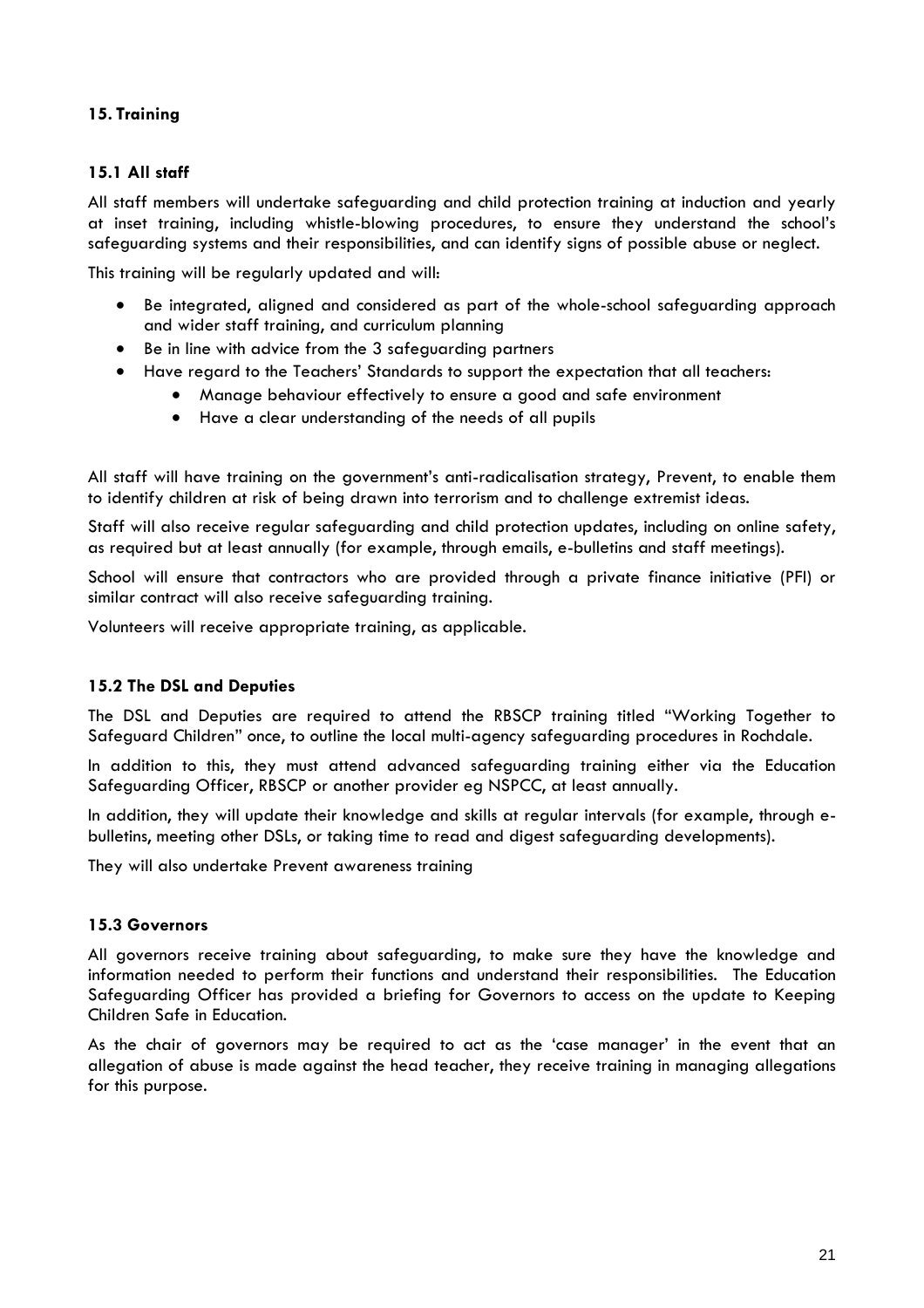# **15.4 Recruitment – interview panels**

At least one person conducting any interview for a post at the school will have undertaken safer recruitment training. This will cover, as a minimum, the contents of the Department for Education's statutory guidance, Keeping Children Safe in Education, and will be in line with local safeguarding procedures.

See appendix 2 of this policy for more information about our safer recruitment procedures.

# **15.5 Staff who have contact with pupils and families**

All staff who have contact with children and families will have supervisions which will provide them with support, coaching and training, promote the interests of children and allow for confidential discussions of sensitive issues.

# **16. Monitoring arrangements**

This policy will be reviewed **annually** by Wendy Nicholls, Welfare Lead. At every review, it will be approved by the full governing board.

# **17. Links with other policies**

This policy links to the following policies and procedures:

- **•** Behaviour
- Staff code of conduct (Guidance for Safe Working Practice)
- Complaints
- Health and safety
- **•** Attendance
- Equality
- Sex and relationship
- First aid
- **•** Curriculum
- Whistleblowing
- Alternative Provision
- E-Safety
- Data Protection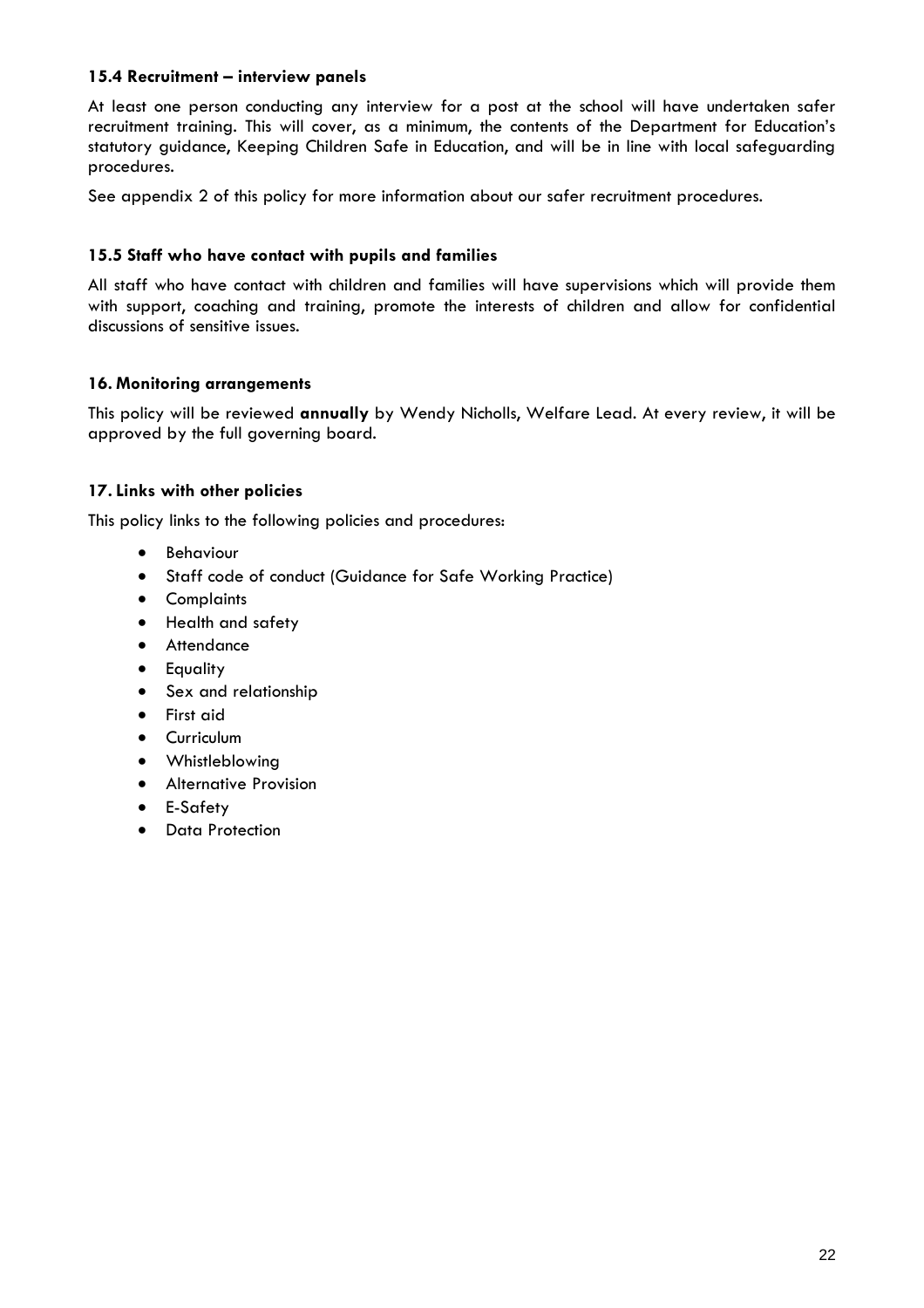## **These appendices are based on the Department for Education's statutory guidance, Keeping Children Safe in Education.**

## **Appendix 1: types of abuse**

Abuse, including neglect, and safeguarding issues are rarely standalone events that can be covered by one definition or label. In most cases, multiple issues will overlap.

**Physical abuse** may involve hitting, shaking, throwing, poisoning, burning or scalding, drowning, suffocating or otherwise causing physical harm to a child. Physical harm may also be caused when a parent or carer fabricates the symptoms of, or deliberately induces, illness in a child.

**Emotional abuse** is the persistent emotional maltreatment of a child such as to cause severe and adverse effects on the child's emotional development. Some level of emotional abuse is involved in all types of maltreatment of a child, although it may occur alone.

Emotional abuse may involve:

- Conveying to a child that they are worthless or unloved, inadequate, or valued only insofar as they meet the needs of another person
- Not giving the child opportunities to express their views, deliberately silencing them or 'making fun' of what they say or how they communicate
- Age or developmentally inappropriate expectations being imposed on children. These may include interactions that are beyond a child's developmental capability, as well as overprotection and limitation of exploration and learning, or preventing the child participating in normal social interaction
- Seeing or hearing the ill-treatment of another
- Serious bullying (including cyberbullying), causing children frequently to feel frightened or in danger, or the exploitation or corruption of children

**Sexual abuse** involves forcing or enticing a child or young person to take part in sexual activities, not necessarily involving a high level of violence, whether or not the child is aware of what is happening. The activities may involve:

- Physical contact, including assault by penetration (for example rape or oral sex) or nonpenetrative acts such as masturbation, kissing, rubbing and touching outside of clothing
- Non-contact activities, such as involving children in looking at, or in the production of, sexual images, watching sexual activities, encouraging children to behave in sexually inappropriate ways, or grooming a child in preparation for abuse (including via the internet)

Sexual abuse is not solely perpetrated by adult males. Women can also commit acts of sexual abuse, as can other children.

**Neglect** is the persistent failure to meet a child's basic physical and/or psychological needs, likely to result in the serious impairment of the child's health or development. Neglect may occur during pregnancy as a result of maternal substance abuse.

Once a child is born, neglect may involve a parent or carer failing to:

- Provide adequate food, clothing and shelter (including exclusion from home or abandonment)
- Protect a child from physical and emotional harm or danger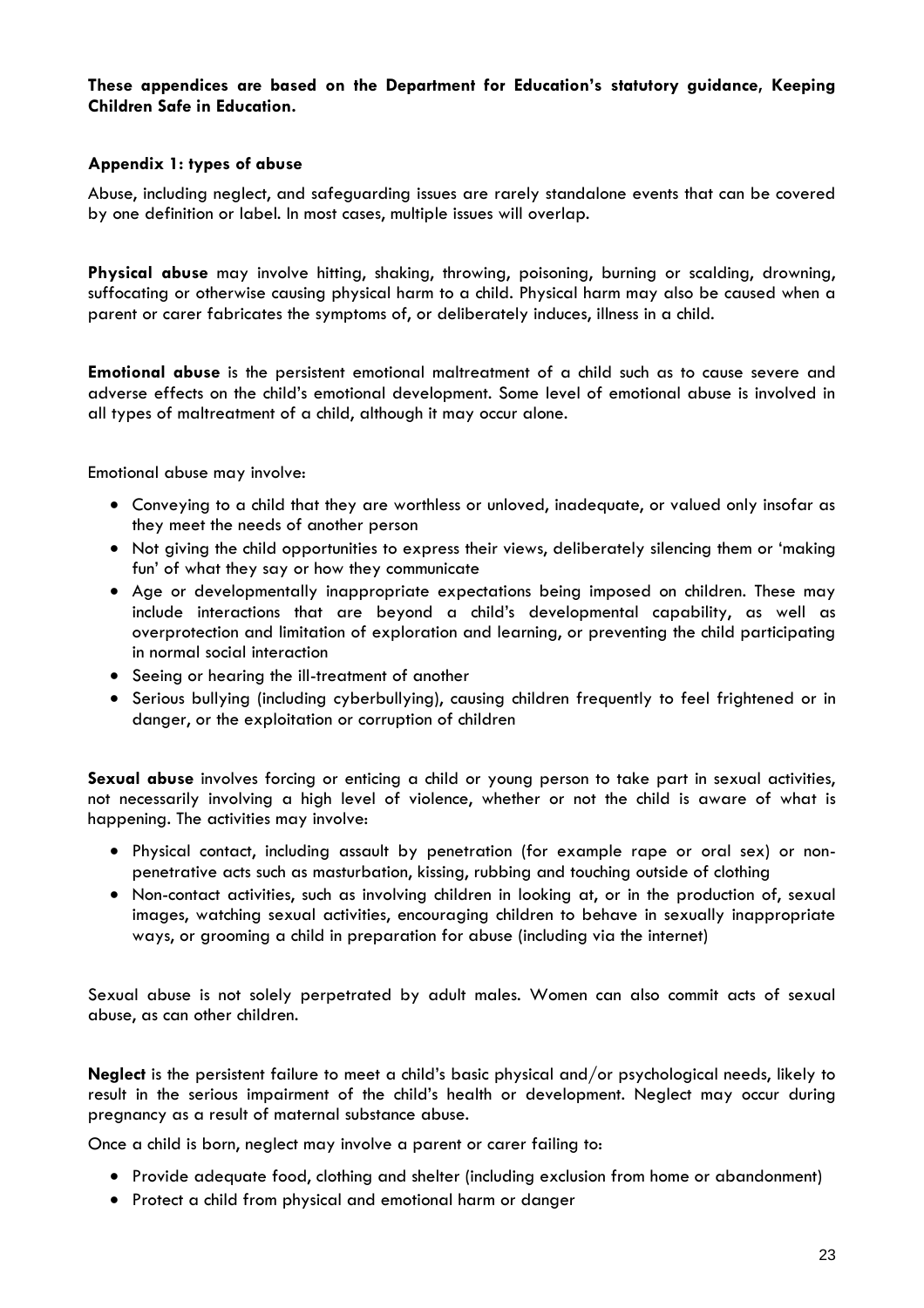- Ensure adequate supervision (including the use of inadequate care-givers)
- Ensure access to appropriate medical care or treatment

It may also include neglect of, or unresponsiveness to, a child's basic emotional needs.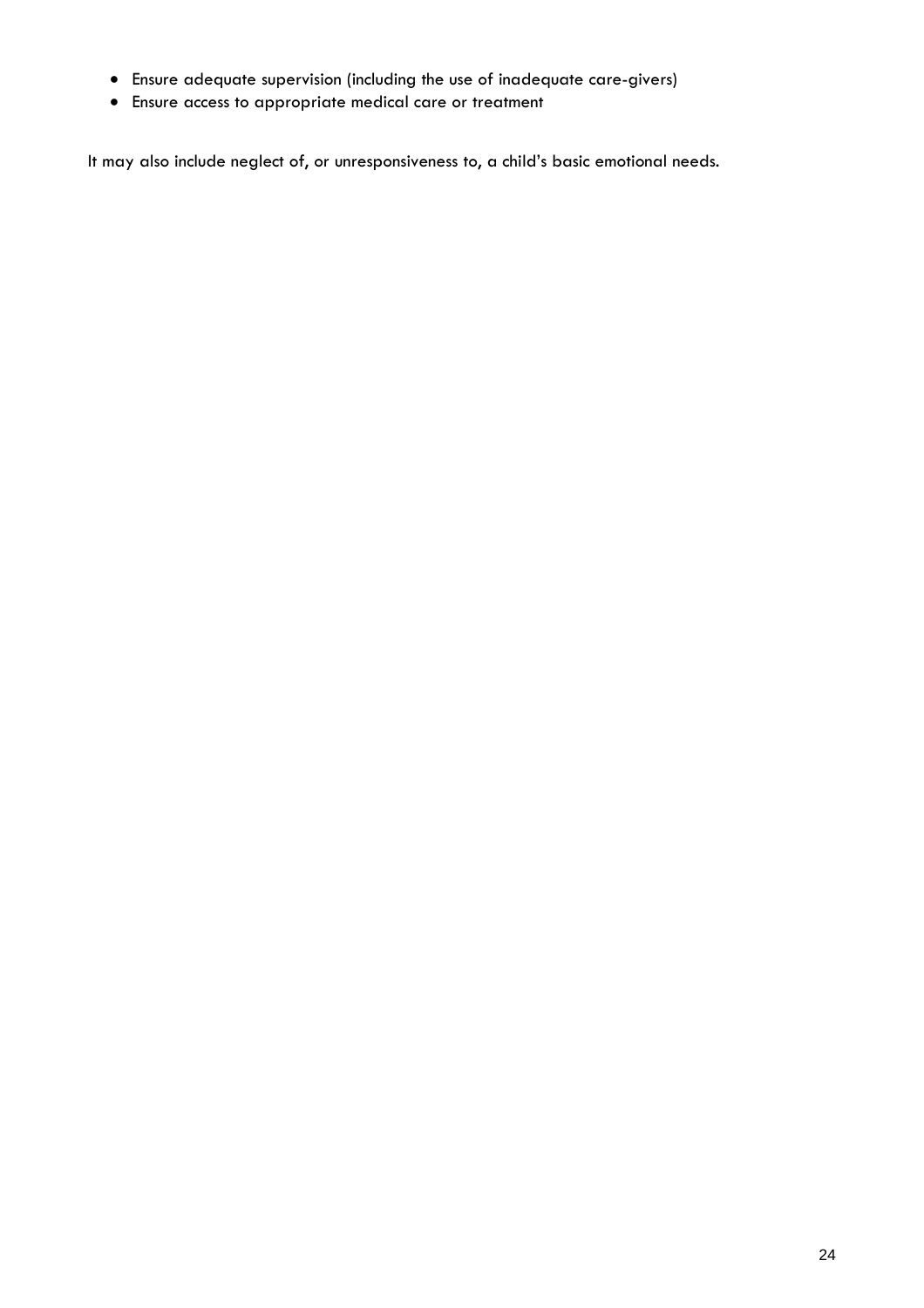# **Appendix 2: safer recruitment and DBS checks – policy and procedures**

#### **Recruitment and selection process**

To make sure we recruit suitable people, we will ensure that those involved in the recruitment and employment of staff to work with children have received appropriate safer recruitment training.

We have put the following steps in place during our recruitment and selection process to ensure we are committed to safeguarding and promoting the welfare of children.

# **Advertising**

When advertising roles, we will make clear:

- Our school's commitment to safeguarding and promoting the welfare of children
- That safeguarding checks will be undertaken
- The safeguarding requirements and responsibilities of the role, such as the extent to which the role will involve contact with children
- Whether or not the role is exempt from the Rehabilitation of Offenders Act 1974 and the amendments to the Exceptions Order 1975, 2013 and 2020. If the role is exempt, certain spent convictions and cautions are 'protected', so they do not need to be disclosed, and if they are disclosed, we cannot take them into account

#### **Application forms**

Our application forms will:

- Include a statement saying that it is an offence to apply for the role if an applicant is barred from engaging in regulated activity relevant to children (where the role involves this type of regulated activity)
- Include a copy of, or link to, our child protection and safeguarding policy and our policy on the employment of ex-offenders

# **Shortlisting**

Our shortlisting process will involve at least 2 people and will:

- Consider any inconsistencies and look for gaps in employment and reasons given for them
- Explore all potential concerns

Once we have shortlisted candidates, we will ask shortlisted candidates to:

 Complete a self-declaration of their criminal record or any information that would make them unsuitable to work with children, so that they have the opportunity to share relevant information and discuss it at interview stage.

The information we will ask for includes:

- If they have a criminal history
- Whether they are included on the barred list
- Whether they are prohibited from teaching
- Information about any criminal offences committed in any country in line with the law as applicable in England and Wales
- Any relevant overseas information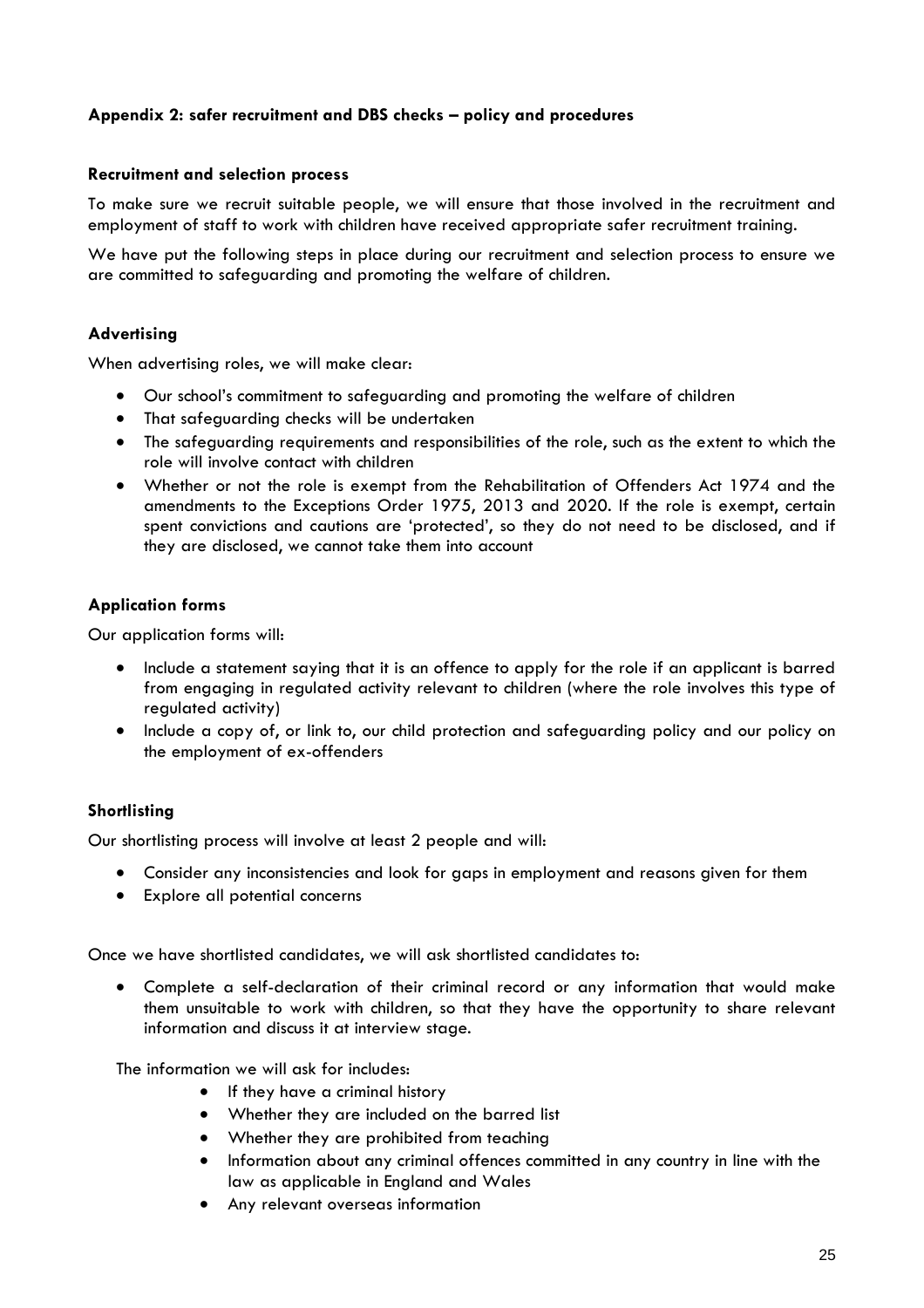Sign a declaration confirming the information they have provided is true

# **Seeking references and checking employment history**

We will obtain references before interview. Any concerns raised will be explored further with referees and taken up with the candidate at interview.

When seeking references we will:

- Not accept open references
- Liaise directly with referees and verify any information contained within references with the referees
- Ensure any references are from the candidate's current employer and completed by a senior person. Where the referee is school based, we will ask for the reference to be confirmed by the head teacher/principal as accurate in respect to disciplinary investigations
- Obtain verification of the candidate's most recent relevant period of employment if they are not currently employed
- Secure a reference from the relevant employer from the last time the candidate worked with children if they are not currently working with children
- Compare the information on the application form with that in the reference and take up any inconsistencies with the candidate
- Resolve any concerns before any appointment is confirmed

# **Interview and selection**

When interviewing candidates, we will:

- Probe any gaps in employment, or where the candidate has changed employment or location frequently, and ask candidates to explain this
- Explore any potential areas of concern to determine the candidate's suitability to work with children
- Record all information considered and decisions made

# **Pre-appointment vetting checks**

We will record all information on the checks carried out in the school's single central record (SCR). Copies of these checks, where appropriate, will be held in individuals' personnel files. We follow requirements and best practice in retaining copies of these checks, as set out below.

# **New staff**

All offers of appointment will be conditional until satisfactory completion of the necessary preemployment checks. When appointing new staff, we will:

- Verify their identity
- Obtain (via the applicant) an enhanced DBS certificate, including barred list information for those who will be engaging in regulated activity (see definition below). We will obtain the certificate before, or as soon as practicable after, appointment, including when using the DBS update service. We will not keep a copy of the certificate for longer than 6 months, but when the copy is destroyed we may still keep a record of the fact that vetting took place, the result of the check and recruitment decision taken
- Obtain a separate barred list check if they will start work in regulated activity before the DBS certificate is available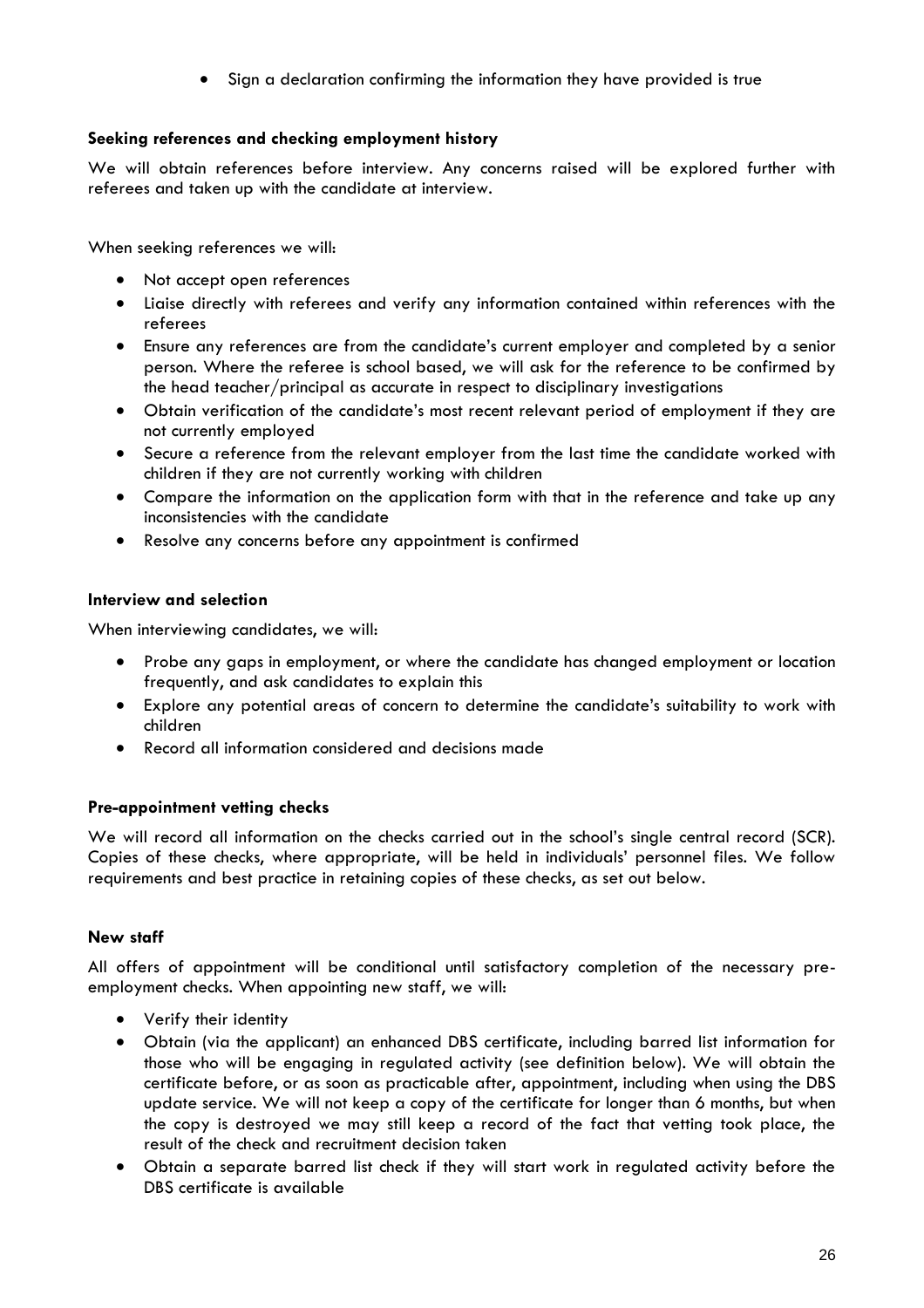- Verify their mental and physical fitness to carry out their work responsibilities
- Verify their right to work in the UK. We will keep a copy of this verification for the duration of the member of staff's employment and for 2 years afterwards
- Verify their professional qualifications, as appropriate
- Ensure they are not subject to a prohibition order if they are employed to be a teacher
- Carry out further additional checks, as appropriate, on candidates who have lived or worked outside of the UK. Where available, these will include:
	- **•** For all staff, including teaching positions: **criminal records checks for overseas [applicants](https://www.gov.uk/government/publications/criminal-records-checks-for-overseas-applicants)**
	- For teaching positions: obtaining a letter of professional standing from the professional regulating authority in the country where the applicant has worked

We will ensure that appropriate checks are carried out to ensure that individuals are not disqualified under the 2018 Childcare Disqualification Regulations and Childcare Act 2006. Where we take a decision that an individual falls outside of the scope of these regulations and we do not carry out such checks, we will retain a record of our assessment on the individual's personnel file. This will include our evaluation of any risks and control measures put in place, and any advice sought.

# **Regulated activity** means a person who will be:

- Responsible, on a regular basis in a school or college, for teaching, training, instructing, caring for or supervising children; or
- Carrying out paid, or unsupervised unpaid, work regularly in a school or college where that work provides an opportunity for contact with children; or
- Engaging in intimate or personal care or overnight activity, even if this happens only once and regardless of whether they are supervised or not

# **Existing staff**

In certain circumstances we will carry out all the relevant checks on existing staff as if the individual was a new member of staff. These circumstances are when:

- There are concerns about an existing member of staff's suitability to work with children; or
- An individual moves from a post that is not regulated activity to one that is; or
- There has been a break in service of 12 weeks or more

If we have concerns about an existing member of staff's suitability to work with children, we will seek advice from our HR service and/or the LADO. We will refer to the DBS anyone who has harmed, or poses a risk of harm, to a child or vulnerable adult where:

- We believe the individual has engaged in [relevant conduct;](https://www.gov.uk/guidance/making-barring-referrals-to-the-dbs#relevant-conduct-in-relation-to-children) or
- We believe the individual has received a caution or conviction for a relevant (automatic barring either with or without the right to make representations) offence, under the [Safeguarding Vulnerable Groups Act 2006 \(Prescribed Criteria and Miscellaneous](http://www.legislation.gov.uk/uksi/2009/37/contents/made)  [Provisions\) Regulations 2009;](http://www.legislation.gov.uk/uksi/2009/37/contents/made) or
- We believe the 'harm test' is satisfied in respect of the individual (i.e. they may harm a child or vulnerable adult or put them at risk of harm); and
- The individual has been removed from working in regulated activity (paid or unpaid) or would have been removed if they had not left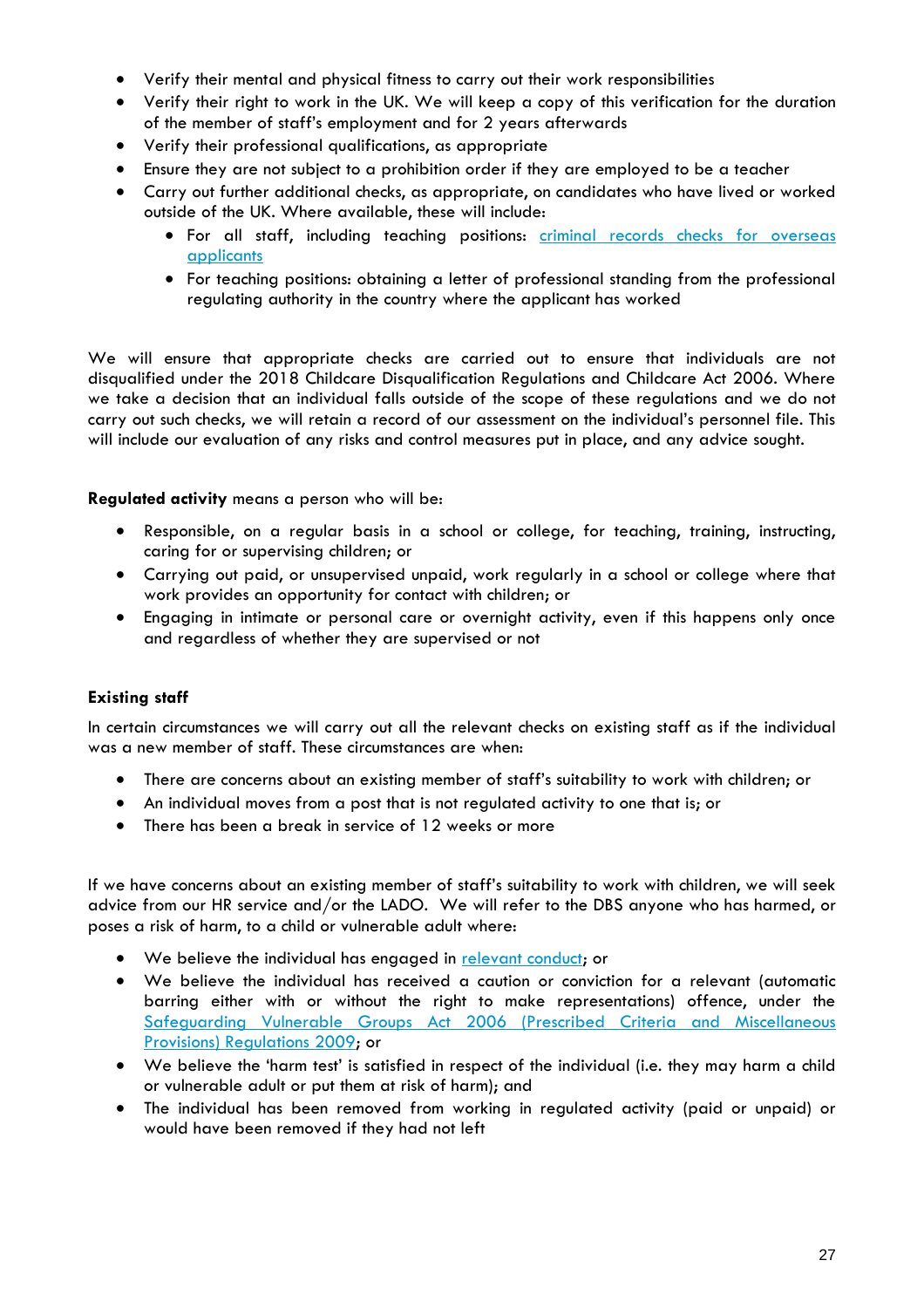# **Agency and third-party staff**

We will obtain written notification from any agency or third-party organisation that it has carried out the necessary safer recruitment checks that we would otherwise perform. We will also check that the person presenting themselves for work is the same person on whom the checks have been made.

# **Contractors**

We will ensure that any contractor, or any employee of the contractor, who is to work at the school has had the appropriate level of DBS check (this includes contractors who are provided through a PFI or similar contract).

This will be:

- An enhanced DBS check with barred list information for contractors engaging in regulated activity
- An enhanced DBS check, not including barred list information, for all other contractors who are not in regulated activity but whose work provides them with an opportunity for regular contact with children

We will obtain the DBS check for self-employed contractors.

We will not keep copies of such checks for longer than 6 months.

Contractors who have not had any checks will not be allowed to work unsupervised or engage in regulated activity under any circumstances.

We will check the identity of all contractors and their staff on arrival at the school.

For self-employed contractors such as music teachers or sports coaches, we will ensure that appropriate checks are carried out to ensure that individuals are not disqualified under the 2018 Childcare Disqualification Regulations and Childcare Act 2006. Where we decide that an individual falls outside of the scope of these regulations and we do not carry out such checks, we will retain a record of our assessment. This will include our evaluation of any risks and control measures put in place, and any advice sought.

# **Trainee/student teachers**

Where applicants for initial teacher training are salaried by us, we will ensure that all necessary checks are carried out.

Where trainee teachers are fee-funded, we will obtain written confirmation from the training provider that necessary checks have been carried out and that the trainee has been judged by the provider to be suitable to work with children.

In both cases, this includes checks to ensure that individuals are not disqualified under the 2018 Childcare Disqualification Regulations and Childcare Act 2006.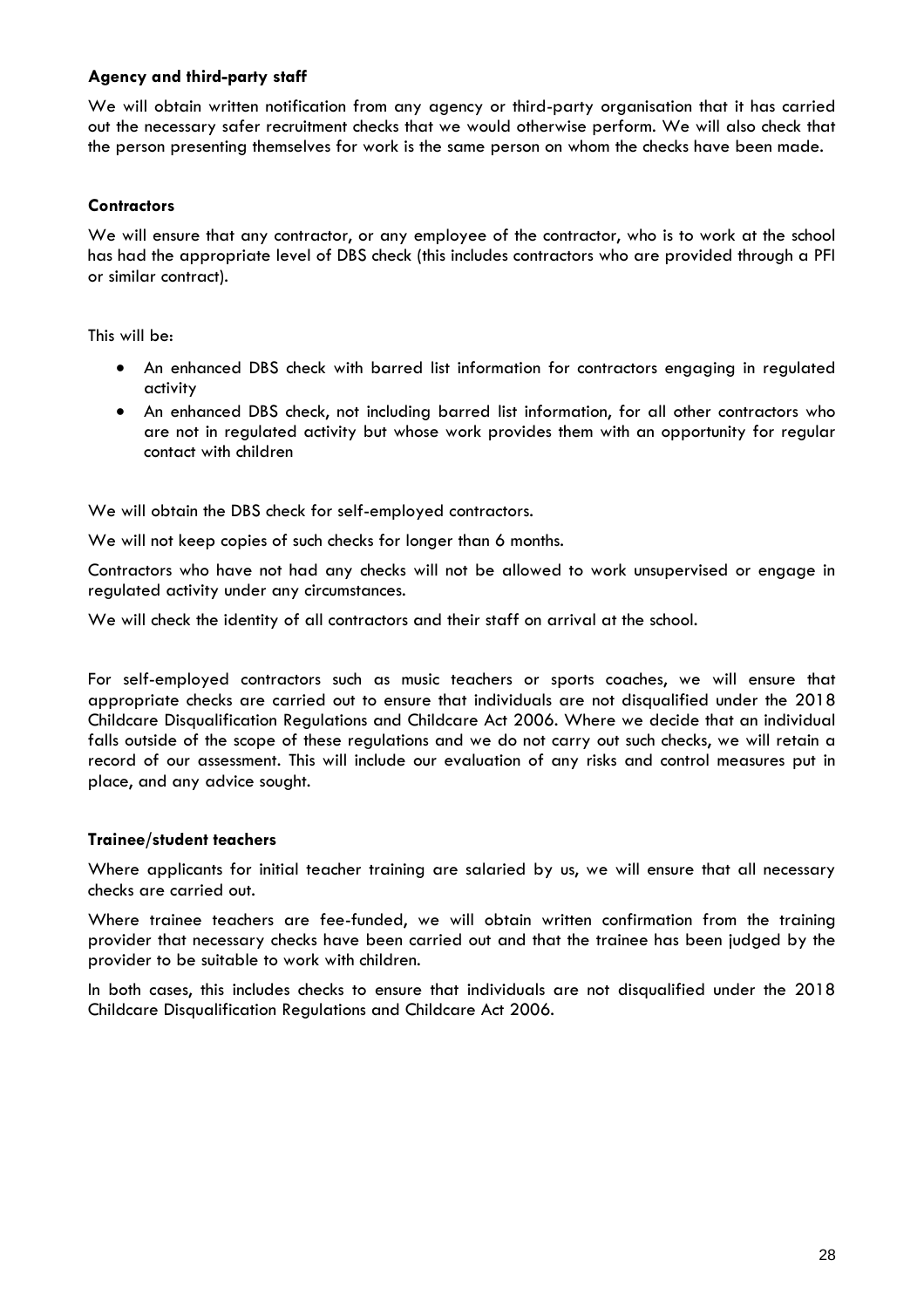# **Volunteers**

We will:

- Never leave an unchecked volunteer unsupervised or allow them to work in regulated activity
- Obtain an enhanced DBS check with barred list information for all volunteers working in regulated activity
- Carry out a risk assessment when deciding whether to seek an enhanced DBS check without barred list information for any volunteers not engaging in regulated activity. We will seek HR advice and retain a record of this risk assessment
- Ensure that appropriate checks are carried out to ensure that individuals are not disqualified under the 2018 Childcare Disqualification Regulations and Childcare Act 2006. Where we decide that an individual falls outside of the scope of these regulations and we do not carry out such checks, we will retain a record of our assessment. This will include our evaluation of any risks and control measures put in place, and any advice sought

# **Governors**

All governors will have an enhanced DBS check without barred list information.

They will have an enhanced DBS check with barred list information if working in regulated activity.

# **Staff working in alternative provision settings**

Where we place a pupil with an alternative provision provider, we obtain written confirmation from the provider that they have carried out the appropriate safeguarding checks on individuals working there that we would otherwise perform, in line with the Rochdale alternative provision guidance for schools.

# **Adults who supervise pupils on work experience**

When organising work experience, we will ensure that policies and procedures are in place to protect children from harm.

We will also consider whether it is necessary for barred list checks to be carried out on the individuals who supervise a pupil under 16 on work experience. This will depend on the specific circumstances of the work experience, including the nature of the supervision, the frequency of the activity being supervised, and whether the work is regulated activity.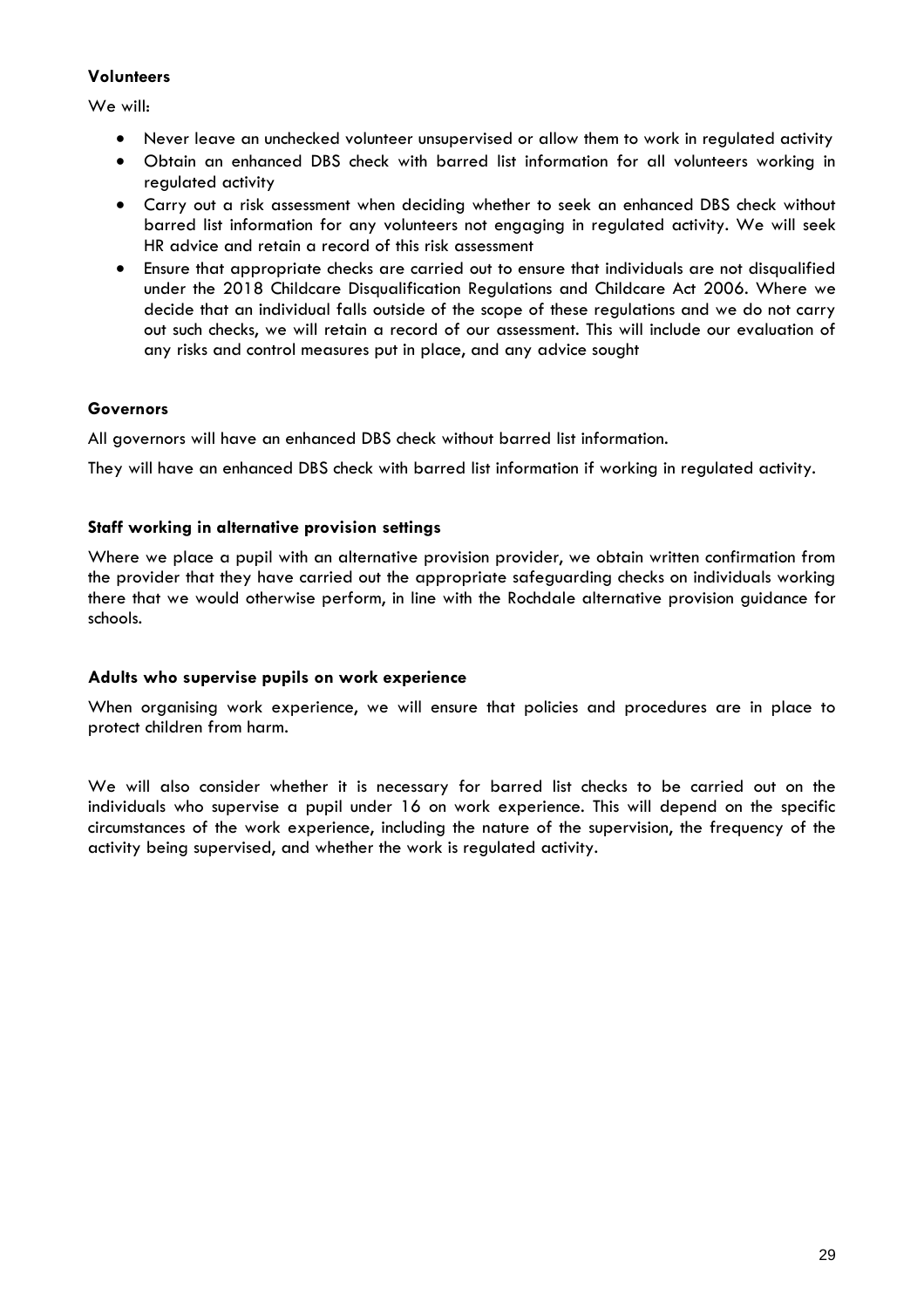## **Appendix 3: allegations of abuse made against staff**

#### **Section 1: allegations that may meet the harms threshold**

This section applies to all cases in which it is alleged that a current member of staff, including a supply teacher, volunteer or contractor, has:

Behaved in a way that has harmed a child, or may have harmed a child, and/or

Possibly committed a criminal offence against or related to a child, and/or

Behaved towards a child or children in a way that indicates he or she may pose a risk of harm to children, and/or

Behaved or may have behaved in a way that indicates they may not be suitable to work with children – this includes behaviour taking place both inside and outside of school

We will deal with any allegation of abuse quickly, in a fair and consistent way that provides effective child protection while also supporting the individual who is the subject of the allegation.

A 'case manager' will lead any investigation. This will be the head teacher, or the chair of governors where the head teacher is the subject of the allegation. The case manager will be identified at the earliest opportunity.

Our procedures for dealing with allegations will be applied with common sense and judgement.

#### **Suspension until the case is resolved**

Suspension will not be the default position, and will only be considered in cases where there is reason to suspect that a child or other children is/are at risk of harm, or the case is so serious that there might be grounds for dismissal. In such cases, we will only suspend an individual if we have considered all other options available, obtained HR advice and concluded there is no reasonable alternative.

Based on an assessment of risk, we will consider alternatives such as:

- Redeployment within the school so that the individual does not have direct contact with the child or children concerned
- Providing an assistant to be present when the individual has contact with children
- Redeploying the individual to alternative work in the school so that they do not have unsupervised access to children
- Moving the child or children to classes where they will not come into contact with the individual, making it clear that this is not a punishment and parents/carers have been consulted
- Temporarily redeploying the individual to another role in a different location

The case manager will seek advice from the school's HR support and the LADO as well as the police and children's social care where they have been involved.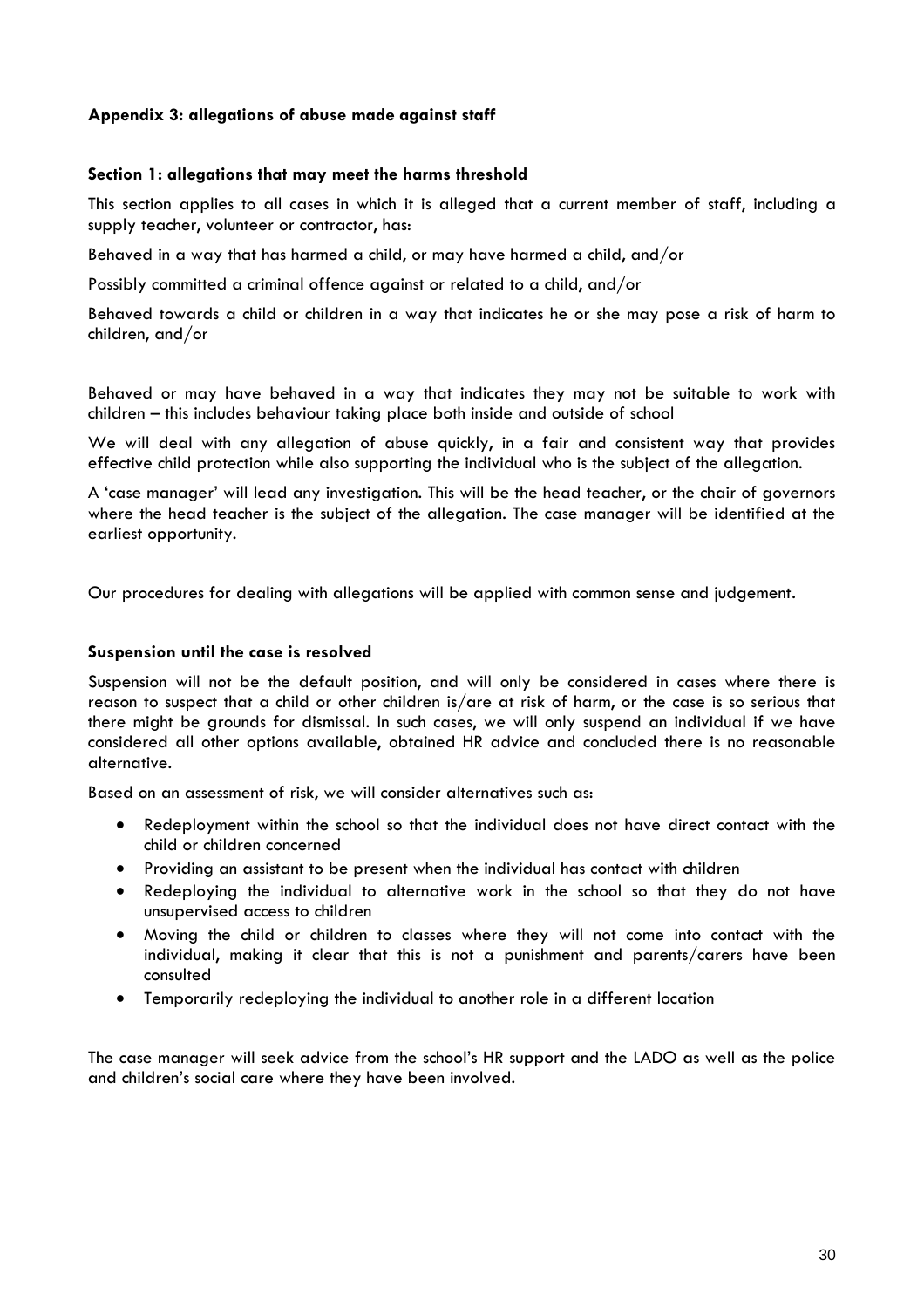# **Definitions for outcomes of allegation investigations**

- **Substantiated:** there is sufficient evidence to prove the allegation
- **Malicious:** there is sufficient evidence to disprove the allegation and there has been a deliberate act to deceive, or to cause harm to the subject of the allegation
- **False:** there is sufficient evidence to disprove the allegation
- **Unsubstantiated:** there is insufficient evidence to either prove or disprove the allegation (this does not imply guilt or innocence)
- **Unfounded**: to reflect cases where there is no evidence or proper basis which supports the allegation being made

# **Procedure for dealing with allegations**

In the event of an allegation that meets the criteria above, the case manager will take the following steps:

- Conduct basic fact finding in line with local procedures to obtain key information about the allegation before carrying on with the steps below
- Discuss the allegation with the LADO. This is to consider the nature, content and context of the allegation and agree a course of action, including whether further enquiries are necessary to enable a decision on how to proceed, and whether it is necessary to involve the police and/or children's social care services. (The case manager may, on occasion, consider it necessary to involve the police *before* consulting the LADO – for example, if the accused individual is deemed to be an immediate risk to children or there is evidence of a possible criminal offence. In such cases, the case manager will notify the LADO as soon as practicably possible after contacting the police)
- Inform the accused individual of the concerns or allegations and likely course of action as soon as possible after speaking to the LADO (and the police or children's social care services, where necessary). Where the police and/or children's social care services are involved, the case manager will only share such information with the individual as has been agreed with those agencies
- Where appropriate (in the circumstances described above), after taking HR advice, carefully consider whether suspension of the individual from contact with children at the school is justified or whether alternative arrangements such as those outlined above can be put in place. In addition to discussion with HR, advice will be also sought from the LADO, police and/or children's social care services, as appropriate
- Where the case manager is concerned about the welfare of other children in the community or the individual's family, they will discuss these concerns with the DSL and make a risk assessment of the situation. If necessary, the DSL may make a referral to children's social care
- **If suspension is considered necessary**, agree and record the rationale for this with the LADO and HR. The record will include information about the alternatives to suspension that have been considered, and why they were rejected. Written confirmation of the suspension will be provided to the individual facing the allegation or concern and the individual will be given a named support officer at the school and their contact details
- **If it is decided that no further action is to be taken** in regard to the subject of the allegation or concern, record this decision and the justification for it and agree with the LADO and HR what information should be put in writing to the individual and by whom, as well as what action should follow both in respect of the individual and those who made the initial allegation
- **If it is decided that further action is needed**, take steps as agreed with the LADO and HR to initiate the appropriate action in school and/or liaise with the police and/or children's social care services as appropriate
- Provide effective support for the individual facing the allegation or concern, including appointing a named representative to keep them informed of the progress of the case and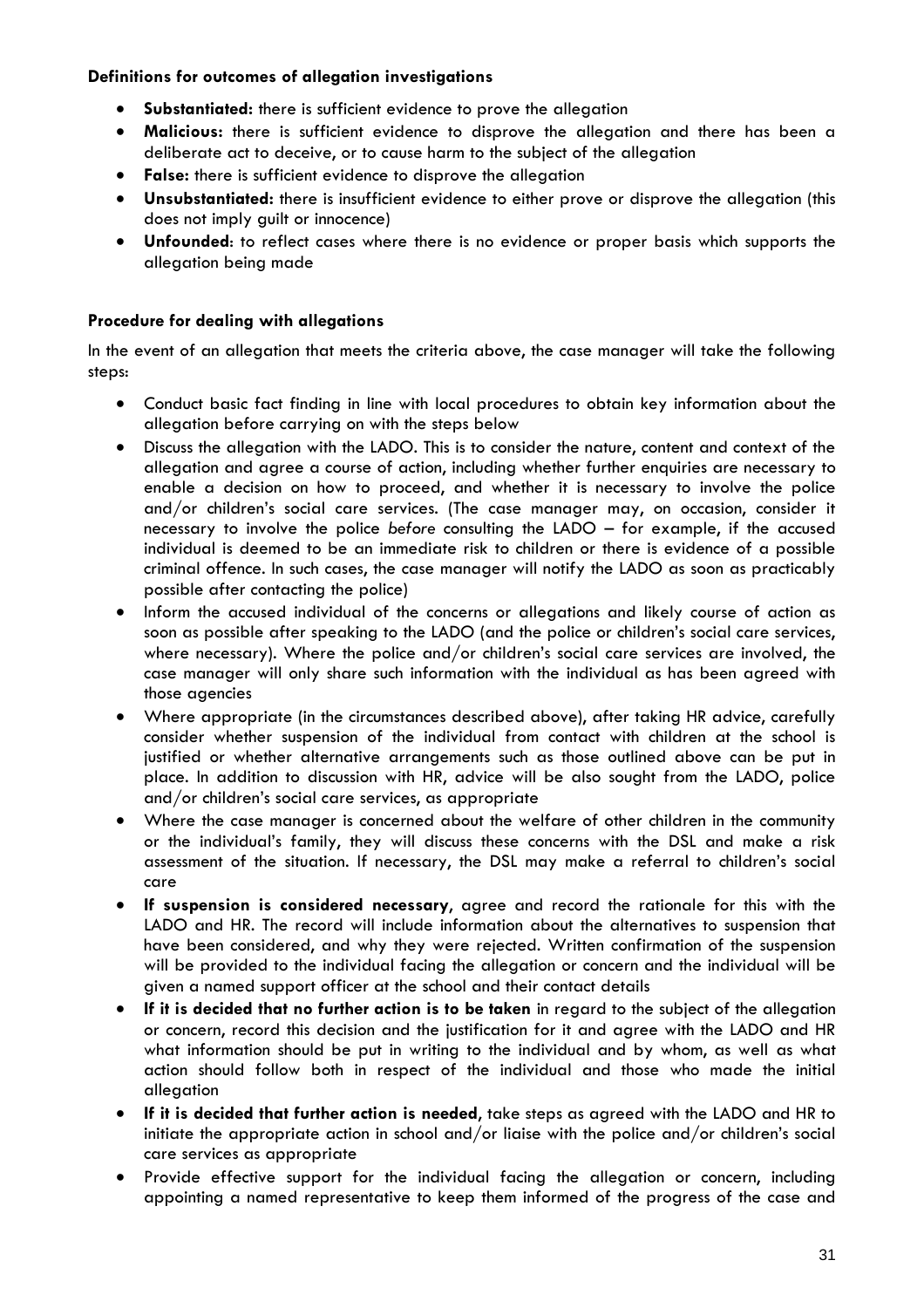considering what other support is appropriate. Advice should be taken from HR in respect of whether referral to Occupational Health or other support services may be beneficial.

- Inform the parents or carers of the child/children involved about the allegation as soon as possible if they do not already know (following agreement with children's social care services and/or the police, if applicable). The case manager will also inform the parents or carers of the requirement to maintain confidentiality about any allegations made against teachers (where this applies) while investigations are ongoing.
- Keep the parents or carers of the child/children involved informed of the progress of the case (only in relation to their child – no information will be shared regarding the staff member)
- Make a referral to the DBS where it is thought that the individual facing the allegation or concern has engaged in conduct that harmed or is likely to harm a child, or if the individual otherwise poses a risk of harm to a child. The HR service should support school with this requirement.

If the school is made aware that the secretary of state has made an interim prohibition order in respect of an individual, we will immediately suspend that individual from teaching after seeking HR advice, pending the findings of the investigation by the Teaching Regulation Agency.

Where the police are involved, wherever possible the school will ask the police at the start of the investigation to obtain consent from the individuals involved to share their statements and evidence for use in the school's disciplinary process, should this be required at a later point.

# **Additional considerations for supply teachers and all contracted staff**

If there are concerns or an allegation is made against someone not directly employed by the school, such as a supply teacher or contracted staff member provided by an agency, we will take the actions below in addition to our standard procedures.

- We will not decide to stop using an individual due to safeguarding concerns without finding out the facts and liaising with our LADO and HR team to determine a suitable outcome
- The governing board will discuss with the agency whether it is appropriate to suspend the individual, or redeploy them to another part of the school, while the school carries out the investigation
- We will involve the agency fully, but the school will take the lead in collecting the necessary information and providing it to the LADO as required
- We will address issues such as information sharing, to ensure any previous concerns or allegations known to the agency are taken into account (we will do this, for example, as part of the allegations management meeting or by liaising directly with the agency where necessary)

When using an agency, we will inform them of our process for managing allegations, and keep them updated about our policies as necessary, and will invite the agency's HR manager or equivalent to meetings as appropriate.

#### **Timescales**

In all cases, we will seek to conclude any allegations management cases as soon as is practicable. If disciplinary action is required, the timescales for proceedings will be in line with school policy.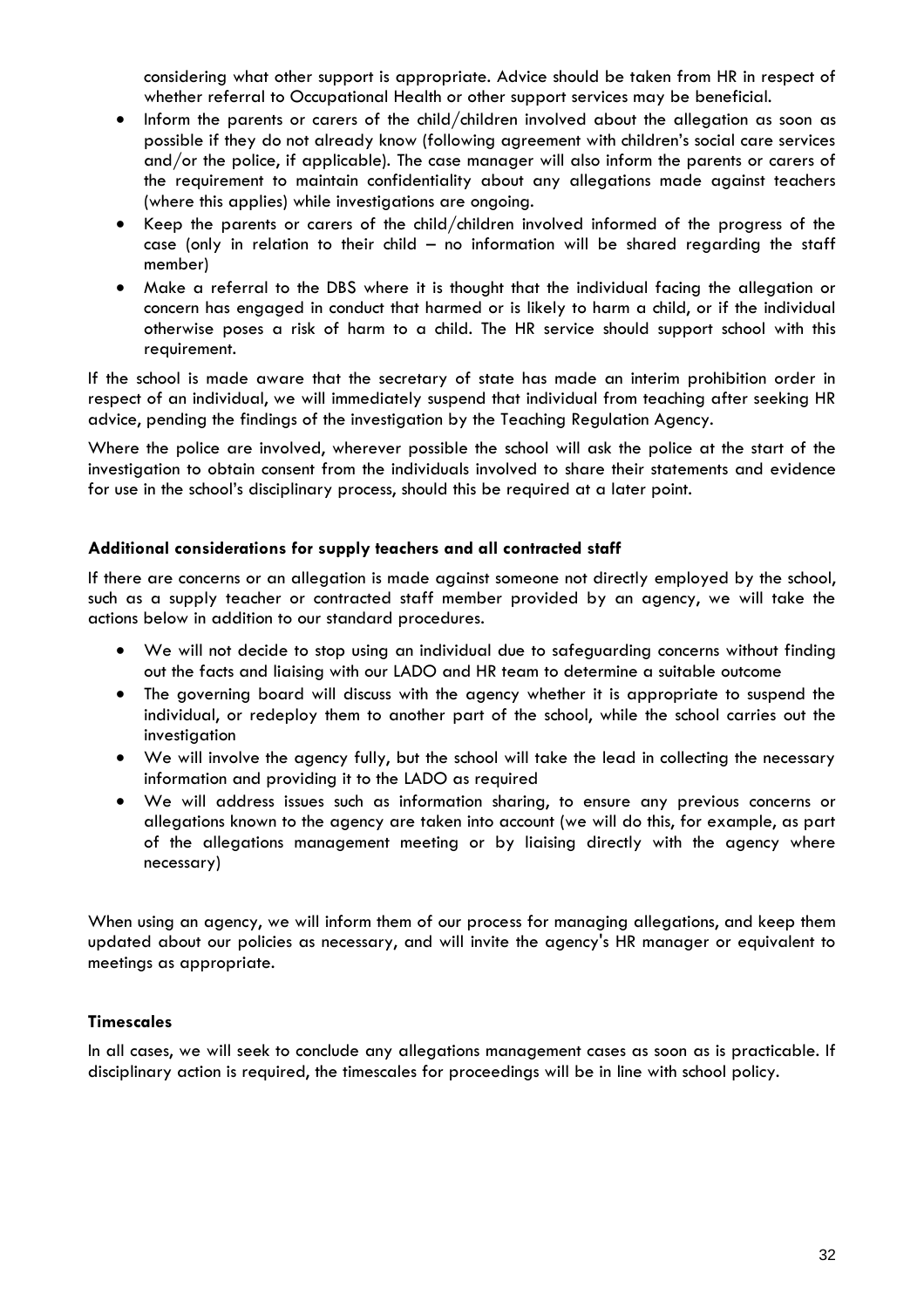# **Specific actions**

## **Action following a criminal investigation or prosecution**

The case manager will discuss with the LADO and HR whether any further action, including disciplinary action, is appropriate and, if so, how to proceed, taking into account information provided by the police and/or children's social care services.

#### **Conclusion of a case where the allegation is substantiated**

If the allegation is substantiated and the individual is dismissed or the school ceases to use their services, or the individual resigns or otherwise ceases to provide their services, the case manager and their HR representative will discuss with the LADO whether to make a referral to the DBS for consideration of whether inclusion on the barred lists is required. If they think that the individual has engaged in conduct that has harmed (or is likely to harm) a child, or if they think the person otherwise poses a risk of harm to a child, they must make a referral to the DBS.

If the individual concerned is a member of teaching staff, the case manager and HR representative will discuss with the LADO whether to refer the matter to the Teaching Regulation Agency to consider prohibiting the individual from teaching.

#### **Individuals returning to work after suspension**

If it is decided that an individual who has been suspended can return to work, the case manager will consider how best to facilitate this and will take advice from HR in respect of reintegration into school.

The case manager will also consider how best to manage the individual's contact with the child or children who made the allegation, if they are still attending the school.

# **Unsubstantiated, unfounded, false or malicious allegations**

If an allegation is:

- Determined to be unsubstantiated, unfounded, false or malicious, the LADO and case manager will consider the appropriate next steps. If they consider that the child and/or person who made the allegation is in need of help, or the allegation may have been a cry for help, a referral to children's social care may be appropriate
- Shown to be deliberately invented, or malicious, the school will consider whether any disciplinary action is appropriate against the individual(s) who made it

# **Confidentiality and information sharing**

The school will make every effort to maintain confidentiality and guard against unwanted publicity while an allegation is being investigated or considered.

The case manager will take advice from the LADO, HR team, police and children's social care services, as appropriate, to agree:

- Who needs to know about the allegation and what information can be shared
- How to manage speculation, leaks and gossip, including how to make parents or carers of a child/children involved aware of their obligations with respect to confidentiality
- What, if any, information can be reasonably given to the wider community to reduce speculation
- How to manage press interest if, and when, it arises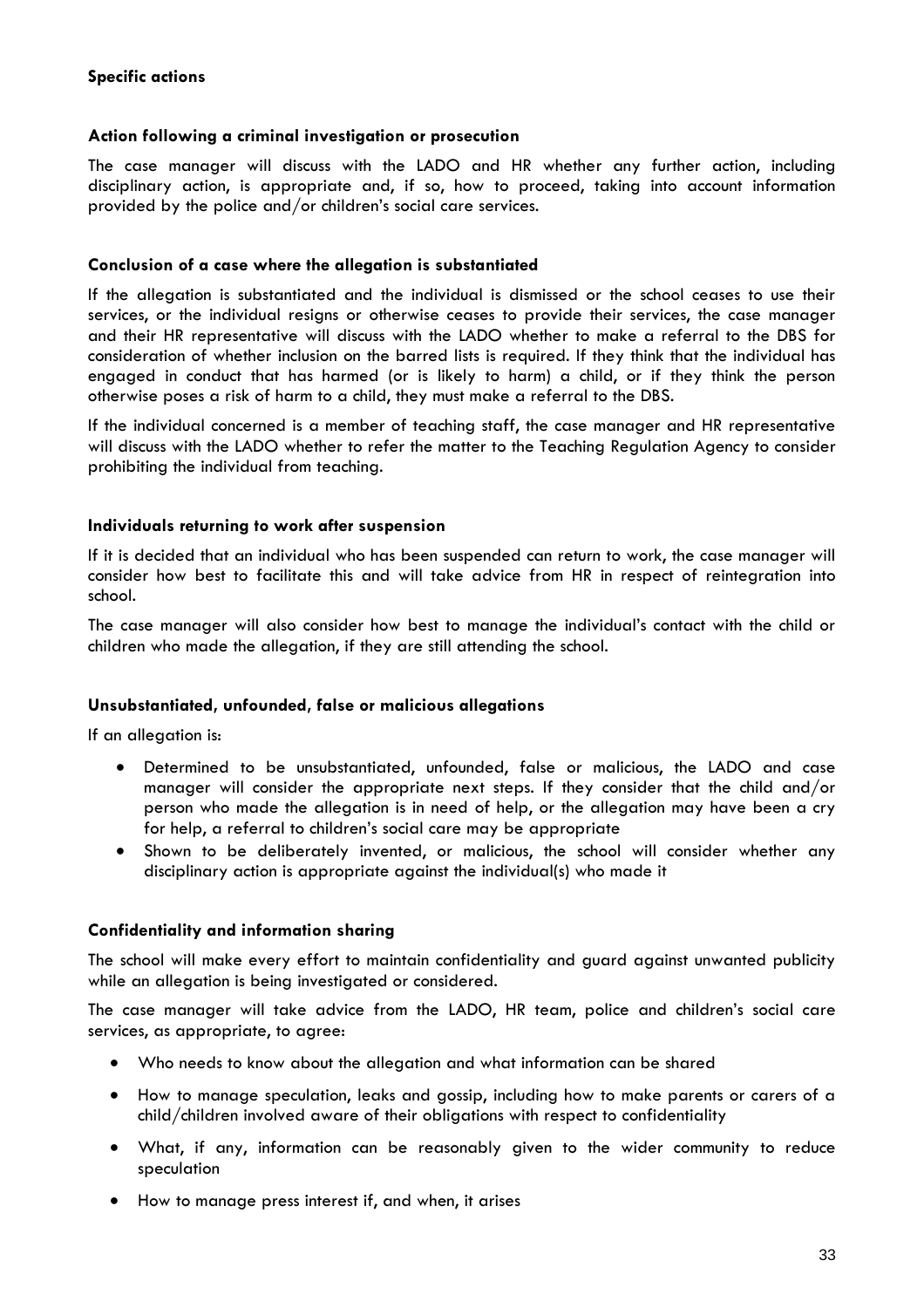#### **Record-keeping**

The case manager will maintain clear records about any case where the allegation or concern meets the criteria above and store them on the individual's confidential personnel file for the duration of the case.

The records of any allegation that, following an investigation, is found to be malicious or false will be deleted from the individual's personnel file (unless the individual consents for the records to be retained on the file).

For all other allegations (which are not found to be malicious or false), the following information will be kept on the file of the individual concerned:

- A clear and comprehensive summary of the allegation
- Details of how the allegation was followed up and resolved
- Notes of any action taken, decisions reached and the outcome
- A declaration on whether the information will be referred to in any future reference

In these cases, the school will provide a copy to the individual, in agreement with children's social care or the police as appropriate.

Where records contain information about allegations of sexual abuse, we will preserve these for the Independent Inquiry into Child Sexual Abuse (IICSA), for the term of the inquiry. We will retain all other records at least until the individual has reached normal pension age, or for 10 years from the date of the allegation if that is longer.

#### **References**

When providing employer references, we will:

- Not refer to any allegation that has been found to be false, unfounded, unsubstantiated or malicious, or any repeated allegations which have all been found to be false, unfounded, unsubstantiated or malicious
- Include substantiated allegations, provided that the information is factual and does not include opinions
- Seek HR advice if unsure what should be disclosed in a reference.

#### **Learning lessons**

After any cases where the allegations are *substantiated*, we will review the circumstances of the case with the LADO and HR to determine whether there are any improvements that we can make to the school's procedures or practice to help prevent similar events in the future.

#### **Non-recent allegations**

Abuse can be reported, no matter how long ago it happened.

We will report any non-recent allegations made by a child to the LADO in line with our local authority's procedures for dealing with non-recent allegations.

Where an adult makes an allegation to the school that they were abused as a child, we will advise the individual to report the allegation to the police.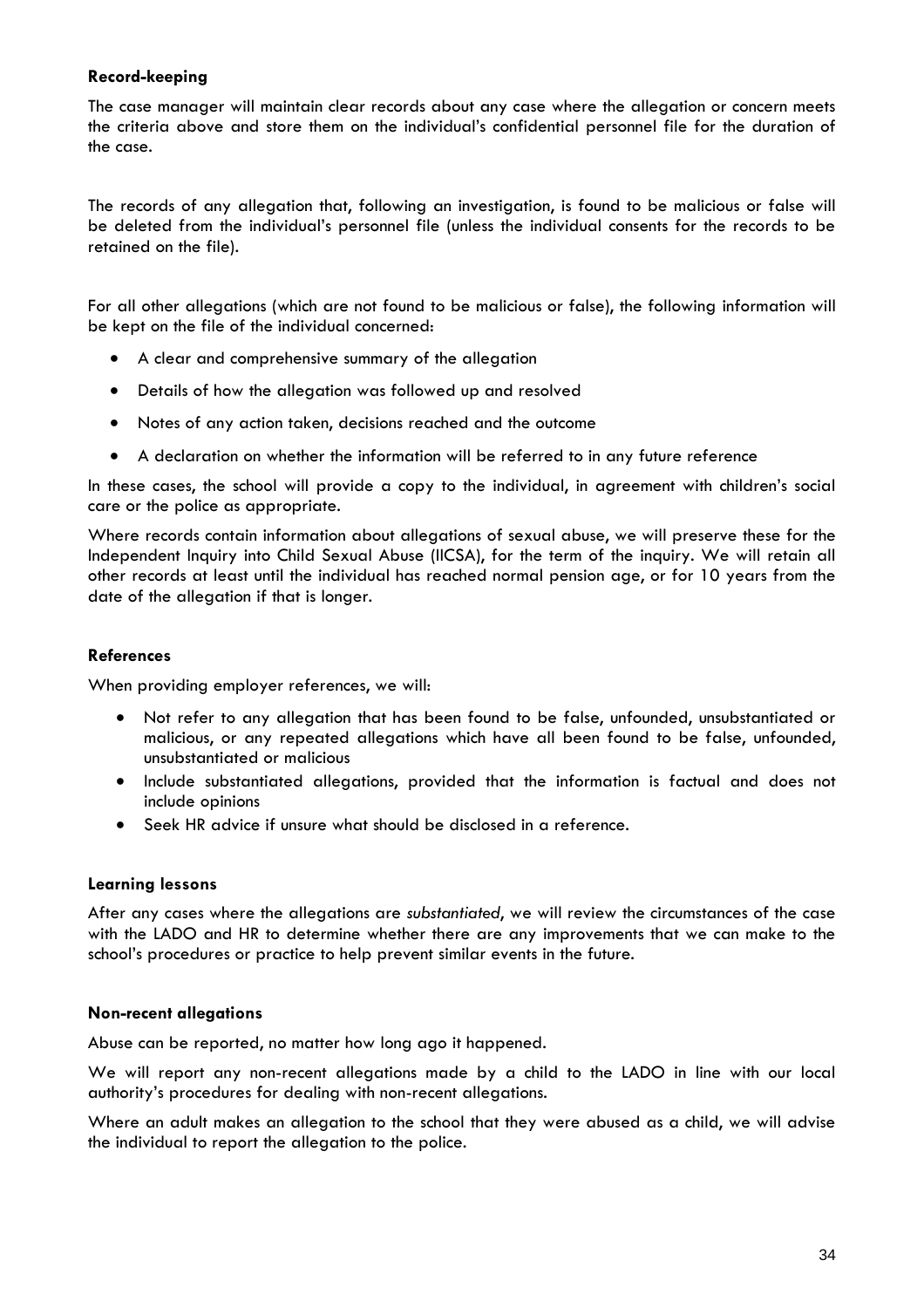#### **Section 2: concerns that do not meet the harm threshold**

This section applies to all concerns (including allegations) about members of staff, including supply teachers, volunteers and contractors, which do not meet the harm threshold set out in section 1 above.

Concerns may arise through, for example:

- Suspicion
- Complaint
- Disclosure made by a child, parent or other adult within or outside the school
- Pre-employment vetting checks

We recognise the importance of responding to and dealing with any concerns in a timely manner to safeguard the welfare of children.

#### **Definition of low-level concerns**

The term 'low-level' concern is any concern – no matter how small – that an adult working in or on behalf of the school may have acted in a way that:

- Is inconsistent with the staff code of conduct, including inappropriate conduct outside of work, **and**
- Does not meet the allegations threshold or is otherwise not considered serious enough to consider a referral to the designated officer at the local authority

Examples of such behaviour could include, but are not limited to:

- Being overly friendly with children
- **•** Having favourites
- Taking photographs of children on their mobile phone
- Engaging with a child on a one-to-one basis in a secluded area or behind a closed door
- Using inappropriate or offensive language

#### **Sharing low-level concerns**

We recognise the importance of creating a culture of openness, trust and transparency to encourage all staff to share low-level concerns so that they can be addressed appropriately.

We will create this culture by:

- Ensuring staff are clear about what appropriate behaviour is, and are confident in distinguishing expected and appropriate behaviour from concerning, problematic or inappropriate behaviour, in themselves and others
- Empowering staff to share any low-level concerns as per section 7.7 of this policy
- Empowering staff to self-refer
- Addressing unprofessional behaviour and supporting the individual to correct it at an early stage
- Providing a responsive, sensitive and proportionate handling of such concerns when they are raised
- Helping to identify any weakness in the school's safeguarding system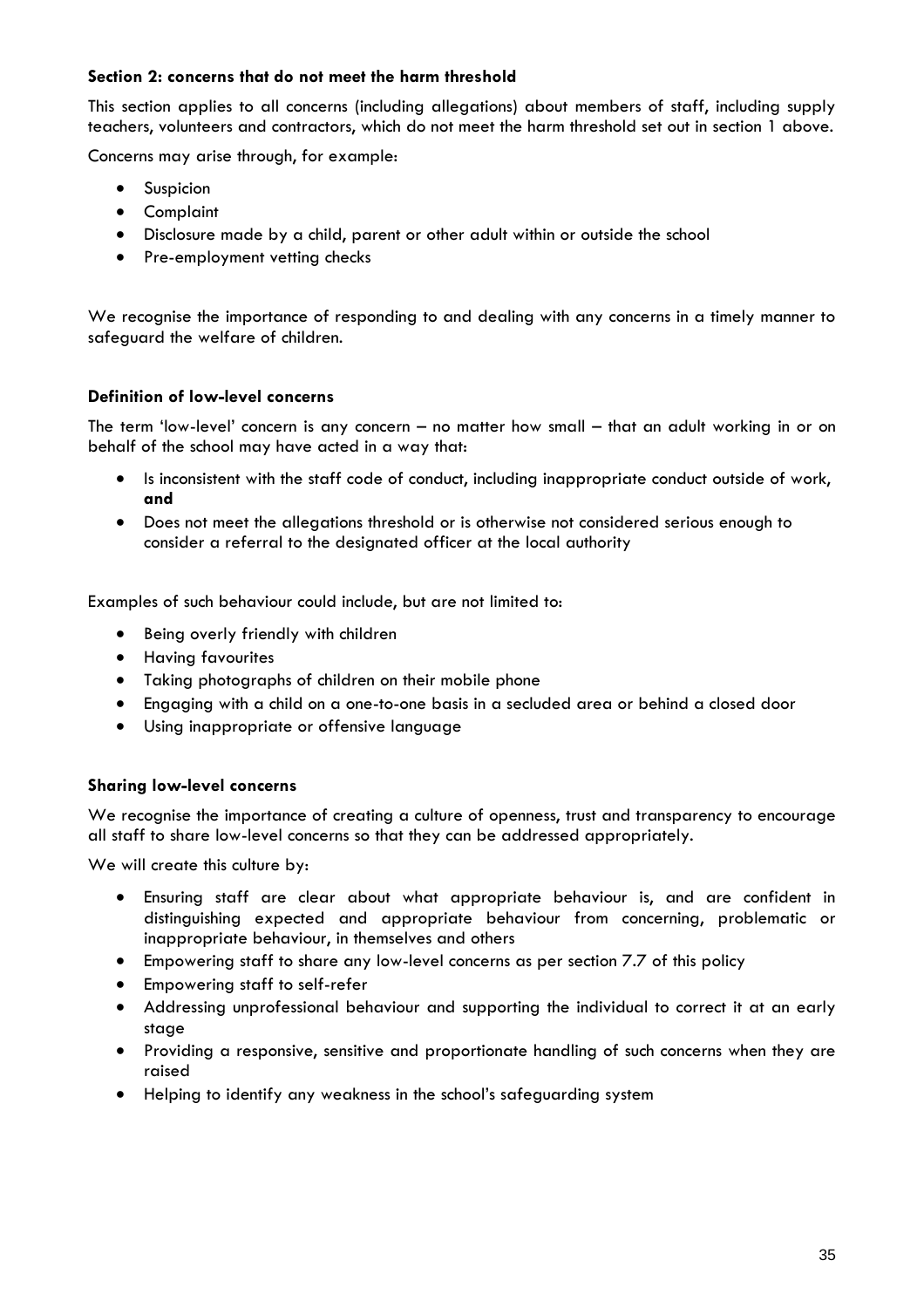# **Responding to low-level concerns**

If the concern is raised via a third party, the DSL will collect evidence where necessary by speaking:

- Directly to the person who raised the concern, unless it has been raised anonymously
- To the individual involved and any witnesses

The DSL will use the information collected to categorise the type of behaviour and determine any further action, after taking advice from the Head teacher.

#### **Record keeping**

All low-level concerns will be recorded in writing. In addition to details of the concern raised, records will include the context in which the concern arose, any action taken and the rationale for decisions and action taken.

Records will be:

- Kept confidential, held securely and comply with the DPA 2018 and UK GDPR
- Reviewed so that potential patterns of concerning, problematic or inappropriate behaviour can be identified. Where a pattern of such behaviour is identified, we will decide on a course of action, either through our disciplinary procedures or, where a pattern of behaviour moves from a concern to meeting the harms threshold as described in section 1 of this appendix, we will refer it to the LADO
- Retained at least until the individual leaves employment at the school

Where a low-level concern relates to a supply teacher or contractor, we will notify the individual's employer, so any potential patterns of inappropriate behaviour can be identified.

#### **References**

We will not include low-level concerns in references unless:

- The concern (or group of concerns) has met the threshold for referral to the LADO and is found to be substantiated; and/or
- The concern (or group of concerns) relates to issues which would ordinarily be included in a reference, such as misconduct or poor performance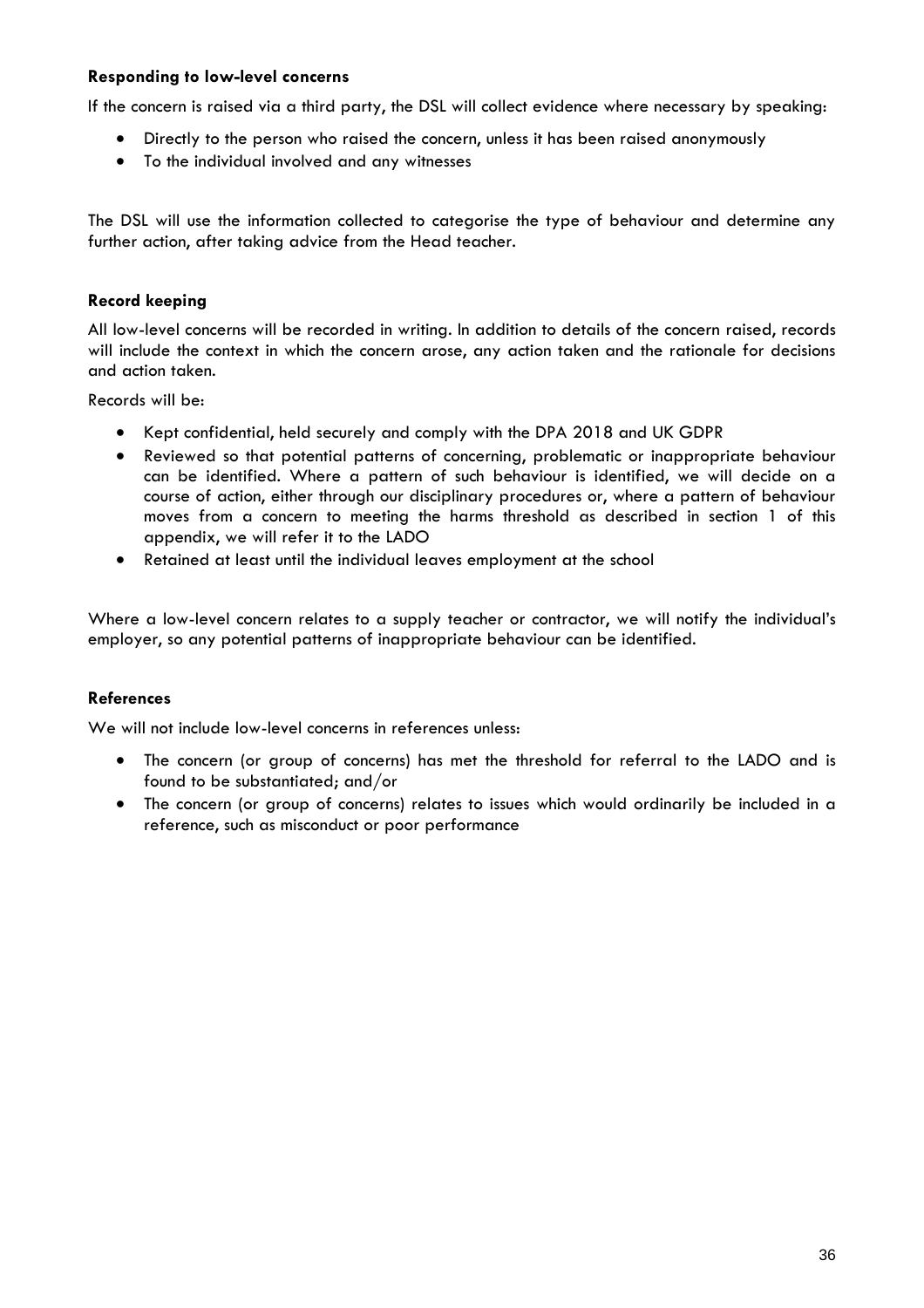## **Appendix 4: specific safeguarding issues**

#### **Children missing from education**

A child going missing from education, particularly repeatedly, can be a warning sign of a range of safeguarding issues. This might include abuse or neglect, such as sexual abuse or exploitation or child criminal exploitation, or issues such as mental health problems, substance abuse, radicalisation, FGM or forced marriage.

There are many circumstances where a child may become missing from education, but some children are particularly at risk.

These include children who:

- Are at risk of harm or neglect
- Are at risk of forced marriage or FGM
- Come from Gypsy, Roma, or Traveller families
- Come from the families of service personnel
- Go missing or run away from home or care
- Are supervised by the youth justice system
- Cease to attend a school
- Come from new migrant families

We will follow our procedures for unauthorised absence and for dealing with children who go missing from education, particularly on repeat occasions, to help identify the risk of abuse and neglect, including sexual exploitation, and to help prevent the risks of going missing in future. This includes informing the local authority if a child leaves the school without a new school being named, and adhering to requirements with respect to sharing information with the local authority, when applicable, when removing a child's name from the admission register at non-standard transition points. We will seek advice from the LA Children Missing Education Officer, Jane Booth.

Staff will be trained in signs to look out for and the individual triggers to be aware of when considering the risks of potential safeguarding concerns which may be related to being missing, such as travelling to conflict zones, FGM and forced marriage.

If a staff member suspects that a child is suffering from harm or neglect, we will follow local child protection procedures, including with respect to making reasonable enquiries. We will make an immediate referral to the local authority children's social care team, and the police, if the child is suffering or likely to suffer from harm, or in immediate danger.

#### **Child criminal exploitation**

Child criminal exploitation (CCE) is a form of abuse where an individual or group takes advantage of an imbalance of power to coerce, control, manipulate or deceive a child into criminal activity, in exchange for something the victim needs or wants, and/or for the financial or other advantage of the perpetrator or facilitator, and/or through violence or the threat of violence.

The abuse can be perpetrated by males or females, and children or adults. It can be a one-off occurrence or a series of incidents over time, and range from opportunistic to complex organised abuse.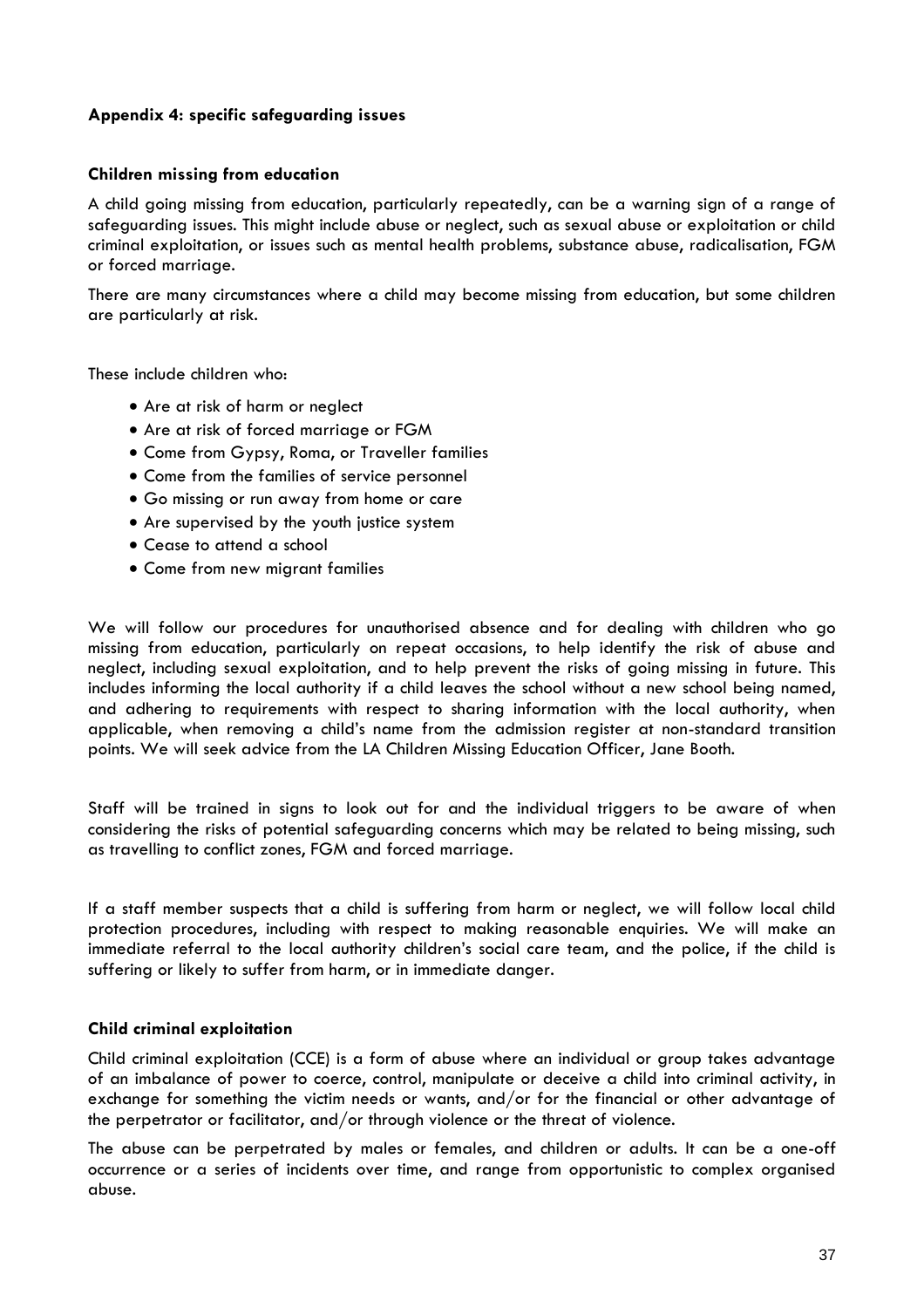The victim can be exploited even when the activity appears to be consensual. It does not always involve physical contact and can happen online. For example, young people may be forced to work in cannabis factories, coerced into moving drugs or money across the country (county lines), forced to shoplift or pickpocket, or to threaten other young people.

Indicators of CCE can include a child:

- Appearing with unexplained gifts or new possessions
- Associating with other young people involved in exploitation
- Suffering from changes in emotional wellbeing
- Misusing drugs and alcohol
- Going missing for periods of time or regularly coming home late
- Regularly missing school or education
- Not taking part in education

If a member of staff suspects CCE, they will discuss this with the DSL. The DSL will trigger the local safeguarding procedures, including a referral to the local authority's children's social care team and the police, if appropriate. The DSL will seek advice from the multi-agency Complex Safeguarding Team if they are concerned that a child is at risk of criminal exploitation.

#### **Child sexual exploitation**

Child sexual exploitation (CSE) is a form of child sexual abuse where an individual or group takes advantage of an imbalance of power to coerce, manipulate or deceive a child into sexual activity, in exchange for something the victim needs or wants and/or for the financial advantage or increased status of the perpetrator or facilitator. It may, or may not, be accompanied by violence or threats of violence.

The abuse can be perpetrated by males or females, and children or adults. It can be a one-off occurrence or a series of incidents over time, and range from opportunistic to complex organised abuse.

The victim can be exploited even when the activity appears to be consensual. Children or young people who are being sexually exploited may not understand that they are being abused. They often trust their abuser and may be tricked into believing they are in a loving, consensual relationship.

CSE can include both physical contact (penetrative and non-penetrative acts) and non-contact sexual activity. It can also happen online. For example, young people may be persuaded or forced to share sexually explicit images of themselves, have sexual conversations by text, or take part in sexual activities using a webcam. CSE may also occur without the victim's immediate knowledge, for example through others copying videos or images.

In addition to the CCE indicators above, indicators of CSE can include a child:

- Having an older boyfriend or girlfriend
- Suffering from sexually transmitted infections or becoming pregnant

If a member of staff suspects CSE, they will discuss this with the DSL. The DSL will trigger the local safeguarding procedures, including a referral to the local authority's children's social care team and the police, if appropriate. The DSL will seek advice from the multi-agency Complex Safeguarding Team if they are concerned that a child is at risk of sexual exploitation.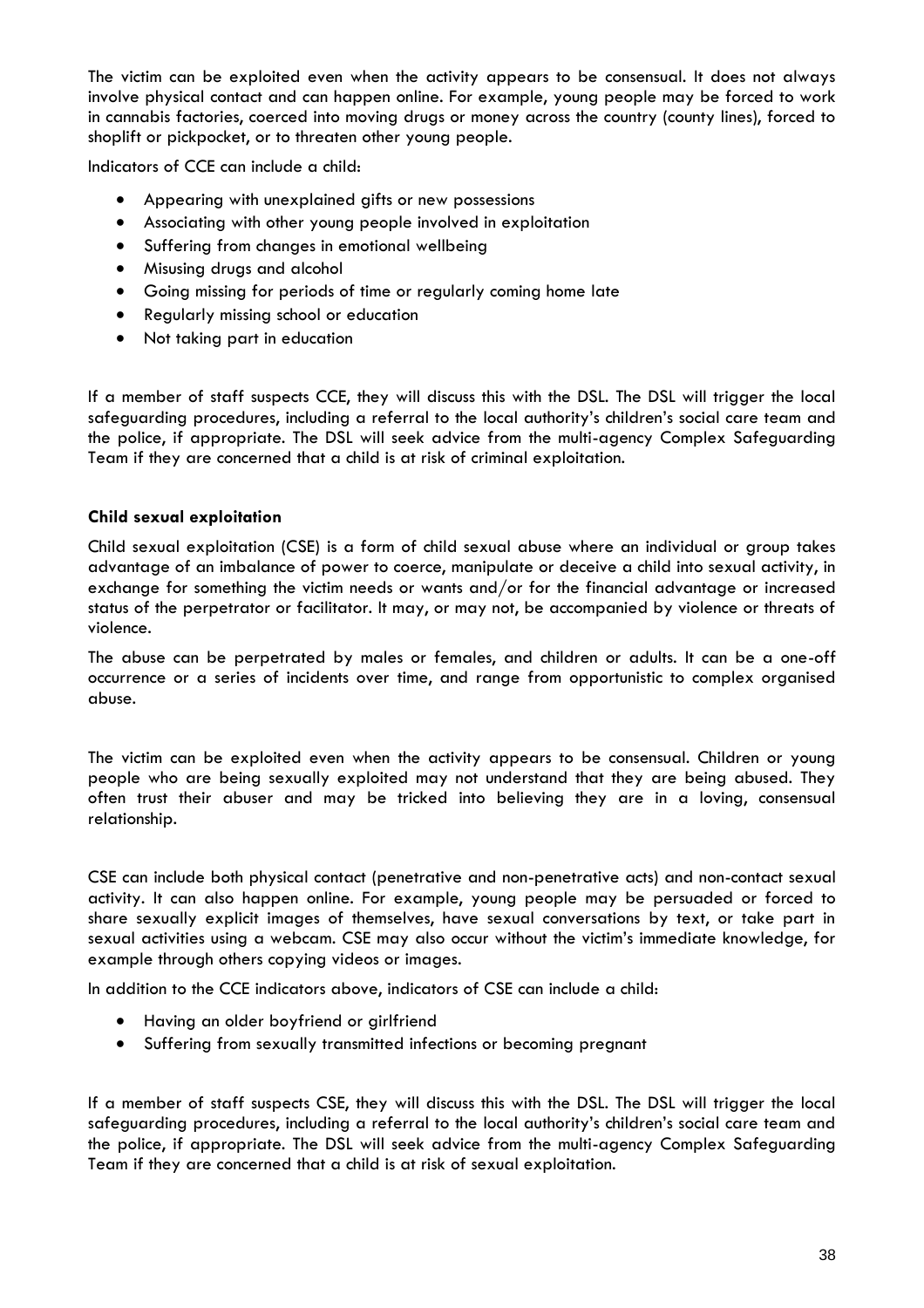#### **Domestic abuse**

In line with the Domestic Abuse Act 2021, children that witness domestic abuse and/or violence that occurs between family members are themselves identified as being victims, due to the serious, longlasting emotional and psychological impact this can have. In some cases, a child may blame themselves for the abuse or may have had to leave the family home as a result.

Types of domestic abuse include intimate partner violence, abuse by family members, teenage relationship abuse and child/adolescent to parent violence and abuse. Anyone can be a victim of domestic abuse, regardless of gender, age, ethnicity, socioeconomic status, sexuality or background.

Older children may also experience domestic abuse and/or violence in their own personal relationships.

Within Rochdale, our Police force uses Operation Encompass. This means that if police are called to an incident of domestic abuse and any children in the household have experienced the incident, the police will inform the key adult in school (usually the designated safeguarding lead) before the child or children arrive at school the following day. This enables the DSL to consider any support that may be required according to the child's needs and to update school safeguarding records. The DSL may wish to contact the Operation Encompass helpline (telephone number 0204 523 9990) to seek advice about what support may be useful for the child and/or to check the local authority domestic abuse webpage for up to date information about local support service; Rochdale domestic abuse **[information](rhttp://www.rochdale.gov.uk/health-and-wellbeing/domestic-violence-and-abuse/Pages/domestic-violence-and-abuse.aspx)** 

The DSL will provide support according to the child's needs and update records about their circumstances.

#### **Homelessness**

Being homeless or being at risk of becoming homeless presents a real risk to a child's welfare.

The DSL will be aware of contact details and referral routes in to the local housing authority so they can raise/progress concerns at the earliest opportunity (where appropriate and in accordance with local procedures).

Where a child has been harmed or is at risk of harm, the DSL will also make a referral to children's social care.

#### **So-called 'honour-based' abuse (including FGM and forced marriage)**

So-called 'honour-based' abuse (HBA) encompasses incidents or crimes committed to protect or defend the honour of the family and/or community, including FGM, forced marriage, and practices such as breast ironing.

Abuse committed in this context often involves a wider network of family or community pressure and can include multiple perpetrators.

All forms of HBA are abuse and will be handled and escalated as such. All staff will be alert to the possibility of a child being at risk of HBA or already having suffered it. If staff have a concern, they will speak to the DSL, who will activate local safeguarding procedures.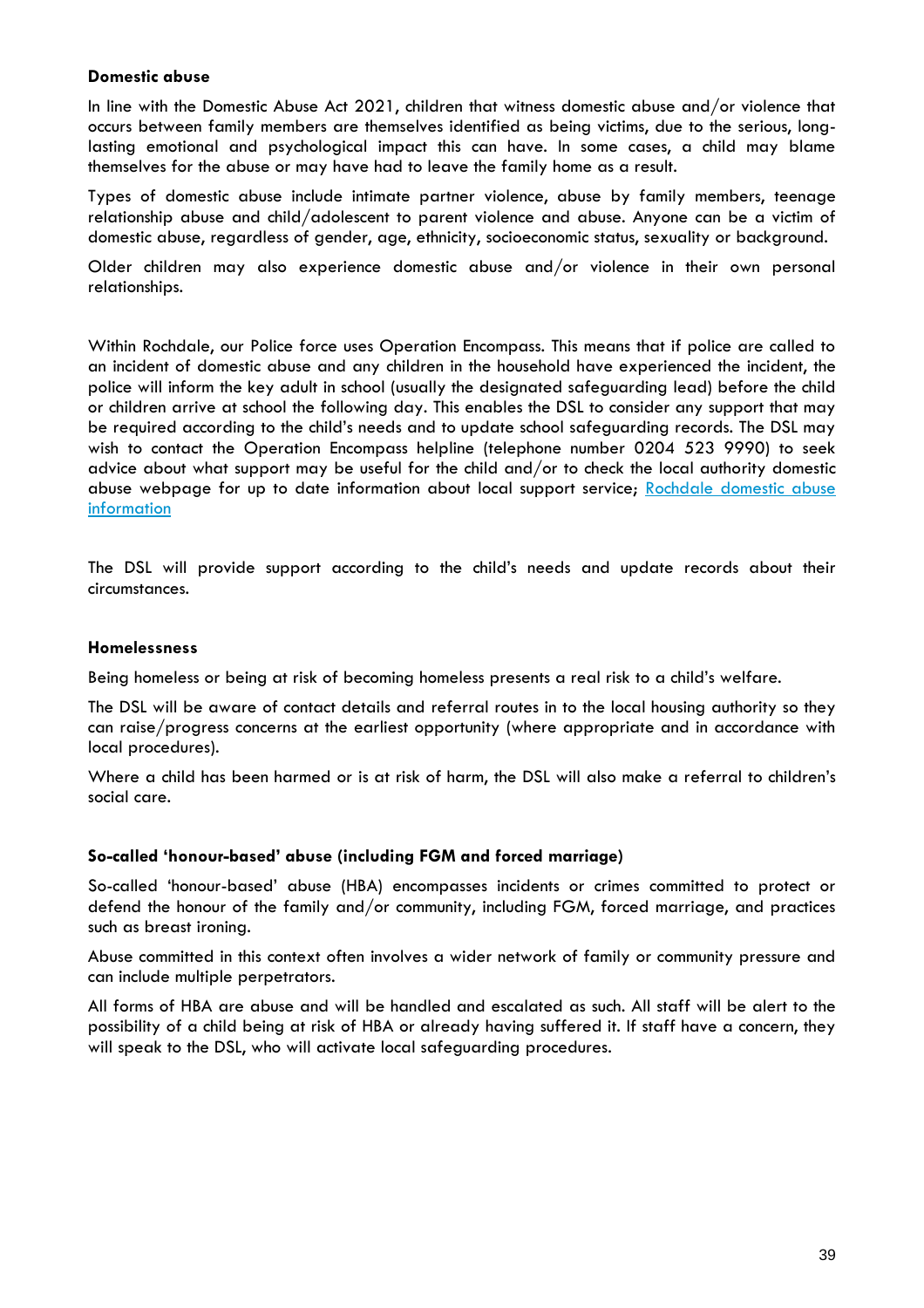# **FGM**

The DSL will make sure that staff have access to appropriate training to equip them to be alert to children affected by FGM or at risk of FGM.

Section 7.3 of this policy sets out the procedures to be followed if a staff member discovers that an act of FGM appears to have been carried out or suspects that a pupil is at risk of FGM.

Indicators that FGM has already occurred include:

- A pupil confiding in a professional that FGM has taken place
- A mother/family member disclosing that FGM has been carried out
- A family/pupil already being known to social services in relation to other safeguarding issues
- A girl:
	- Having difficulty walking, sitting or standing, or looking uncomfortable
	- Finding it hard to sit still for long periods of time (where this was not a problem previously)
	- Spending longer than normal in the bathroom or toilet due to difficulties urinating
	- Having frequent urinary, menstrual or stomach problems
	- Avoiding physical exercise or missing PE
	- Being repeatedly absent from school, or absent for a prolonged period
	- Demonstrating increased emotional and psychological needs for example, withdrawal or depression, or significant change in behaviour
	- Being reluctant to undergo any medical examinations
	- Asking for help, but not being explicit about the problem
	- Talking about pain or discomfort between her legs

Potential signs that a pupil may be at risk of FGM include:

- The girl's family having a history of practising FGM (this is the biggest risk factor to consider)
- FGM being known to be practised in the girl's community or country of origin
- A parent or family member expressing concern that FGM may be carried out
- A family not engaging with professionals (health, education or other) or already being known to social care in relation to other safeguarding issues
- A girl:
	- Having a mother, older sibling or cousin who has undergone FGM
	- Having limited level of integration within UK society
	- Confiding to a professional that she is to have a "special procedure" or to attend a special occasion to "become a woman"
	- Talking about a long holiday to her country of origin or another country where the practice is prevalent, or parents/carers stating that they or a relative will take the girl out of the country for a prolonged period
	- Requesting help from a teacher or another adult because she is aware or suspects that she is at immediate risk of FGM
	- Talking about FGM in conversation for example, a girl may tell other children about it (although it is important to take into account the context of the discussion)
	- Being unexpectedly absent from school
	- Having sections missing from her 'red book' (child health record) and/or attending a travel clinic or equivalent for vaccinations/anti-malarial medication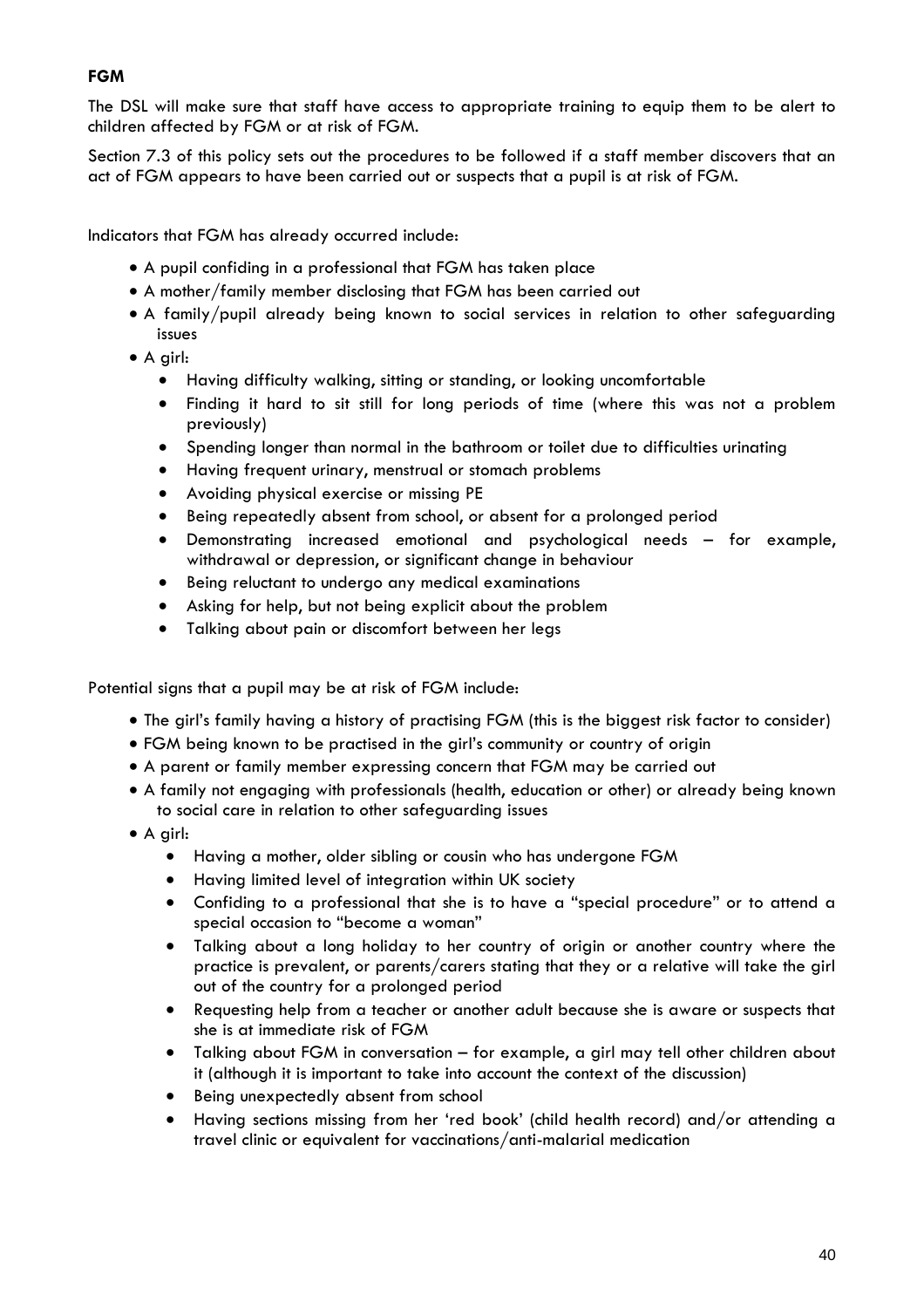The above indicators and risk factors are not intended to be exhaustive. School should always seek advice from EHASH if they are concerned.

#### **Forced marriage**

Forcing a person into marriage is a crime. A forced marriage is one entered into without the full and free consent of one or both parties and where violence, threats, or any other form of coercion is used to cause a person to enter into a marriage. Threats can be physical or emotional and psychological.

Staff will receive training around forced marriage and the presenting symptoms. We are aware of the 'one chance' rule, i.e. we may only have one chance to speak to the potential victim and only one chance to save them.

If a member of staff suspects that a pupil is being forced into marriage, they will speak to the pupil about their concerns in a secure and private place. They will then report this to the DSL.

The DSL will:

- Speak to the pupil about the concerns in a secure and private place
- Activate the local safeguarding procedures and contact EHASH
- Seek advice from the Forced Marriage Unit on 020 7008 0151 or [fmu@fco.gov.uk](mailto:fmu@fco.gov.uk)
- Refer the pupil to support services and provision as appropriate.

#### **Preventing radicalisation**

- **Radicalisation** refers to the process by which a person comes to support terrorism and extremist ideologies associated with terrorist groups
- **Extremism** is vocal or active opposition to fundamental British values, such as democracy, the rule of law, individual liberty, and mutual respect and tolerance of different faiths and beliefs. This also includes calling for the death of members of the armed forces
- **Terrorism** is an action that:
	- Endangers or causes serious violence to a person/people;
	- Causes serious damage to property; or
	- Seriously interferes or disrupts an electronic system

The use or threat of terrorism must be designed to influence the government or to intimidate the public and is made for the purpose of advancing a political, religious or ideological cause.

Schools have a duty to prevent children from being drawn into terrorism. The DSL will undertake Prevent awareness training and make sure that staff have access to appropriate training to equip them to identify children at risk. The local authority Equality and Community Cohesion Officer, Muhammad Abdulaleem can assist schools in providing appropriate training.

We will assess the risk of children in our school being drawn into terrorism. This assessment will be based on an understanding of the potential risk in our local area, in collaboration with our local safeguarding partners and local police force.

We will ensure that suitable internet filtering is in place, and equip our pupils to stay safe online at school and at home.

There is no single way of identifying an individual who is likely to be susceptible to an extremist ideology. Radicalisation can occur quickly or over a long period.

Staff will be alert to changes in pupils' behaviour.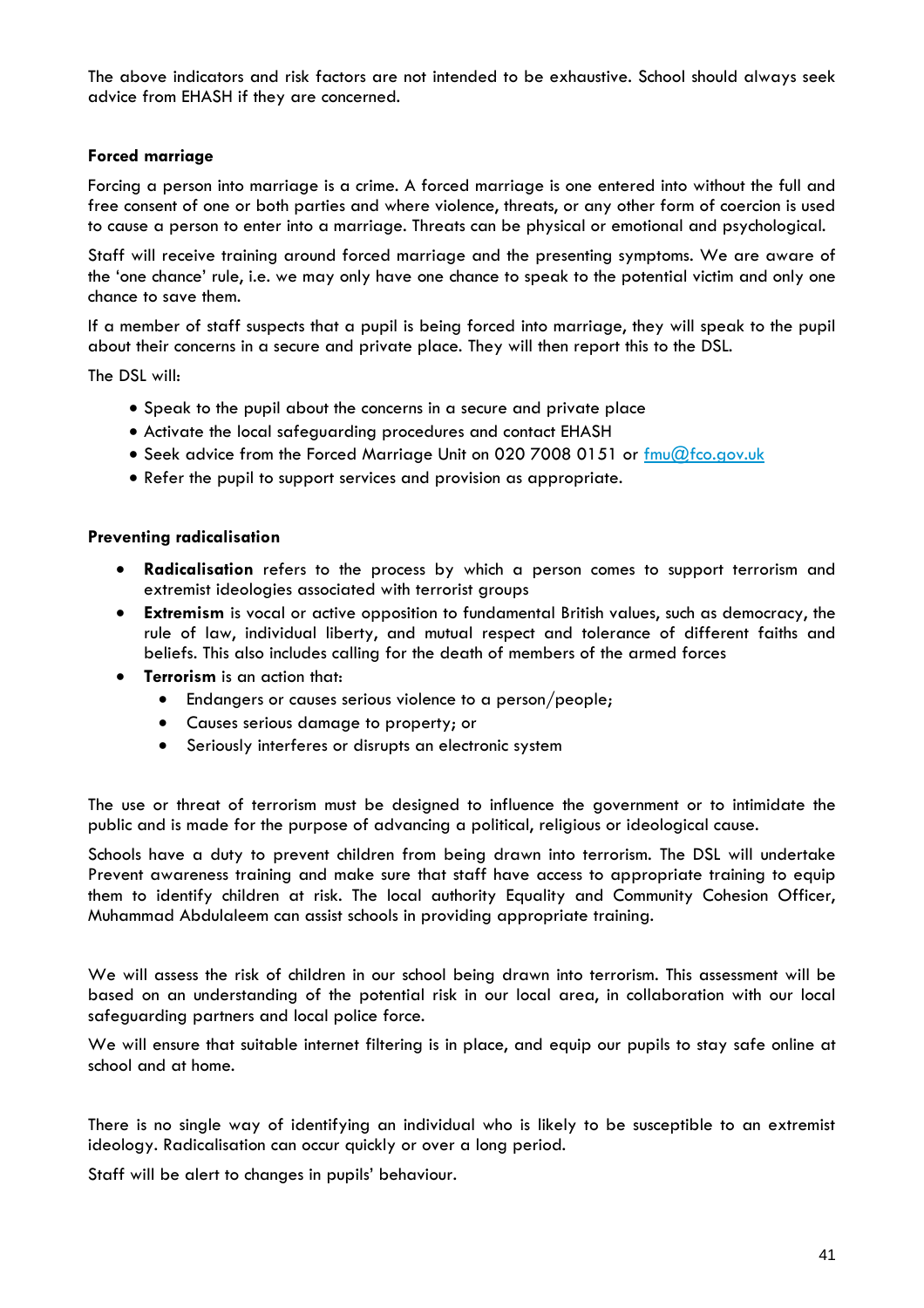The government website **Educate Against Hate and charity [NSPCC](https://www.nspcc.org.uk/what-you-can-do/report-abuse/dedicated-helplines/protecting-children-from-radicalisation/)** say that signs that a pupil is being radicalised can include:

- Refusal to engage with, or becoming abusive to, peers who are different from themselves
- Becoming susceptible to conspiracy theories and feelings of persecution
- Changes in friendship groups and appearance
- Rejecting activities they used to enjoy
- Converting to a new religion
- **•** Isolating themselves from family and friends
- Talking as if from a scripted speech
- An unwillingness or inability to discuss their views
- A sudden disrespectful attitude towards others
- Increased levels of anger
- Increased secretiveness, especially around internet use
- Expressions of sympathy for extremist ideologies and groups, or justification of their actions
- Accessing extremist material online, including on Facebook or Twitter
- Possessing extremist literature
- Being in contact with extremist recruiters and joining, or seeking to join, extremist organisations

Children who are at risk of radicalisation may have low self-esteem, or be victims of bullying or discrimination. It is important to note that these signs can also be part of normal teenage behaviour – staff should have confidence in their instincts and seek advice if something feels wrong.

If staff are concerned about a pupil, they will follow our procedures set out in section 7.5 of this policy, including discussing their concerns with the DSL.

Staff should **always** take action if they are worried, irrespective of the age of the child involved.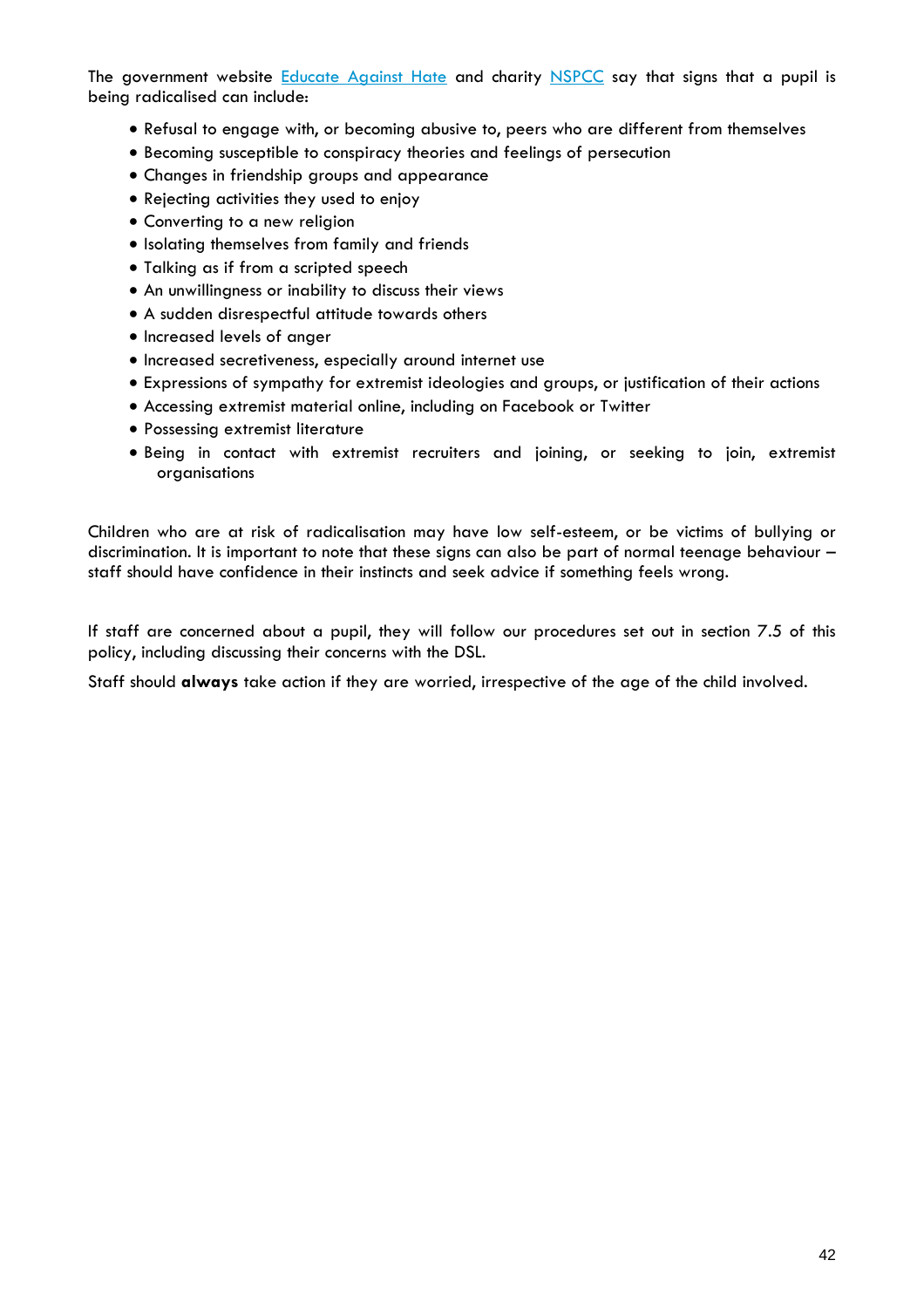#### **Peer-on-peer abuse**

Peer-on-peer abuse is when children abuse other children. This type of abuse can take place inside and outside of school and online.

Peer-on-peer abuse is most likely to include, but may not be limited to:

- Bullying (including cyber-bullying, prejudice-based and discriminatory bullying)
- Abuse in intimate personal relationships between peers
- Physical abuse such as hitting, kicking, shaking, biting, hair pulling, or otherwise causing physical harm (this may include an online element which facilitates, threatens and/or encourages physical abuse)
- Sexual violence, such as rape, assault by penetration and sexual assault (this may include an online element which facilitates, threatens and/or encourages sexual violence)
- Sexual harassment, such as sexual comments, remarks, jokes and online sexual harassment, which may be standalone or part of a broader pattern of abuse
- Causing someone to engage in sexual activity without consent, such as forcing someone to strip, touch themselves sexually, or to engage in sexual activity with a third party
- Consensual and non-consensual sharing of nudes and semi nudes images and/or videos (also known as sexting or youth produced sexual imagery)
- Upskirting, which typically involves taking a picture under a person's clothing without their permission, with the intention of viewing their genitals or buttocks to obtain sexual gratification, or cause the victim humiliation, distress or alarm
- Initiation/hazing type violence and rituals (this could include activities involving harassment, abuse or humiliation used as a way of initiating a person into a group and may also include an online element)

Where children abuse their peers online, this can take the form of, for example, abusive, harassing, and misogynistic messages; the non-consensual sharing of indecent images, especially around chat groups; and the sharing of abusive images and pornography, to those who don't want to receive such content.

If staff have any concerns about peer-on-peer abuse, or a child makes a report to them, they will follow the procedures set out in section 7 of this policy, as appropriate. In particular, section 7.8 and 7.9 set out more detail about our school's approach to this type of abuse.

# **Sexual violence and sexual harassment between children in schools**

Sexual violence and sexual harassment can occur:

- Between children of any age and sex
- Through a group of children sexually assaulting or sexually harassing a single child or group of children
- Online and face to face (both physically and verbally)

Sexual violence and sexual harassment exist on a continuum and may overlap.

Children who are victims of sexual violence and sexual harassment will likely find the experience stressful and distressing. This will, in all likelihood, adversely affect their educational attainment and will be exacerbated if the alleged perpetrator(s) attends the same school.

If a victim reports an incident, it is essential that staff make sure they are reassured that they are being taken seriously and that they will be supported and kept safe. A victim should never be given the impression that they are creating a problem by reporting sexual violence or sexual harassment. Nor should a victim ever be made to feel ashamed for making a report.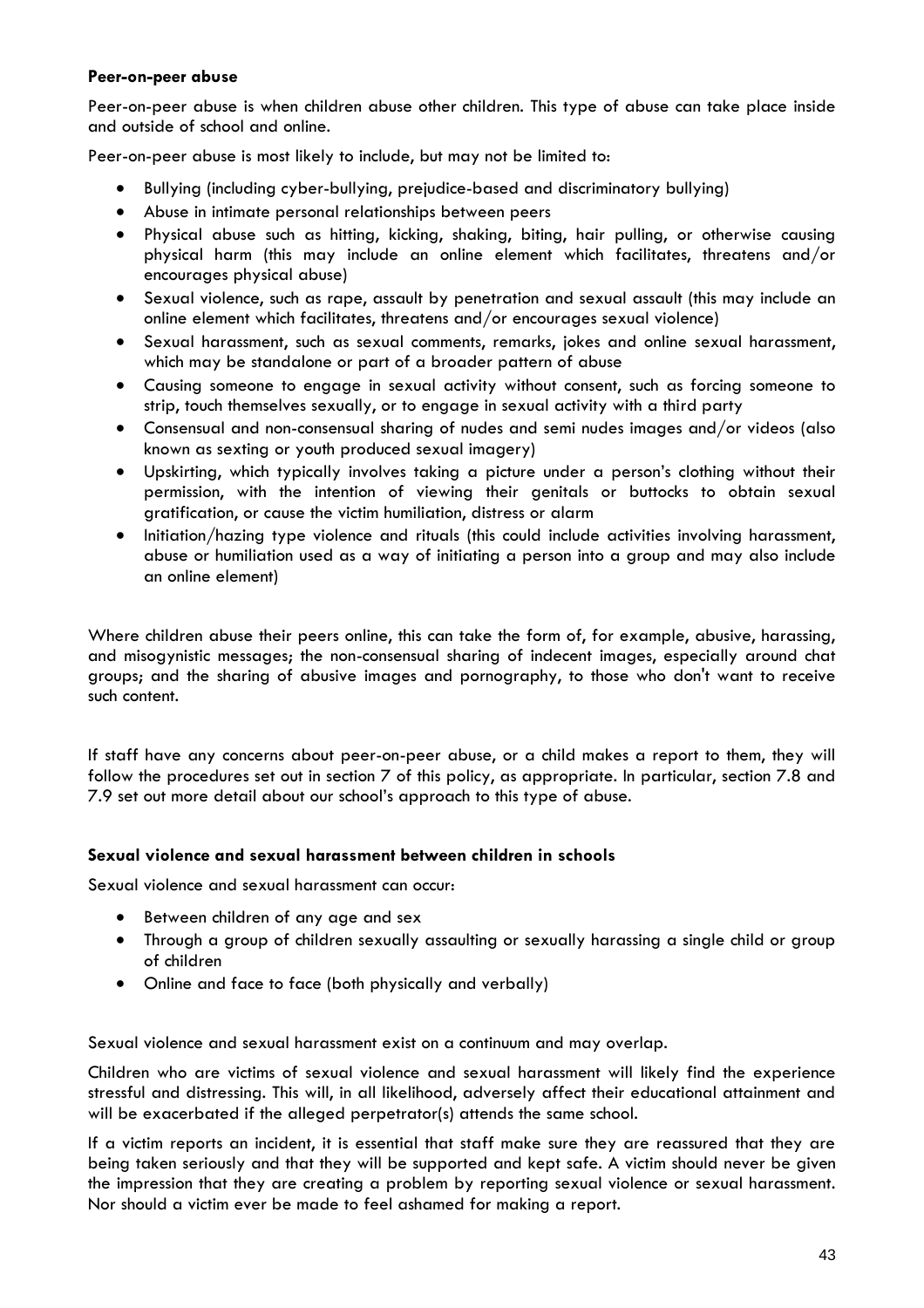Some groups are potentially more at risk. Evidence shows that girls, children with SEN and/or disabilities, and lesbian, gay, bisexual and transgender (LGBT) children are at greater risk.

Staff should be aware of the importance of:

- Challenging inappropriate behaviours
- Making clear that sexual violence and sexual harassment is not acceptable, will never be tolerated and is not an inevitable part of growing up
- Challenging physical behaviours (potentially criminal in nature), such as grabbing bottoms, breasts and genitalia, pulling down trousers, flicking bras and lifting up skirts. Dismissing or tolerating such behaviours risks normalising them

If staff have any concerns about sexual violence or sexual harassment, or a child makes a report to them, they will follow the procedures set out in section 7 of this policy, as appropriate. In particular, section 7.8 and 7.9 set out more detail about our school's approach to this type of abuse.

# **Serious violence**

Indicators which may signal that a child is at risk from, or involved with, serious violent crime may include:

- Increased absence from school
- Change in friendships or relationships with older individuals or groups
- Significant decline in performance
- Signs of self-harm or a significant change in wellbeing
- Signs of assault or unexplained injuries
- Unexplained gifts or new possessions (this could indicate that the child has been approached by, or is involved with, individuals associated with criminal networks or gangs and may be at risk of criminal exploitation (see above)

Risk factors which increase the likelihood of involvement in serious violence include:

- Being male
- Having been frequently absent or permanently excluded from school
- Having experienced child maltreatment
- Having been involved in offending, such as theft or robbery

Children may carry weapons, including knifes, either because they have been manipulated or forced to do so, or because they feel this will help them to protect themselves. If a child is known or suspected to be carrying a weapon, the DSL must be informed and the Rochdale knife protocol for schools followed.

Staff will be aware of these indicators and risk factors. If a member of staff has a concern about a pupil being involved in, or at risk of, serious violence, they will report this to the DSL.

# **Private fostering**

A private fostering arrangement is one that is made without the involvement of a local authority for the care of a child under the age of 16 years (under 18, if disabled) by someone other than a parent or close relative, in their own home, with the intention that it should last for 28 days or more. The legislation governing private fostering is the 'Children (Private Arrangements for Fostering) Regulations 2005'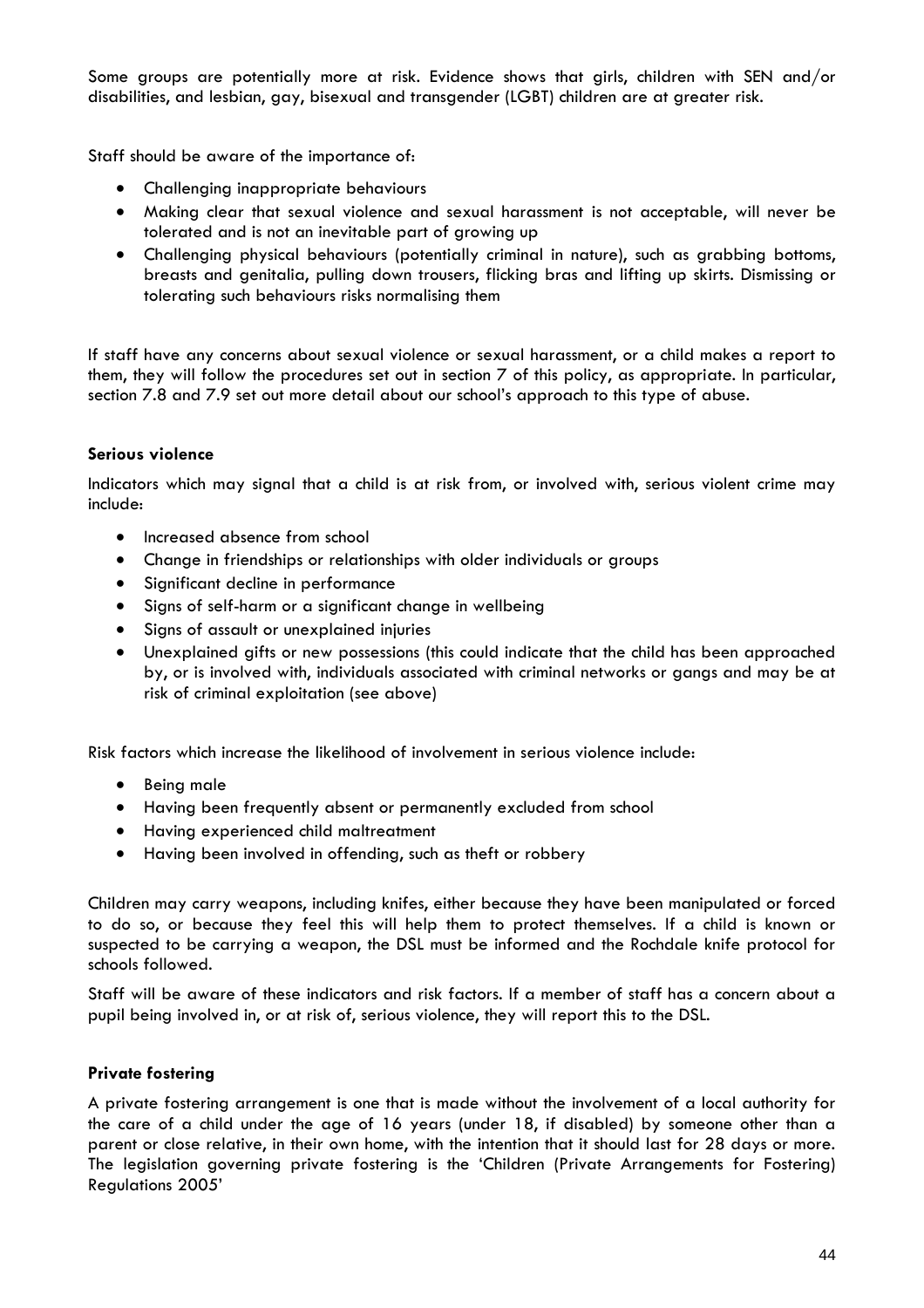Most frequently, young people are in private foster care for the following reasons:

- children from other countries sent to live in the UK with extended family
- host families for language schools
- parental ill-health
- where parents who have moved away, but the child stays behind, including where families may have had unsuccessful applications to remain in the UK following Brexit
- teenagers estranged from their families

There may also be private foster care arrangements for the following reasons;

- children brought from outside the UK with a view to adoption
- trafficked children

Current arrangements for the regulation of private fostering originate from concern following the death of Victoria Climbié in 2000. Victoria was privately fostered by her great aunt. Following this, the Children (Private Arrangement for Fostering) Regulations 2005 set out the duties of local authorities in their arrangements for private fostering, and national minimum standards for local authorities were published in 2005.

Given the 'hidden' nature of much private fostering, local authorities have a duty to raise awareness of the need to notify the local Children's Services department and schools have a vital role within this, as the people who see children and families on a day to day basis.

Further information is available at: [Private fostering information from Childrens Act](https://www.gov.uk/government/uploads/system/uploads/attachment_data/file/274414/Children_Act_1989_private_fostering.pdf)

Staff will be aware of these indicators and risk factors. If a member of staff has a concern about a pupil being privately fostered, they will report this to the DSL, who will seek advice from the EHASH.

# **Checking the identity and suitability of visitors**

All visitors will be required to verify their identity to the satisfaction of staff. If the visitor is unknown to the setting, we will check their credentials and reason for visiting before allowing them to enter the setting. Visitors should be ready to produce identification.

Visitors are expected to sign the visitors' book.

Visitors to the school who are visiting for a professional purpose, such as educational psychologists and school improvement officers, will be asked to show photo ID.

All other visitors, including visiting speakers, will be accompanied by a member of staff at all times. We will not invite into the school any speaker who is known to disseminate extremist views, and will carry out appropriate checks to ensure that any individual or organisation using school facilities is not seeking to disseminate extremist views or radicalise pupils or staff.

School staff are trained that they should politely challenge any unaccompanied adults who they encounter inside the school building/ grounds, to ascertain the reason for their visit and if appropriate, accompany them.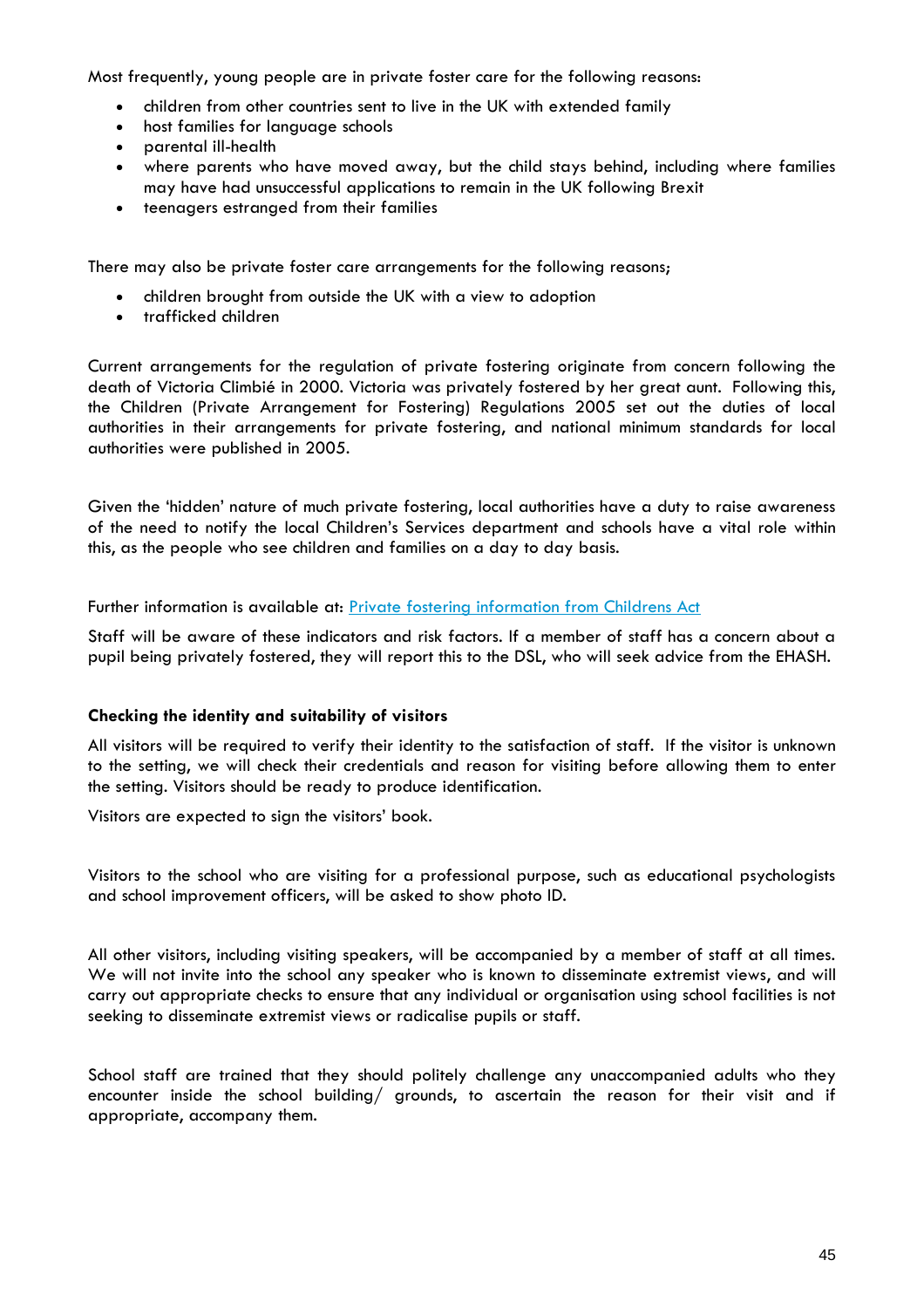# **Non-collection of children**

If a child is not collected at the end of the session/day, we will:

- Make telephone contact with the parent/carer in the first instance
- If the parent is not contactable, make contact with other contacts for the child (details held on SIMS)
- If no contact is possible then a member of staff should undertake a home visit, whilst leaving the child in the care of staff at school
- If no contact or access on the home visit is achieved then contact the DSL or member of the welfare team for advice. If there is an allocated social worker then they will be made aware. It may be that the Police need to be notified if there is no resolution in a timely manner.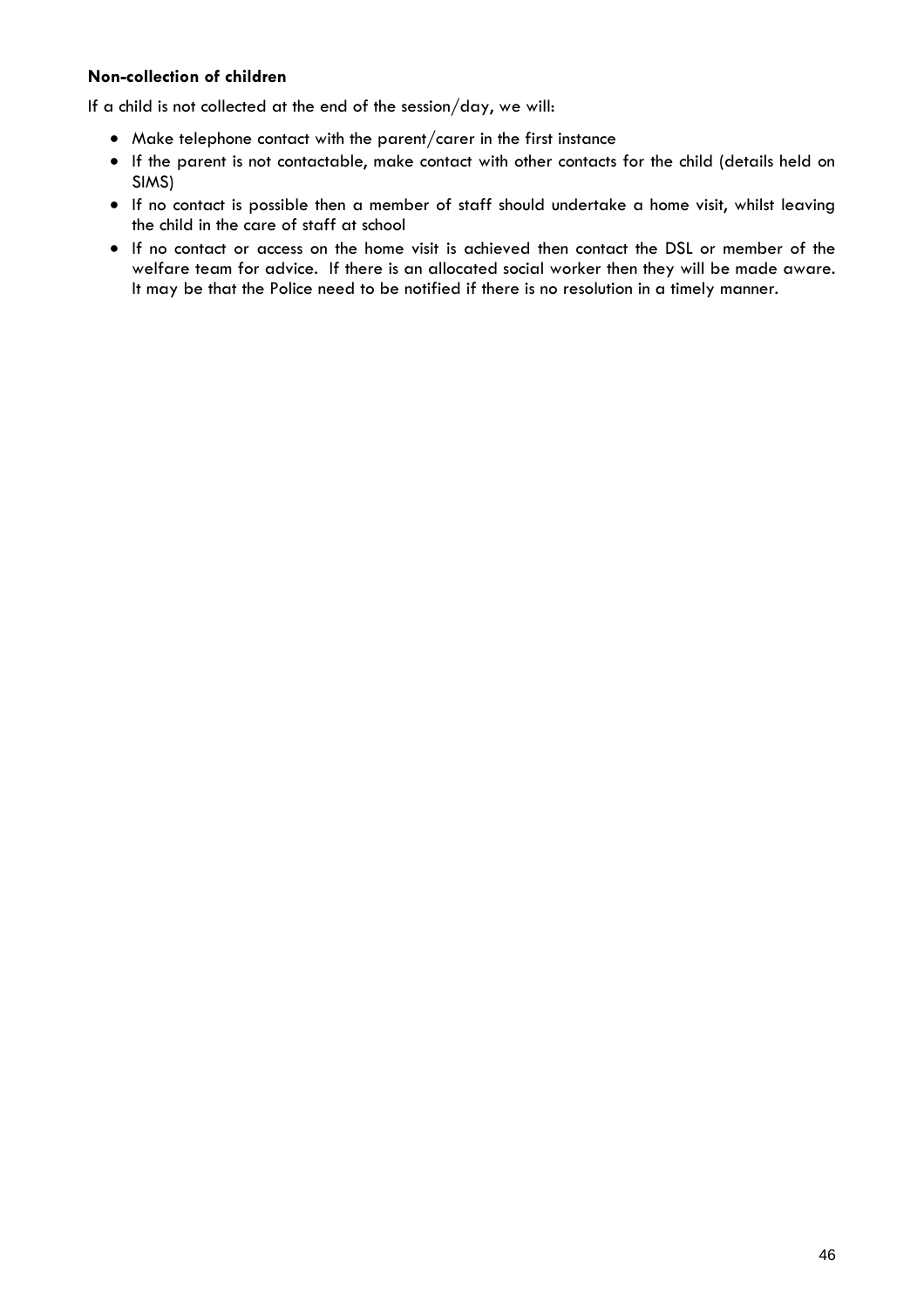# **Appendix 5: TALKING AND LISTENING TO CHILDREN**

# **If a child wants to confide in you, you** *SHOULD*

- Be accessible and receptive
- Listen carefully and uncritically, at the child's pace
- Take what is said seriously
- Reassure children that they are right to tell
- Tell the child that you must share the information
- Make sure that the child is ok
- Make a careful record of what was said (see *Recording*).

# **You should NEVER**

- Investigate or seek to prove or disprove possible abuse
- Investigate, suggest or probe for information
- Ask leading questions of children/young people
- Confront another person (adult or child) allegedly involved
- Speculate or accuse anybody
- Make promises about confidentiality or keeping 'secrets'
- Assume that someone else will take the necessary action
- Jump to conclusions, be dismissive or react with shock, anger, horror, etc.
- Offer opinions about what is being said or the persons allegedly involved
- Forget to record what you have been told
- Fail to share the information with the correct person (the Designated Safeguarding Lead)

# **Children with communication difficulties, or who use alternative/augmentative communication systems**

- Whilst extra care may be needed to ensure that signs of abuse and neglect are interpreted correctly, any suspicions should be reported in exactly the same manner as for other children;
- Opinion and interpretation will be crucial (be prepared to be asked about the basis for it and to possibly have its validity questioned if the matter goes to court).

# **Recording**

- State who was present, time, date and place (using full names and full job designations of staff)
- Be written in ink and be signed by the recorder
- Be passed to the DSL or Deputy immediately (certainly within 24 hours)
- Use the child's words wherever possible
- Be factual/state exactly what was said
- Differentiate clearly between fact, opinion, interpretation, observation and/or allegation

# **What information do you need to obtain?**

- School staff have **no investigative role** in Child Protection (Police and Children's Social Care will investigate possible abuse very thoroughly and in great detail, they will gather evidence and test hypotheses)
- Never prompt or probe for information, your job is to listen, record and share information
- Ideally, you should be clear about what is being said in terms of **who, what, where and when**
- The question which you should be able to answer at the end of the listening process is 'might this be a Child Protection matter?'
- If the answer is yes, or if you're not sure, record and share immediately with the Designated Safeguarding Lead/Head Teacher/line manager.